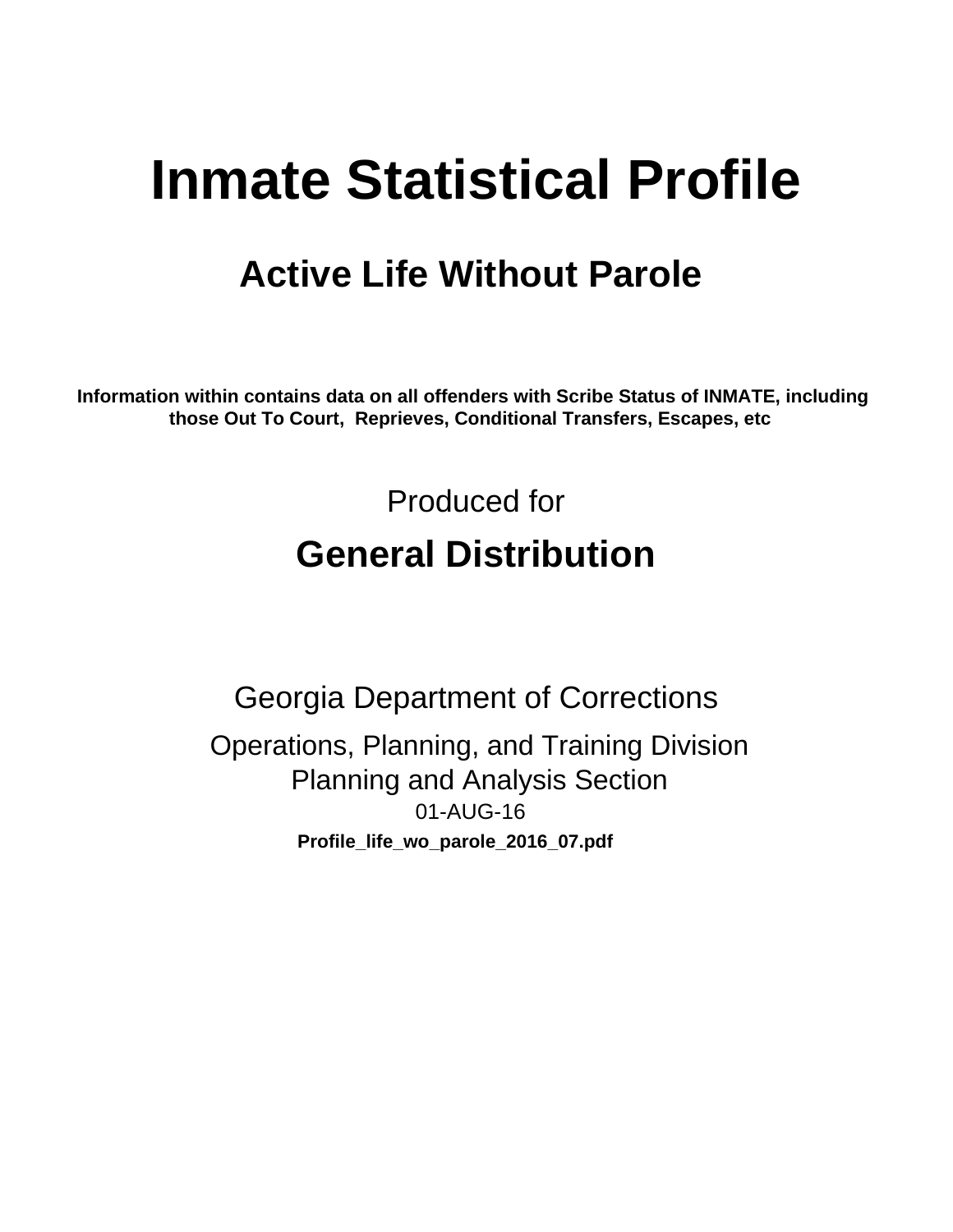#### **Inmate Statistical Profile 01-AUG-16** Contents

**Active Life Without Parole** 

Produced for General Distribution

## **Table of Contents**

| <b>Demographic information</b>                                       |
|----------------------------------------------------------------------|
| 4 Current age, broken out in ten year age groups                     |
| 5 Race group                                                         |
| 6 Marital status, self-reported at entry to prison                   |
| 7 Number of children, self-reported at entry to prison               |
| 8 Religious affiliation, self-reported at entry to prison            |
| 9 Home county - self-reported at entry to prison                     |
| 13 Employment status before prison, self-reported at entry to prison |
| 14 Age at admission                                                  |
| 16 Height, measured at entry to prison                               |
| 17 Weight, measured at entry to prison                               |
| 18 Military service                                                  |
| <b>Correctional information</b>                                      |
| 19 Type of admission to prison                                       |
| 20 Current / last supervision level                                  |
| 21 Current / last institution type                                   |
| 22 Institution type - transitional centers                           |
| 23 Institution type - county prisons                                 |
| 24 Institution type - state prisons                                  |
| 25 Institution type - private prisons                                |
| 26 Institution type - inmate boot camp                               |
| 27 Number of disciplinary reports                                    |
| 28 Number of transfers                                               |
| 29 Number of escapes                                                 |
| 30 Time served in current (or last) institution                      |
| Educational, psychological and physical information                  |
| 31 Highest grade level attained                                      |
| 32 Culture fair IQ scores                                            |
| 33 Wide Range Achievement Test (WRAT) reading score                  |
| 34 Wide Range Achievement Test (WRAT) math score                     |
| 35 Wide Range Achievement Test (WRAT) spelling score                 |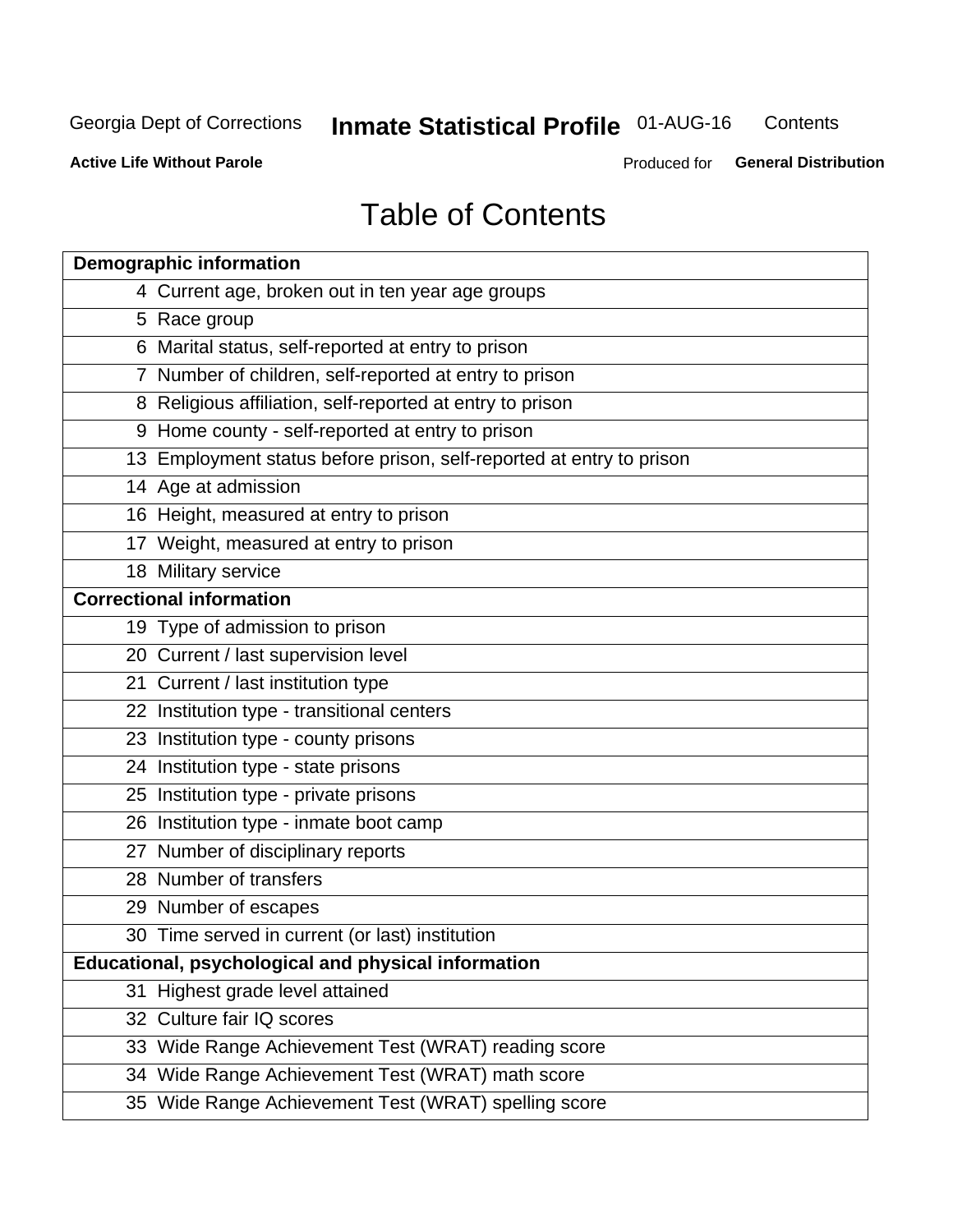## **Inmate Statistical Profile 01-AUG-16**

Contents

**Active Life Without Parole** 

Produced for General Distribution

## **Table of Contents**

| Educational, psychological and physical information              |
|------------------------------------------------------------------|
| 36 Current / last mental health treatment level                  |
| 37 PULHESDWIT medical scale - 'P' overall condition ('P'hysical) |
| 38 PULHESDWIT medical scale - 'U' upper body                     |
| 39 PULHESDWIT medical scale - 'L' lower body                     |
| 40 PULHESDWIT medical scale - 'H' hearing                        |
| 41 PULHESDWIT medical scale - 'E' vision                         |
| 42 PULHESDWIT medical scale -'S' psychiatric                     |
| 43 PULHESDWIT medical scale - 'D' dental                         |
| 44 PULHESDWIT medical scale - 'W' work ability                   |
| 45 PULHESDWIT medical scale - 'I' impairment                     |
| 46 PULHESDWIT medical scale - 'T' transportability               |
| <b>Crimes and criminal history information</b>                   |
| 47 Number of prior Georgia incarcerations                        |
| 48 Prison sentence in years                                      |
| 49 Primary offense, broken out into felonies vs misdemeanors     |
| 50 Primary offense, broken out into six broad crime categories   |
| 51 Primary offense, detailed offense code                        |
| 52 County of conviction of primary offense                       |
| 56 Circuit of conviction of primary offense                      |
| 58 Years served (jail + prison) in this incarceration            |
| <b>Medical information</b>                                       |
| 59 Results of most recent HIV test                               |
| 60 Results of most recent tuberculosis test                      |
| 61 Results of most recent syphilis test                          |
| 62 Results of most recent Hepatitis-C test                       |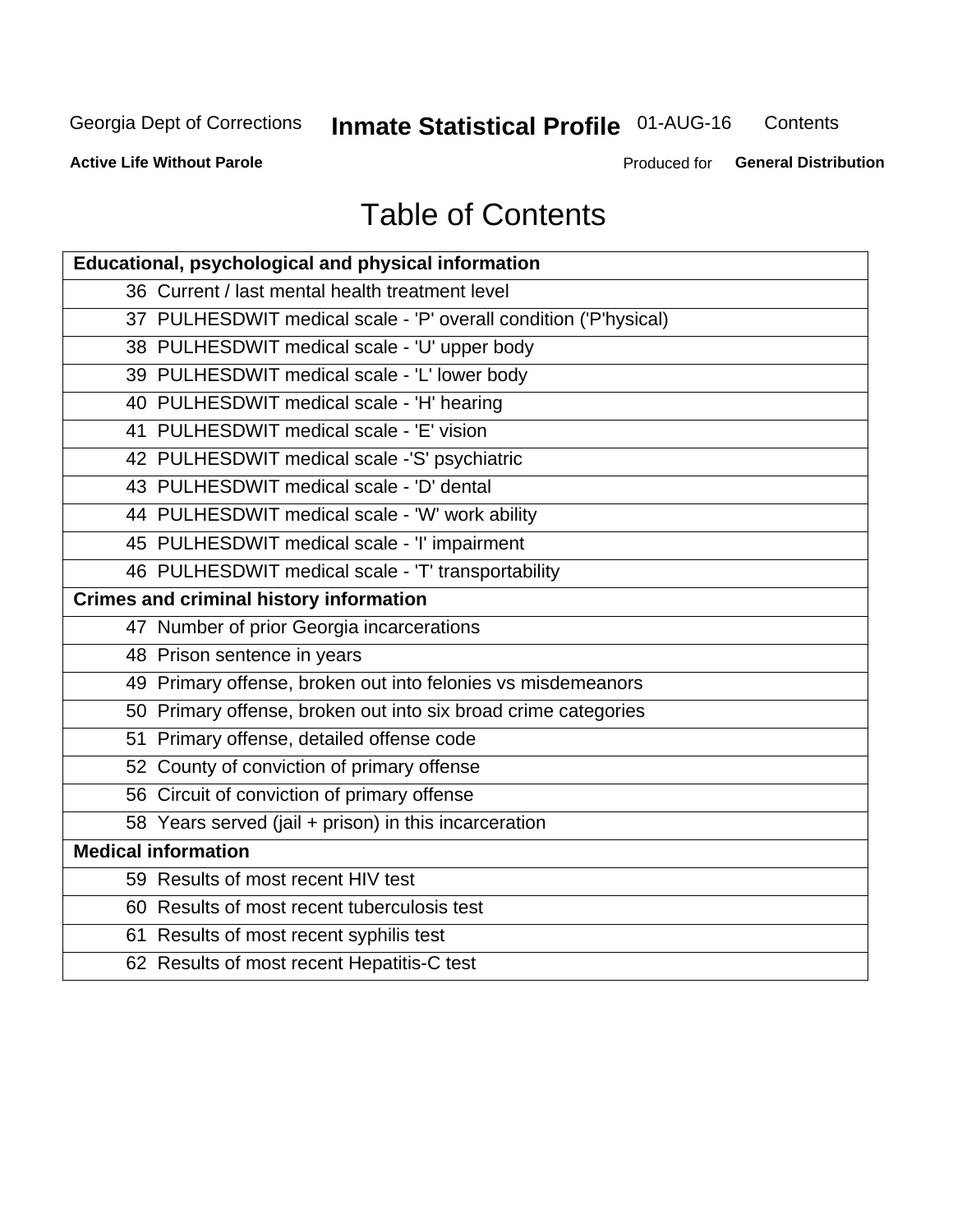#### **Active Life Without Parole**

#### Produced for General Distribution

### Current age, broken out in ten-year age groups

COL % - percent each COUNT is of its particular column

|                          | <b>Male</b>  |        |         | <b>Female</b>   |        |       | <b>Total</b> |        |
|--------------------------|--------------|--------|---------|-----------------|--------|-------|--------------|--------|
| <b>Current Age</b>       | <b>Count</b> | Col %  | Row %   | <b>Count</b>    | Col %  | Row % | <b>Total</b> | Col %  |
| <b>Teens (1-19)</b>      | 3            | 0.25%  | 100.00% |                 |        |       | 3            | 0.24%  |
| <b>Twenties (20-29)</b>  | 190          | 15.99% | 95.48%  | 9               | 20.45% | 4.52% | 199          | 16.15% |
| Thirties (30-39)         | 327          | 27.53% | 96.18%  | 13 <sub>1</sub> | 29.55% | 3.82% | 340          | 27.60% |
| <b>Forties (40-49)</b>   | 326          | 27.44% | 96.17%  | 13              | 29.55% | 3.83% | 339          | 27.52% |
| <b>Fifties (50-59)</b>   | 237          | 19.95% | 96.73%  | 8               | 18.18% | 3.27% | 245          | 19.89% |
| <b>Sixties (60-69)</b>   | 84           | 7.07%  | 98.82%  |                 | 2.27%  | 1.18% | 85           | 6.90%  |
| Seventy + (70 and above) | 21           | 1.77%  | 100.00% |                 |        |       | 21           | 1.70%  |
| <b>Total Reported</b>    | 1,188        | 100%   | 96.43%  | 44              | 100%   | 3.57% | 1,232        | 100%   |

| <b>Enorted</b><br>m. |      |               |
|----------------------|------|---------------|
| $C0+0$               | ,188 | າາາ<br>∡د∡, י |

| <b>Mean</b><br>(average) | 42.49    | 39.55 | 42.39 |
|--------------------------|----------|-------|-------|
| Median (middle)          |          | 39.5  |       |
| Mode<br>(most frequent)  | 25<br>vu |       | 35    |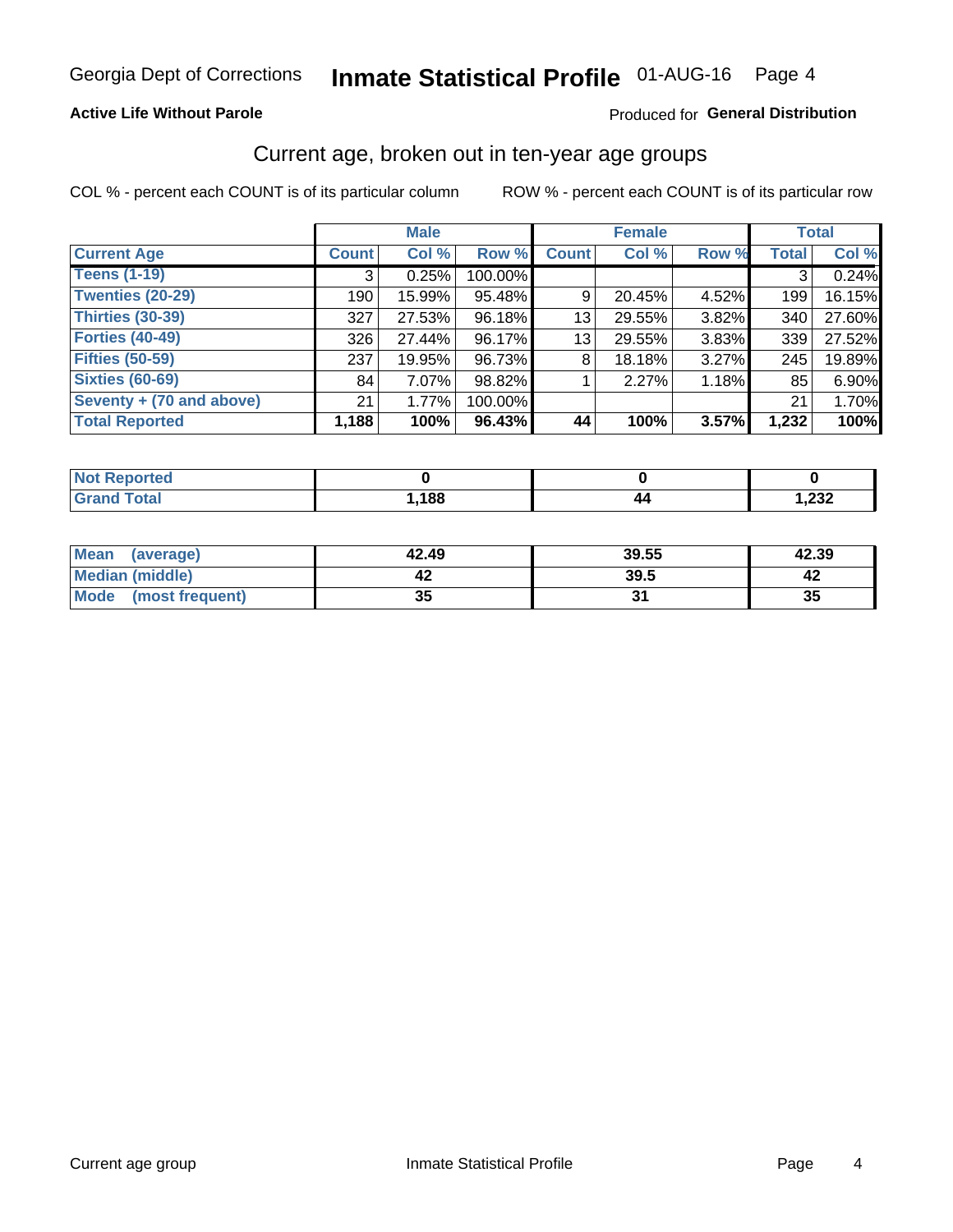## Inmate Statistical Profile 01-AUG-16 Page 5

#### **Active Life Without Parole**

Produced for General Distribution

### Race group

COL % - percent each COUNT is of its particular column

|                              |              | <b>Male</b> |         |                    | <b>Female</b> |       |              | <b>Total</b> |  |
|------------------------------|--------------|-------------|---------|--------------------|---------------|-------|--------------|--------------|--|
| <b>Race Group</b>            | <b>Count</b> | Col %       |         | <b>Row % Count</b> | Col %         | Row % | <b>Total</b> | Col %        |  |
| <b>White</b>                 | 261          | 21.97%      | 94.22%  | 16                 | 36.36%        | 5.78% | 277          | 22.48%       |  |
| <b>Black</b><br>$\mathbf{2}$ | 898          | 75.59%      | 97.19%  | 26                 | 59.09%        | 2.81% | 924          | 75.00%       |  |
| <b>Other</b><br>5.           |              | .08%        | 100.00% |                    |               |       |              | .08%         |  |
| <b>Asian</b><br>6            | 4            | ا 34%.      | 100.00% |                    |               |       | 4            | .32%         |  |
| <b>Hispanic</b><br>10        | 24           | $2.02\%$    | 92.31%  | 2                  | 4.55%         | 7.69% | 26           | 2.11%        |  |
| <b>Total Reported</b>        | 1,188        | 100%        | 96.43%  | 44                 | 100%          | 3.57% | 1,232        | 100%         |  |

| .<br>rreo<br>NO |      |    |       |
|-----------------|------|----|-------|
| $T0+0$          | ,188 | 44 | המה ו |

| –•••• |  | M |  |  |  |
|-------|--|---|--|--|--|
|-------|--|---|--|--|--|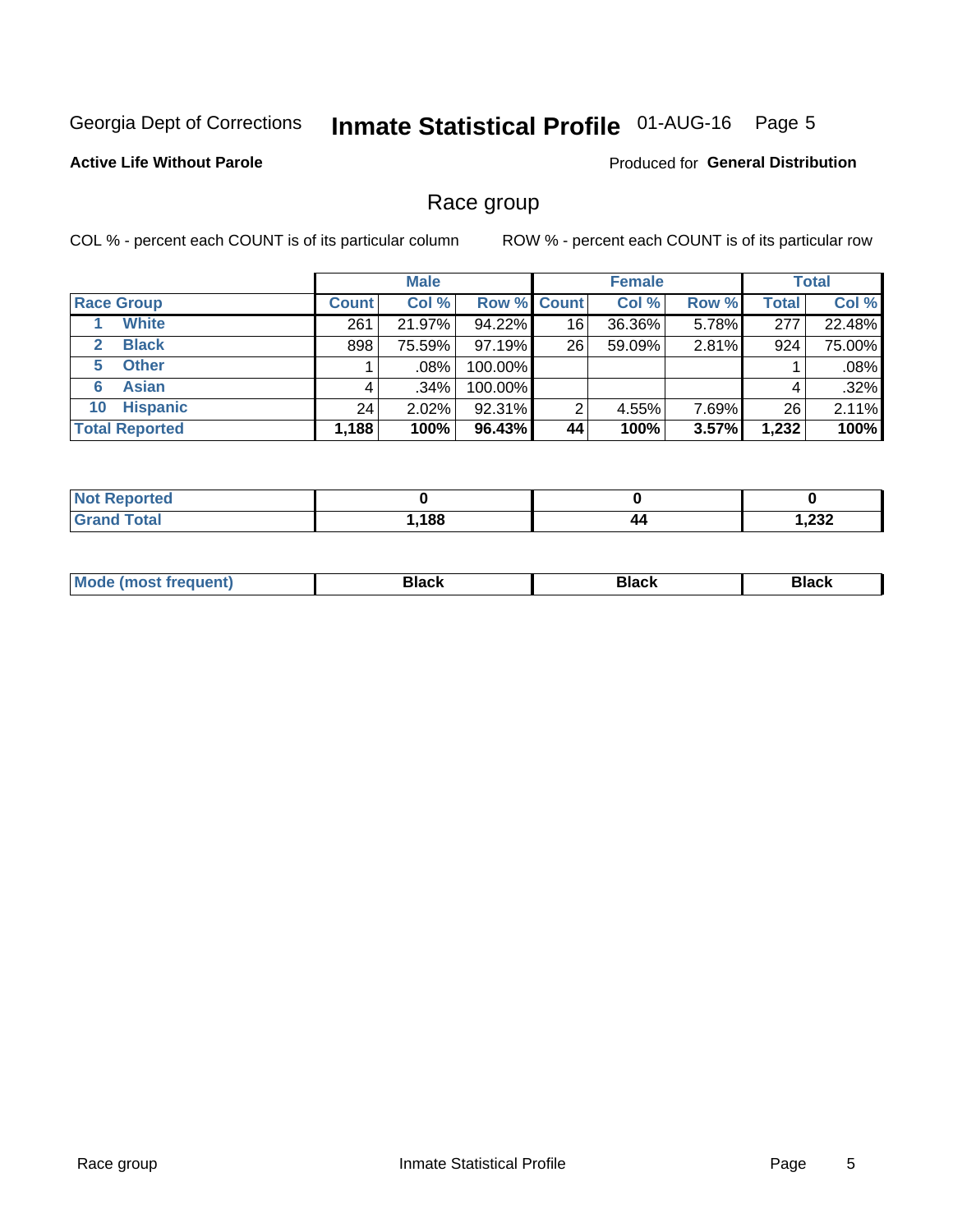## Inmate Statistical Profile 01-AUG-16 Page 6

#### **Active Life Without Parole**

#### Produced for General Distribution

### Marital status, self-reported at entry to prison

COL % - percent each COUNT is of its particular column

|                        | <b>Male</b>     |        |         | <b>Female</b> |        |        | <b>Total</b> |        |
|------------------------|-----------------|--------|---------|---------------|--------|--------|--------------|--------|
| <b>Marital Status</b>  | <b>Count</b>    | Col %  | Row %   | <b>Count</b>  | Col %  | Row %  | <b>Total</b> | Col %  |
| <b>Unknown</b><br>0    | 10              | .84%   | 100.00% |               |        |        | 10           | .81%   |
| <b>Divorced</b><br>D   | 96              | 8.08%  | 97.96%  | 2             | 4.55%  | 2.04%  | 98           | 7.95%  |
| <b>Married</b><br>М    | 163             | 13.72% | 95.88%  | ⇁             | 15.91% | 4.12%  | 170          | 13.80% |
| <b>Separated</b><br>S. | 34              | 2.86%  | 85.00%  | 6             | 13.64% | 15.00% | 40           | 3.25%  |
| <b>Unmarried</b><br>U  | 857             | 72.14% | 97.39%  | 23            | 52.27% | 2.61%  | 880          | 71.43% |
| <b>Widow</b><br>W      | 28 <sub>1</sub> | 2.36%  | 82.35%  | 6             | 13.64% | 17.65% | 34           | 2.76%  |
| <b>Total Reported</b>  | 1,188           | 100%   | 96.43%  | 44            | 100%   | 3.57%  | 1,232        | 100%   |

| <b>Not Reported</b><br>$\sim$ . The set of $\sim$ |      |                        |
|---------------------------------------------------|------|------------------------|
| Total                                             | ,188 | າາາ<br><i>ے دے</i> , ו |

|--|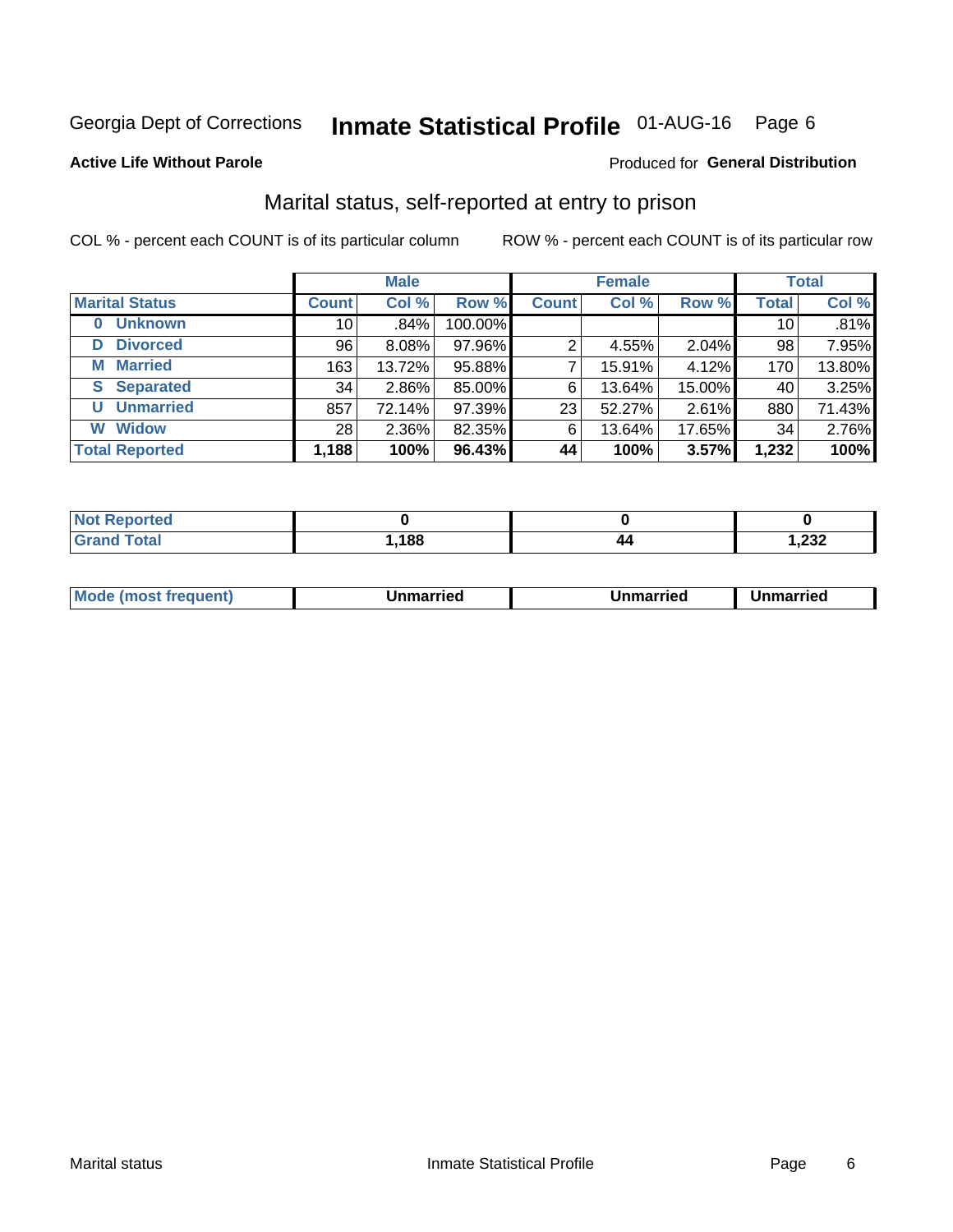## Inmate Statistical Profile 01-AUG-16 Page 7

#### **Active Life Without Parole**

#### **Produced for General Distribution**

## Number of children, self reported at entry to prison

COL % - percent each COUNT is of its particular column

|                           |              | <b>Male</b> |         |              | <b>Female</b> |       |                | <b>Total</b> |
|---------------------------|--------------|-------------|---------|--------------|---------------|-------|----------------|--------------|
| <b>Number of Children</b> | <b>Count</b> | Col %       | Row %   | <b>Count</b> | Col %         | Row % | <b>Total</b>   | Col %        |
| $\bf{0}$                  | 434          | 36.75%      | 96.02%  | 18           | 40.91%        | 3.98% | 452            | 36.90%       |
|                           | 278          | 23.54%      | 97.54%  |              | 15.91%        | 2.46% | 285            | 23.27%       |
| $\overline{2}$            | 197          | 16.68%      | 97.04%  | 6            | 13.64%        | 2.96% | 203            | 16.57%       |
| 3                         | 123          | 10.41%      | 94.62%  |              | 15.91%        | 5.38% | 130            | 10.61%       |
| 4                         | 74           | 6.27%       | 97.37%  | 2            | 4.55%         | 2.63% | 76             | 6.20%        |
| 5                         | 36           | 3.05%       | 92.31%  | 3            | 6.82%         | 7.69% | 39             | 3.18%        |
| $6\phantom{1}6$           | 18           | 1.52%       | 94.74%  |              | 2.27%         | 5.26% | 19             | 1.55%        |
| 7                         | 8            | 0.68%       | 100.00% |              |               |       | 8              | 0.65%        |
| $\overline{\mathbf{8}}$   | 5            | 0.42%       | 100.00% |              |               |       | 5              | 0.41%        |
| $\boldsymbol{9}$          | 2            | 0.17%       | 100.00% |              |               |       | 2              | 0.16%        |
| 10                        | 2            | 0.17%       | 100.00% |              |               |       | $\overline{2}$ | 0.16%        |
| Over 10                   | 4            | 0.34%       | 100.00% |              |               |       | 4              | 0.33%        |
| <b>Total Reported</b>     | 1,181        | 100%        | 96.41%  | 44           | 100%          | 3.59% | 1,225          | 100%         |

| rreo              |      |    |                 |
|-------------------|------|----|-----------------|
| المقماد<br>$\sim$ | ,188 | 44 | ົດດດ<br>ـ∡د∡, ا |

| <b>Mean</b><br>(average) | 1.53 | 1.57 | l.53 |
|--------------------------|------|------|------|
| <b>Median (middle)</b>   |      |      |      |
| Mode<br>(most frequent)  |      |      |      |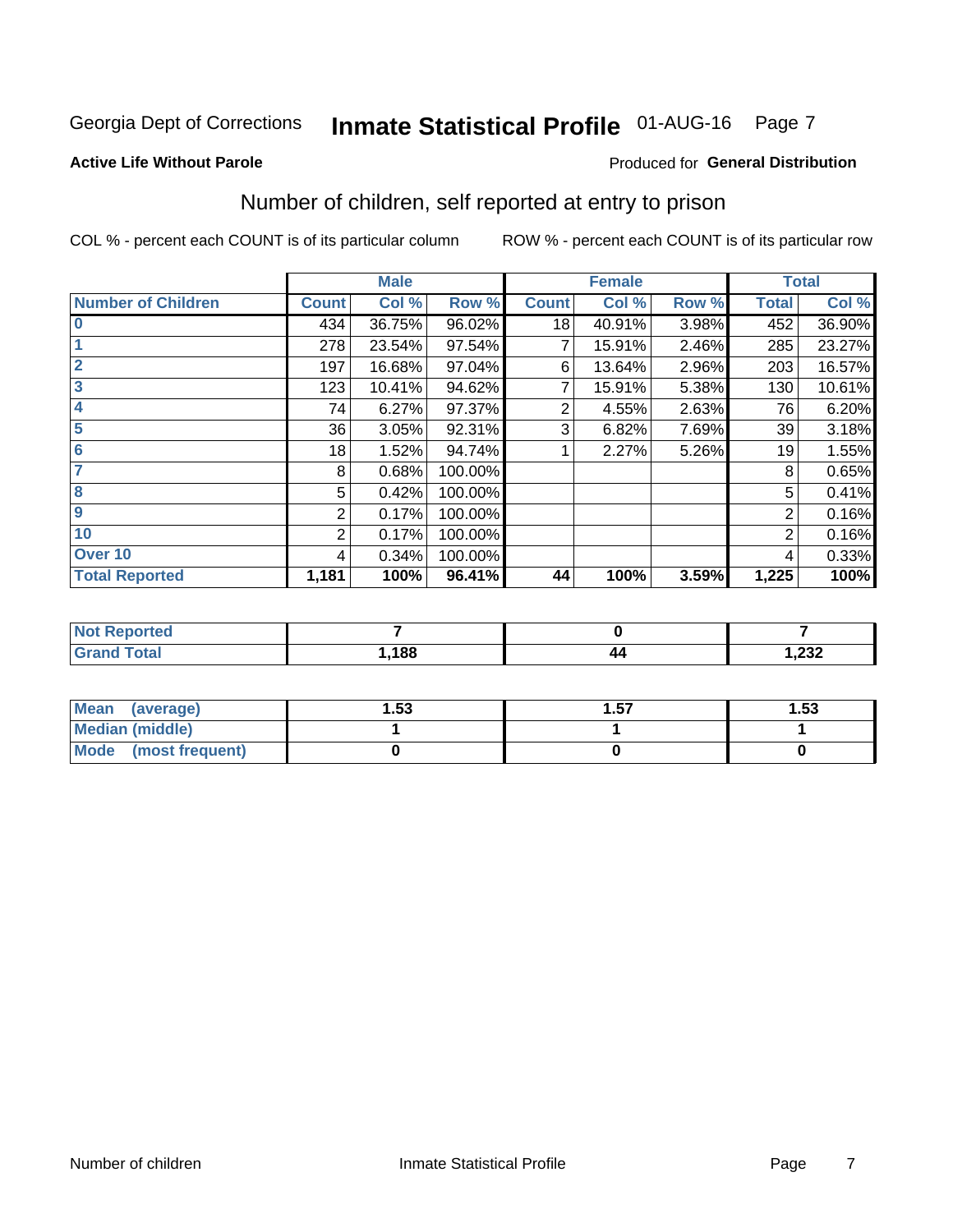## Inmate Statistical Profile 01-AUG-16 Page 8

#### **Active Life Without Parole**

#### Produced for General Distribution

### Religious affiliation, self-reported at entry to prison

COL % - percent each COUNT is of its particular column

|              |                              |                | <b>Male</b> |         |              | <b>Female</b> |        | <b>Total</b>   |        |
|--------------|------------------------------|----------------|-------------|---------|--------------|---------------|--------|----------------|--------|
|              | <b>Religious Affiliation</b> | <b>Count</b>   | Col %       | Row %   | <b>Count</b> | Col %         | Row %  | <b>Total</b>   | Col %  |
|              | <b>Islam</b>                 | 60             | 9.51%       | 95.24%  | 3            | 9.09%         | 4.76%  | 63             | 9.49%  |
| $\mathbf{2}$ | <b>Catholic</b>              | 21             | 3.33%       | 87.50%  | 3            | 9.09%         | 12.50% | 24             | 3.61%  |
| 3            | <b>Baptist</b>               | 310            | 49.13%      | 93.37%  | 22           | 66.67%        | 6.63%  | 332            | 50.00% |
| 4            | <b>Methodist</b>             | 11             | 1.74%       | 91.67%  |              | 3.03%         | 8.33%  | 12             | 1.81%  |
| 7            | <b>Chc Of God</b>            | 3              | .48%        | 100.00% |              |               |        | 3              | .45%   |
| 8            | <b>Holiness</b>              | 19             | 3.01%       | 90.48%  | 2            | 6.06%         | 9.52%  | 21             | 3.16%  |
| 9            | <b>Jewish</b>                | 2              | .32%        | 100.00% |              |               |        | 2              | .30%   |
| 10           | <b>Anglican</b>              |                | .16%        | 100.00% |              |               |        |                | .15%   |
| 12           | <b>Hindu</b>                 | $\overline{2}$ | .32%        | 100.00% |              |               |        | $\overline{2}$ | .30%   |
| 16           | <b>Seven D Ad</b>            | 4              | .63%        | 100.00% |              |               |        | 4              | .60%   |
| 17           | <b>Jehovah Wt</b>            | 9              | 1.43%       | 100.00% |              |               |        | 9              | 1.36%  |
| 18           | <b>Latr Day S</b>            |                | .16%        | 100.00% |              |               |        |                | .15%   |
| 20           | <b>Other Prot</b>            | 78             | 12.36%      | 97.50%  | 2            | 6.06%         | 2.50%  | 80             | 12.05% |
| 96           | <b>None</b>                  | 110            | 17.43%      | 100.00% |              |               |        | 110            | 16.57% |
|              | <b>Total Reported</b>        | 631            | 100%        | 95.03%  | 33           | 100%          | 4.97%  | 664            | 100%   |

| ı teu<br>. | 557<br>ו טע |    | 568                      |
|------------|-------------|----|--------------------------|
|            | 188         | 44 | $\sim$<br><i>ے</i> ت∠, ا |

| <b>Mode (most frequent)</b> | 3aptist | 3aptist | Baptist |
|-----------------------------|---------|---------|---------|
|-----------------------------|---------|---------|---------|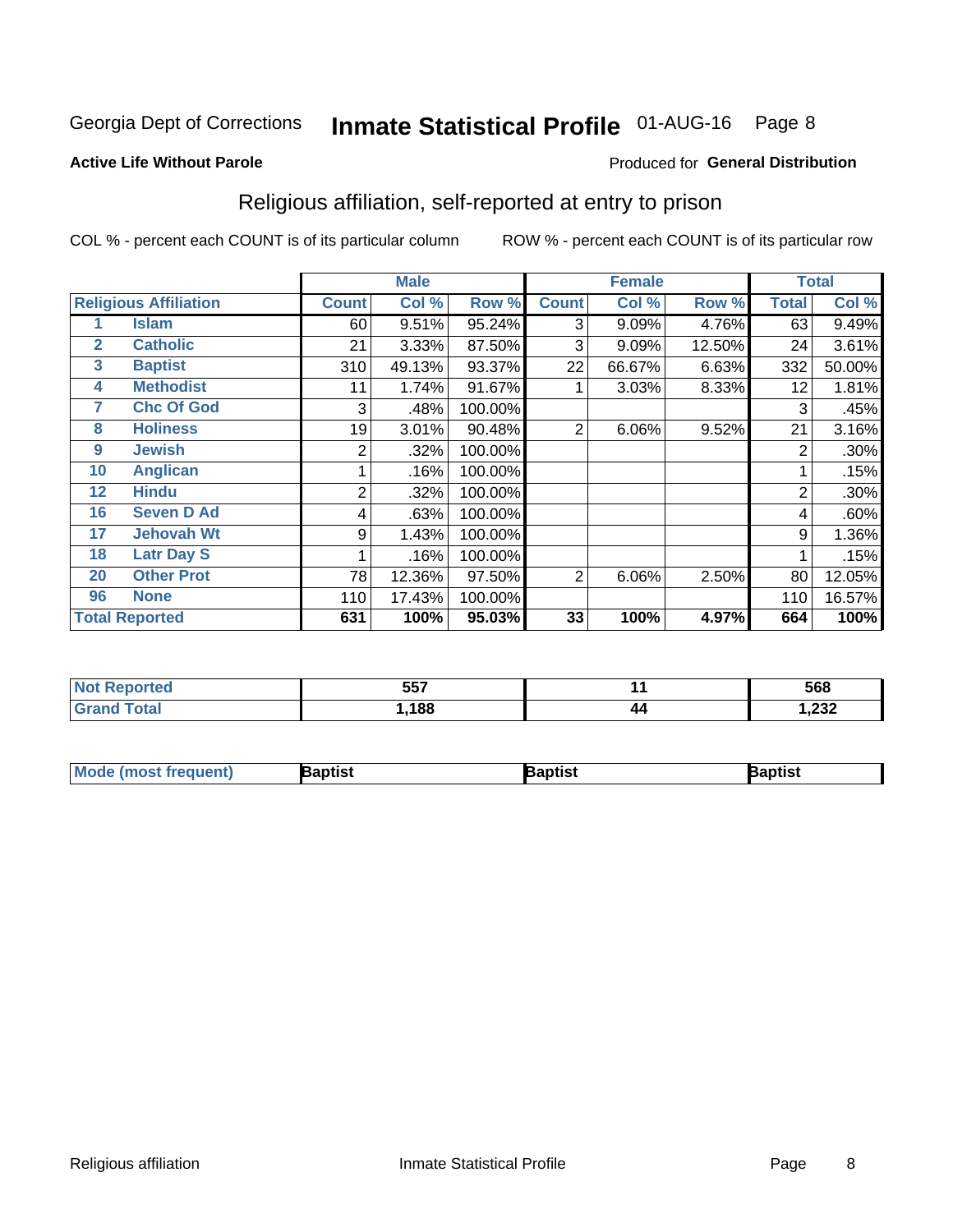## Inmate Statistical Profile 01-AUG-16 Page 9

#### **Active Life Without Parole**

#### Produced for General Distribution

### Home county, self-reported at entry to prison

COL % - percent each COUNT is of its particular column

|     |                        |                  | <b>Male</b> |         |                | <b>Female</b> |        | <b>Total</b>   |        |
|-----|------------------------|------------------|-------------|---------|----------------|---------------|--------|----------------|--------|
|     | <b>Home County</b>     | <b>Count</b>     | Col %       | Row %   | <b>Count</b>   | Col %         | Row %  | <b>Total</b>   | Col %  |
| 000 | <b>Unknown</b>         | $\overline{215}$ | 18.10%      | 93.07%  | 16             | 36.36%        | 6.93%  | 231            | 18.75% |
| 001 | <b>Appling County</b>  | 4                | .34%        | 100.00% |                |               |        | 4              | .32%   |
| 002 | <b>Atkinson County</b> | 3                | .25%        | 100.00% |                |               |        | 3              | .24%   |
| 003 | <b>Bacon County</b>    | $\mathbf{1}$     | .08%        | 100.00% |                |               |        | 1              | .08%   |
| 004 | <b>Baker County</b>    | $\mathbf 1$      | .08%        | 100.00% |                |               |        | 1              | .08%   |
| 005 | <b>Baldwin County</b>  | 3                | .25%        | 100.00% |                |               |        | 3              | .24%   |
| 007 | <b>Barrow County</b>   | $\overline{7}$   | .59%        | 100.00% |                |               |        | $\overline{7}$ | .57%   |
| 008 | <b>Bartow County</b>   | 8                | .67%        | 100.00% |                |               |        | 8              | .65%   |
| 009 | <b>Ben Hill County</b> | 6                | .51%        | 100.00% |                |               |        | 6              | .49%   |
| 010 | <b>Berrien County</b>  | $\overline{2}$   | .17%        | 100.00% |                |               |        | $\overline{2}$ | .16%   |
| 011 | <b>Bibb County</b>     | 28               | 2.36%       | 93.33%  | $\overline{2}$ | 4.55%         | 6.67%  | 30             | 2.44%  |
| 012 | <b>Bleckley County</b> | 2                | .17%        | 100.00% |                |               |        | $\overline{2}$ | .16%   |
| 013 | <b>Brantley County</b> | $\mathbf{1}$     | .08%        | 100.00% |                |               |        | 1              | .08%   |
| 014 | <b>Brooks County</b>   | $\mathbf 1$      | .08%        | 100.00% |                |               |        | 1              | .08%   |
| 016 | <b>Bulloch County</b>  | 3                | .25%        | 100.00% |                |               |        | 3              | .24%   |
| 017 | <b>Burke County</b>    | 11               | .93%        | 100.00% |                |               |        | 11             | .89%   |
| 018 | <b>Butts County</b>    | 3                | .25%        | 100.00% |                |               |        | 3              | .24%   |
| 019 | <b>Calhoun County</b>  | $\mathbf 1$      | .08%        | 100.00% |                |               |        | 1              | .08%   |
| 020 | <b>Camden County</b>   | $\overline{2}$   | .17%        | 66.67%  | 1              | 2.27%         | 33.33% | 3              | .24%   |
| 021 | <b>Candler County</b>  | $\mathbf 1$      | .08%        | 100.00% |                |               |        | 1              | .08%   |
| 022 | <b>Carroll County</b>  | 3                | .25%        | 75.00%  | 1              | 2.27%         | 25.00% | 4              | .32%   |
| 023 | <b>Catoosa County</b>  | $\overline{c}$   | .17%        | 100.00% |                |               |        | $\overline{2}$ | .16%   |
| 024 | <b>Charlton County</b> | $\mathbf{1}$     | .08%        | 100.00% |                |               |        | 1              | .08%   |
| 025 | <b>Chatham County</b>  | 39               | 3.28%       | 100.00% |                |               |        | 39             | 3.17%  |
| 028 | <b>Cherokee County</b> | 4                | .34%        | 100.00% |                |               |        | 4              | .32%   |
| 029 | <b>Clarke County</b>   | 21               | 1.77%       | 100.00% |                |               |        | 21             | 1.70%  |
| 030 | <b>Clay County</b>     | $\overline{2}$   | .17%        | 100.00% |                |               |        | $\overline{2}$ | .16%   |
| 031 | <b>Clayton County</b>  | 41               | 3.45%       | 100.00% |                |               |        | 41             | 3.33%  |
| 033 | <b>Cobb County</b>     | 44               | 3.70%       | 100.00% |                |               |        | 44             | 3.57%  |
| 034 | <b>Coffee County</b>   | 3                | .25%        | 100.00% |                |               |        | 3              | .24%   |
| 035 | <b>Colquitt County</b> | $\overline{2}$   | .17%        | 100.00% |                |               |        | $\overline{2}$ | .16%   |
| 036 | <b>Columbia County</b> | 7                | .59%        | 100.00% |                |               |        | $\overline{7}$ | .57%   |
| 037 | <b>Cook County</b>     | 4                | .34%        | 100.00% |                |               |        | 4              | .32%   |
| 038 | <b>Coweta County</b>   | 4                | .34%        | 80.00%  | 1              | 2.27%         | 20.00% | $\overline{5}$ | .41%   |
| 040 | <b>Crisp County</b>    | 4                | .34%        | 100.00% |                |               |        | 4              | .32%   |
| 043 | <b>Decatur County</b>  | 4                | .34%        | 100.00% |                |               |        | 4              | .32%   |
| 044 | <b>Dekalb County</b>   | 87               | 7.32%       | 98.86%  | 1              | 2.27%         | 1.14%  | 88             | 7.14%  |
| 045 | <b>Dodge County</b>    | 1                | .08%        | 100.00% |                |               |        | 1              | .08%   |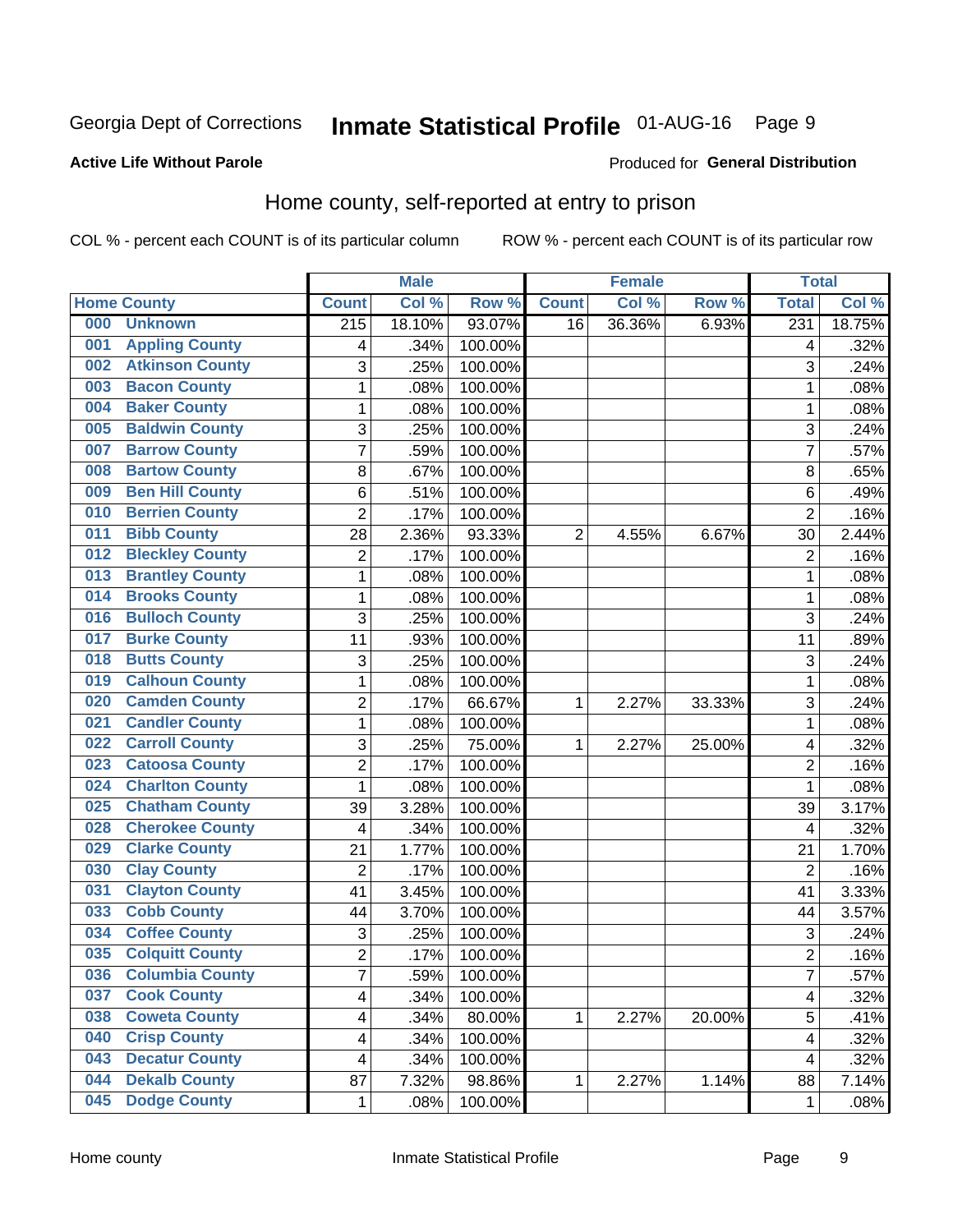## Inmate Statistical Profile 01-AUG-16 Page 10

#### **Active Life Without Parole**

#### Produced for General Distribution

### Home county, self-reported at entry to prison

COL % - percent each COUNT is of its particular column

|     |                          |                | <b>Male</b> |                  |                | <b>Female</b> |        | <b>Total</b>   |        |
|-----|--------------------------|----------------|-------------|------------------|----------------|---------------|--------|----------------|--------|
|     | <b>Home County</b>       | <b>Count</b>   | Col %       | Row <sup>%</sup> | <b>Count</b>   | Col %         | Row %  | <b>Total</b>   | Col %  |
| 046 | <b>Dooly County</b>      | $\overline{2}$ | .17%        | 100.00%          |                |               |        | $\overline{2}$ | .16%   |
| 047 | <b>Dougherty County</b>  | 24             | 2.02%       | 92.31%           | $\overline{c}$ | 4.55%         | 7.69%  | 26             | 2.11%  |
| 048 | <b>Douglas County</b>    | 15             | 1.26%       | 93.75%           | 1              | 2.27%         | 6.25%  | 16             | 1.30%  |
| 049 | <b>Early County</b>      | 2              | .17%        | 100.00%          |                |               |        | $\overline{2}$ | .16%   |
| 051 | <b>Effingham County</b>  | 3              | .25%        | 100.00%          |                |               |        | 3              | .24%   |
| 052 | <b>Elbert County</b>     | 3              | .25%        | 100.00%          |                |               |        | 3              | .24%   |
| 053 | <b>Emanuel County</b>    | 5              | .42%        | 100.00%          |                |               |        | 5              | .41%   |
| 056 | <b>Fayette County</b>    | 5              | .42%        | 100.00%          |                |               |        | 5              | .41%   |
| 057 | <b>Floyd County</b>      | 16             | 1.35%       | 94.12%           | 1              | 2.27%         | 5.88%  | 17             | 1.38%  |
| 058 | <b>Forsyth County</b>    | 4              | .34%        | 100.00%          |                |               |        | 4              | .32%   |
| 059 | <b>Franklin County</b>   | 3              | .25%        | 75.00%           | 1              | 2.27%         | 25.00% | 4              | .32%   |
| 060 | <b>Fulton County</b>     | 151            | 12.71%      | 98.05%           | 3              | 6.82%         | 1.95%  | 154            | 12.50% |
| 061 | <b>Gilmer County</b>     | $\overline{2}$ | .17%        | 100.00%          |                |               |        | $\overline{2}$ | .16%   |
| 063 | <b>Glynn County</b>      | 9              | .76%        | 100.00%          |                |               |        | 9              | .73%   |
| 064 | <b>Gordon County</b>     | 3              | .25%        | 100.00%          |                |               |        | 3              | .24%   |
| 066 | <b>Greene County</b>     | 3              | .25%        | 100.00%          |                |               |        | 3              | .24%   |
| 067 | <b>Gwinnett County</b>   | 31             | 2.61%       | 91.18%           | 3              | 6.82%         | 8.82%  | 34             | 2.76%  |
| 068 | <b>Habersham County</b>  | 1              | .08%        | 100.00%          |                |               |        | 1              | .08%   |
| 069 | <b>Hall County</b>       | 17             | 1.43%       | 94.44%           | 1              | 2.27%         | 5.56%  | 18             | 1.46%  |
| 070 | <b>Hancock County</b>    | $\overline{2}$ | .17%        | 100.00%          |                |               |        | $\overline{2}$ | .16%   |
| 071 | <b>Haralson County</b>   | $\overline{2}$ | .17%        | 100.00%          |                |               |        | $\overline{2}$ | .16%   |
| 072 | <b>Harris County</b>     | $\mathbf{1}$   | .08%        | 100.00%          |                |               |        | 1              | .08%   |
| 073 | <b>Hart County</b>       | $\overline{2}$ | .17%        | 100.00%          |                |               |        | $\overline{2}$ | .16%   |
| 074 | <b>Heard County</b>      | 1              | .08%        | 100.00%          |                |               |        | 1              | .08%   |
| 075 | <b>Henry County</b>      | $\overline{7}$ | .59%        | 87.50%           | 1              | 2.27%         | 12.50% | 8              | .65%   |
| 076 | <b>Houston County</b>    | 18             | 1.52%       | 94.74%           | 1              | 2.27%         | 5.26%  | 19             | 1.54%  |
| 078 | <b>Jackson County</b>    | 4              | .34%        | 100.00%          |                |               |        | 4              | .32%   |
| 080 | <b>Jeff Davis County</b> | 1              | .08%        | 100.00%          |                |               |        | 1              | .08%   |
| 081 | <b>Jefferson County</b>  | 6              | .51%        | 85.71%           | 1              | 2.27%         | 14.29% | 7              | .57%   |
| 082 | <b>Jenkins County</b>    | $\overline{2}$ | .17%        | 100.00%          |                |               |        | $\overline{2}$ | .16%   |
| 084 | <b>Jones County</b>      | $\mathbf{1}$   | .08%        | 100.00%          |                |               |        | 1              | .08%   |
| 087 | <b>Laurens County</b>    | $\overline{7}$ | .59%        | 100.00%          |                |               |        | 7              | .57%   |
| 088 | <b>Lee County</b>        | $\mathbf{1}$   | .08%        | 100.00%          |                |               |        | 1              | .08%   |
| 089 | <b>Liberty County</b>    | $\overline{7}$ | .59%        | 87.50%           | $\mathbf{1}$   | 2.27%         | 12.50% | 8              | .65%   |
| 090 | <b>Lincoln County</b>    | $\mathbf 1$    | .08%        | 100.00%          |                |               |        | 1              | .08%   |
| 091 | <b>Long County</b>       | 1              | .08%        | 100.00%          |                |               |        | 1              | .08%   |
| 092 | <b>Lowndes County</b>    | $\overline{7}$ | .59%        | 100.00%          |                |               |        | 7              | .57%   |
| 093 | <b>Lumpkin County</b>    | $\mathbf{1}$   | .08%        | 100.00%          |                |               |        | 1              | .08%   |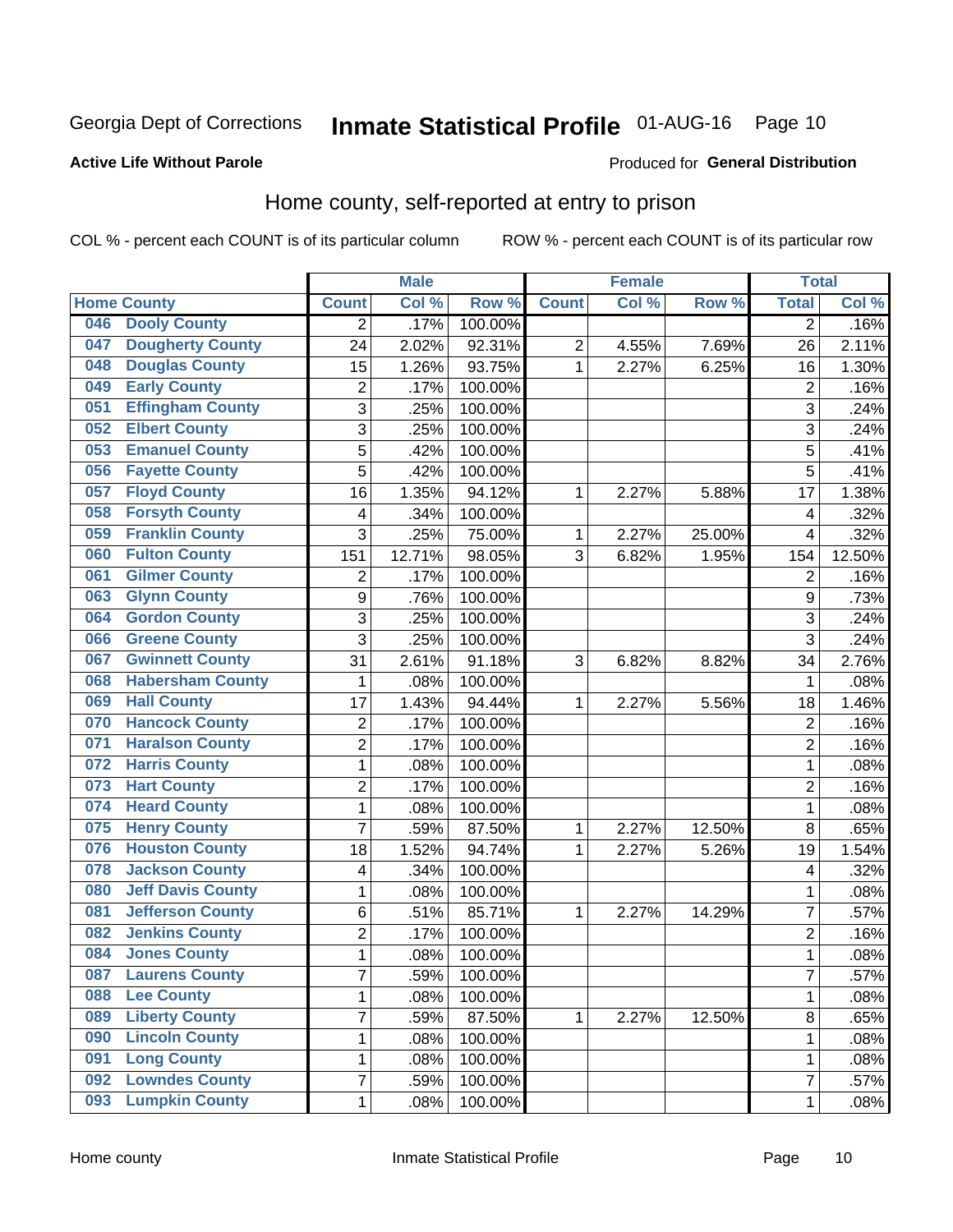## Inmate Statistical Profile 01-AUG-16 Page 11

#### **Active Life Without Parole**

#### Produced for General Distribution

### Home county, self-reported at entry to prison

COL % - percent each COUNT is of its particular column

|                                        |                          |                  | <b>Male</b> |         |              | <b>Female</b> |        | <b>Total</b>   |       |
|----------------------------------------|--------------------------|------------------|-------------|---------|--------------|---------------|--------|----------------|-------|
| <b>Home County</b>                     |                          | <b>Count</b>     | Col %       | Row %   | <b>Count</b> | Col %         | Row %  | <b>Total</b>   | Col % |
| 094                                    | <b>Macon County</b>      | 1                | .08%        | 100.00% |              |               |        | 1              | .08%  |
| 095                                    | <b>Madison County</b>    | 1                | .08%        | 100.00% |              |               |        | 1              | .08%  |
| 096                                    | <b>Marion County</b>     | $\mathbf 1$      | .08%        | 100.00% |              |               |        | 1              | .08%  |
| 097                                    | <b>Mcduffie County</b>   | $\overline{2}$   | .17%        | 100.00% |              |               |        | 2              | .16%  |
| 098                                    | <b>Mcintosh County</b>   | $\mathbf 1$      | .08%        | 100.00% |              |               |        | 1              | .08%  |
| 099                                    | <b>Meriwether County</b> | 1                | .08%        | 100.00% |              |               |        | 1              | .08%  |
| <b>Miller County</b><br>100            |                          | $\overline{2}$   | .17%        | 100.00% |              |               |        | 2              | .16%  |
| 101                                    | <b>Mitchell County</b>   | 1                | .08%        | 100.00% |              |               |        | 1              | .08%  |
| 102                                    | <b>Monroe County</b>     | 5                | .42%        | 100.00% |              |               |        | 5              | .41%  |
| 103                                    | <b>Montgomery County</b> | $\overline{2}$   | .17%        | 100.00% |              |               |        | $\overline{2}$ | .16%  |
| 104                                    | <b>Morgan County</b>     | $\mathbf{1}$     | .08%        | 100.00% |              |               |        | 1              | .08%  |
| 106                                    | <b>Muscogee County</b>   | 26               | 2.19%       | 100.00% |              |               |        | 26             | 2.11% |
| 107                                    | <b>Newton County</b>     | 4                | .34%        | 80.00%  | 1            | 2.27%         | 20.00% | 5              | .41%  |
| 109                                    | <b>Oglethorpe County</b> | 4                | .34%        | 100.00% |              |               |        | 4              | .32%  |
| 110                                    | <b>Paulding County</b>   | 8                | .67%        | 100.00% |              |               |        | 8              | .65%  |
| 111                                    | <b>Peach County</b>      | 1                | .08%        | 100.00% |              |               |        | 1              | .08%  |
| 112                                    | <b>Pickens County</b>    | $\mathbf 1$      | .08%        | 100.00% |              |               |        | 1              | .08%  |
| $\overline{113}$                       | <b>Pierce County</b>     | $\overline{2}$   | .17%        | 100.00% |              |               |        | $\overline{c}$ | .16%  |
| <b>Pike County</b><br>$\overline{114}$ |                          | 3                | .25%        | 100.00% |              |               |        | 3              | .24%  |
| <b>Polk County</b><br>$\overline{115}$ |                          | 5                | .42%        | 100.00% |              |               |        | 5              | .41%  |
| 117                                    | <b>Putnam County</b>     | 5                | .42%        | 100.00% |              |               |        | 5              | .41%  |
| 119                                    | <b>Rabun County</b>      | $\overline{2}$   | .17%        | 100.00% |              |               |        | $\overline{2}$ | .16%  |
| 120                                    | <b>Randolph County</b>   | $\mathbf{1}$     | .08%        | 100.00% |              |               |        | 1              | .08%  |
| 121                                    | <b>Richmond County</b>   | 41               | 3.45%       | 95.35%  | 2            | 4.55%         | 4.65%  | 43             | 3.49% |
| 122                                    | <b>Rockdale County</b>   | 6                | .51%        | 100.00% |              |               |        | 6              | .49%  |
| 124                                    | <b>Screven County</b>    | 1                | .08%        | 100.00% |              |               |        | 1              | .08%  |
| 125                                    | <b>Seminole County</b>   | $\overline{2}$   | .17%        | 100.00% |              |               |        | $\overline{2}$ | .16%  |
| 126                                    | <b>Spalding County</b>   | $\boldsymbol{9}$ | .76%        | 100.00% |              |               |        | 9              | .73%  |
| 127                                    | <b>Stephens County</b>   | $\overline{2}$   | .17%        | 66.67%  | 1            | 2.27%         | 33.33% | 3              | .24%  |
| 128                                    | <b>Stewart County</b>    | 1                | .08%        | 100.00% |              |               |        | 1              | .08%  |
| 129                                    | <b>Sumter County</b>     | $\overline{2}$   | .17%        | 100.00% |              |               |        | $\overline{2}$ | .16%  |
| 132                                    | <b>Tattnall County</b>   | 6                | .51%        | 85.71%  | 1            | 2.27%         | 14.29% | 7              | .57%  |
| 133                                    | <b>Taylor County</b>     | 3                | .25%        | 100.00% |              |               |        | 3              | .24%  |
| 134                                    | <b>Telfair County</b>    | 1                | .08%        | 100.00% |              |               |        | 1              | .08%  |
| 136                                    | <b>Thomas County</b>     | $\,6$            | .51%        | 100.00% |              |               |        | 6              | .49%  |
| <b>Tift County</b><br>137              |                          | 6                | .51%        | 100.00% |              |               |        | 6              | .49%  |
| 138                                    | <b>Toombs County</b>     | 8                | .67%        | 100.00% |              |               |        | 8              | .65%  |
| $\overline{140}$                       | <b>Treutlen County</b>   | 3                | .25%        | 100.00% |              |               |        | 3              | .24%  |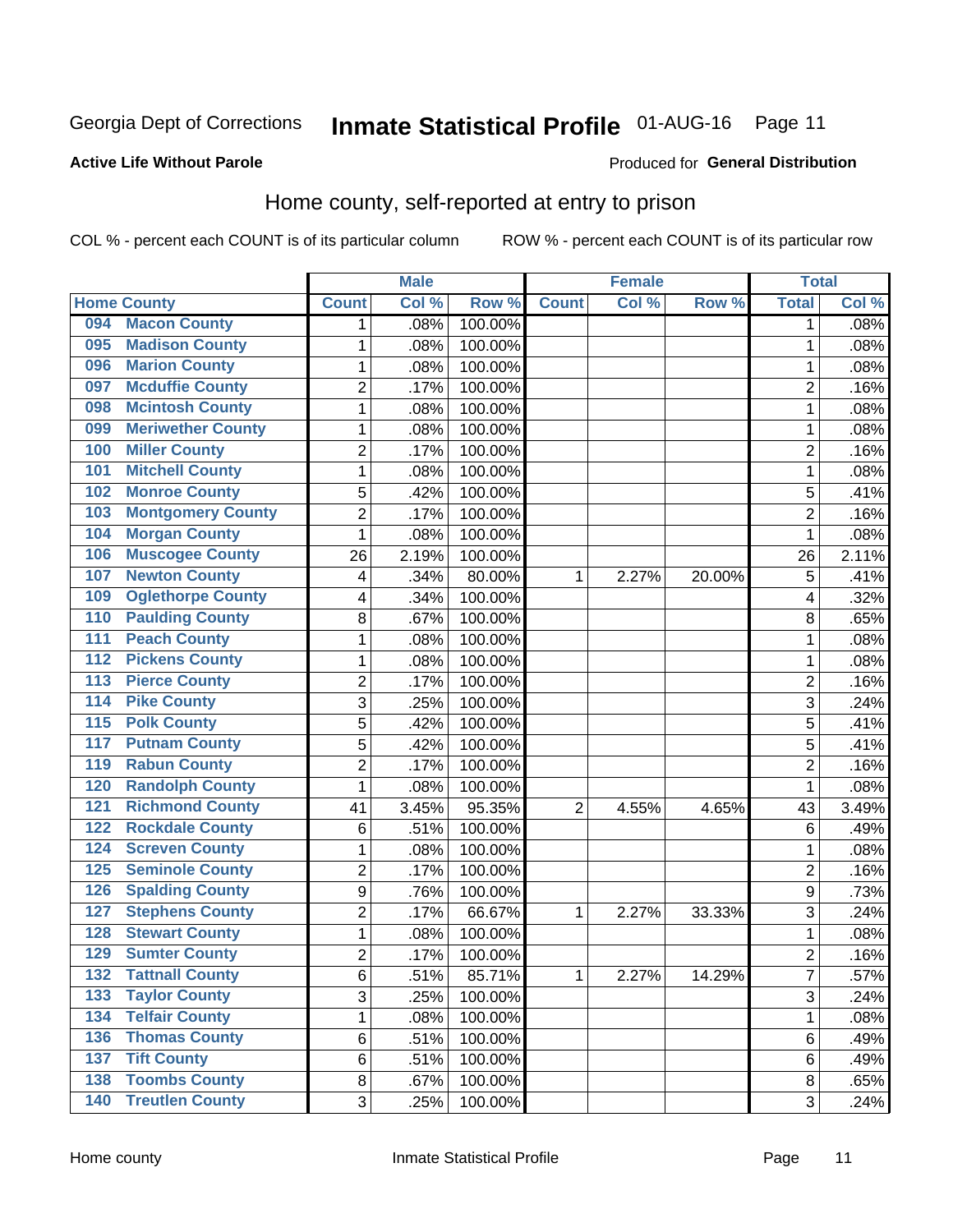## Inmate Statistical Profile 01-AUG-16 Page 12

#### **Active Life Without Parole**

#### Produced for General Distribution

### Home county, self-reported at entry to prison

COL % - percent each COUNT is of its particular column

|                                    |                | <b>Male</b> |         |              | <b>Female</b> |        | <b>Total</b>   |       |
|------------------------------------|----------------|-------------|---------|--------------|---------------|--------|----------------|-------|
| <b>Home County</b>                 | <b>Count</b>   | Col %       | Row %   | <b>Count</b> | Col %         | Row %  | <b>Total</b>   | Col % |
| <b>Troup County</b><br>141         | 3              | .25%        | 100.00% |              |               |        | 3              | .24%  |
| <b>Twiggs County</b><br>143        | 1              | .08%        | 100.00% |              |               |        |                | .08%  |
| <b>Union County</b><br>144         | 1              | .08%        | 100.00% |              |               |        |                | .08%  |
| <b>Upson County</b><br>145         | 4              | .34%        | 100.00% |              |               |        | 4              | .32%  |
| <b>Walker County</b><br>146        | 5              | .42%        | 83.33%  | 1            | 2.27%         | 16.67% | 6              | .49%  |
| <b>Walton County</b><br>147        | 12             | 1.01%       | 100.00% |              |               |        | 12             | .97%  |
| <b>Ware County</b><br>148          | 10             | .84%        | 100.00% |              |               |        | 10             | .81%  |
| <b>Warren County</b><br>149        | 1              | .08%        | 100.00% |              |               |        |                | .08%  |
| <b>Washington County</b><br>150    | 6              | .51%        | 100.00% |              |               |        | 6              | .49%  |
| <b>Wayne County</b><br>151         | 4              | .34%        | 100.00% |              |               |        | 4              | .32%  |
| <b>Webster County</b><br>152       | 1              | .08%        | 100.00% |              |               |        |                | .08%  |
| <b>White County</b><br>154         | 1              | .08%        | 100.00% |              |               |        |                | .08%  |
| <b>Whitfield County</b><br>155     | 7              | .59%        | 100.00% |              |               |        |                | .57%  |
| <b>Wilcox County</b><br>156        | 1              | .08%        | 100.00% |              |               |        |                | .08%  |
| <b>Wilkes County</b><br>157        | 1              | .08%        | 100.00% |              |               |        |                | .08%  |
| <b>Wilkinson County</b><br>158     | $\overline{c}$ | .17%        | 100.00% |              |               |        | $\overline{2}$ | .16%  |
| <b>Worth County</b><br>159         | 1              | $.08\%$     | 100.00% |              |               |        |                | .08%  |
| <b>Other Custody/Out Of</b><br>999 | 3              | .25%        | 100.00% |              |               |        | 3              | .24%  |
| <b>State</b>                       |                |             |         |              |               |        |                |       |
| <b>Total Rported</b>               | 1,188          | 100%        | 96.43%  | 44           | 100%          | 3.57%  | 1,232          | 100%  |

| <b>Not Reported</b> |       |    |        |
|---------------------|-------|----|--------|
| <b>Total</b>        | 188،، | 44 | 232, ا |

| Mode (most frequent) | <b>Fulton County</b> | <b>Gwinnett County</b> | <b>Fulton County</b> |
|----------------------|----------------------|------------------------|----------------------|
|                      |                      |                        |                      |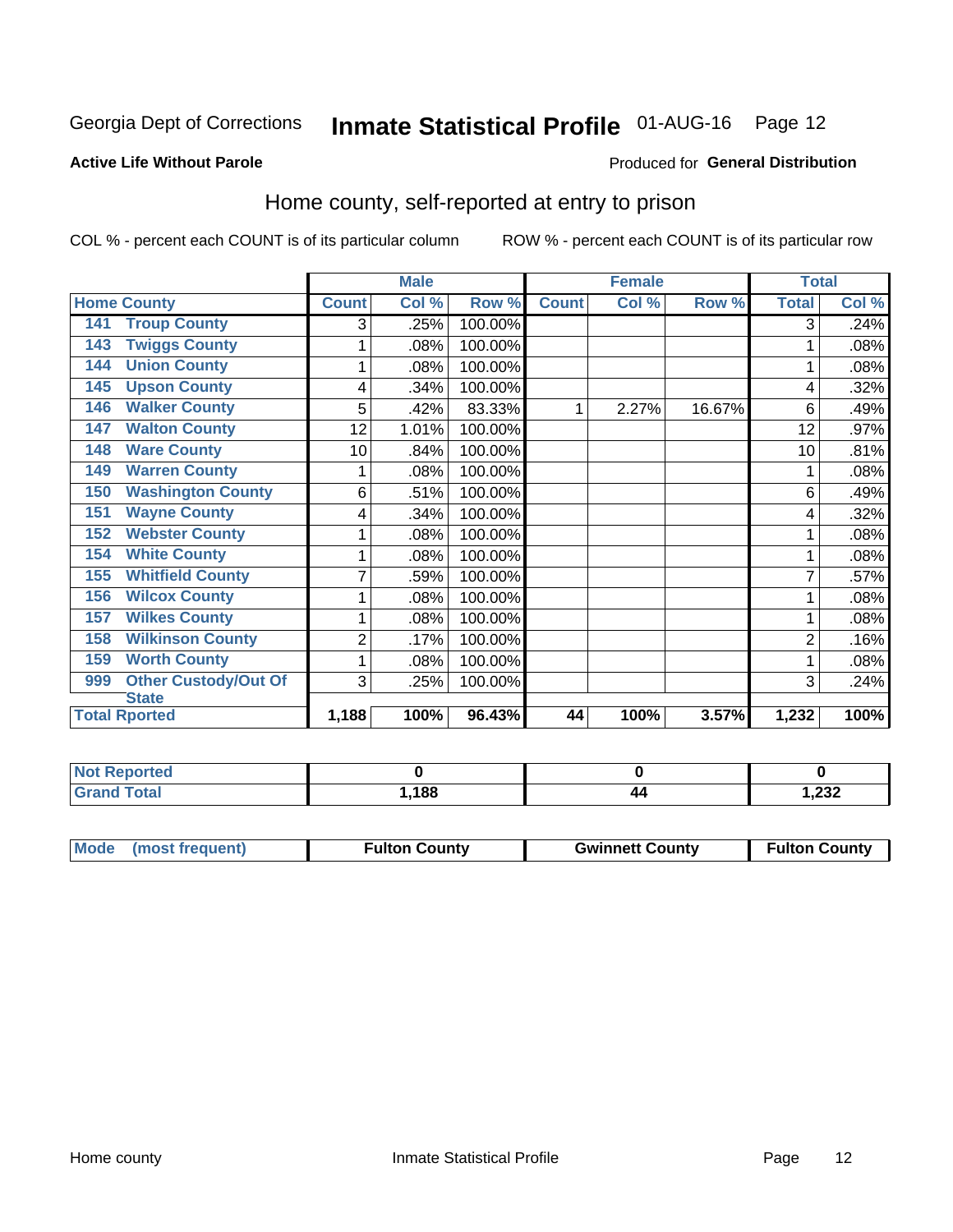## Inmate Statistical Profile 01-AUG-16 Page 13

#### **Active Life Without Parole**

#### Produced for General Distribution

### Employment status before prison, self-reported at entry to prison

COL % - percent each COUNT is of its particular column

|                           | <b>Male</b>  |          |         | <b>Female</b> |        |        | <b>Total</b> |        |
|---------------------------|--------------|----------|---------|---------------|--------|--------|--------------|--------|
| <b>Employment Status</b>  | <b>Count</b> | Col %    | Row %   | <b>Count</b>  | Col %  | Row %  | Total        | Col %  |
| <b>Full Time</b><br>01    | 460          | 47.37%   | 96.23%  | 18            | 46.15% | 3.77%  | 478          | 47.33% |
| <b>Part Time</b><br>02    | 61           | 6.28%    | 100.00% |               |        |        | 61           | 6.04%  |
| Unempl $<$ 6M<br>03       | 71           | $7.31\%$ | 98.61%  |               | 2.56%  | 1.39%  | 72           | 7.13%  |
| Unempl > 6M<br>04         | 217          | 22.35%   | 93.94%  | 14            | 35.90% | 6.06%  | 231          | 22.87% |
| <b>Never Worked</b><br>05 | 89           | 9.17%    | 100.00% |               |        |        | 89           | 8.81%  |
| <b>Student</b><br>06      | 26           | 2.68%    | 100.00% |               |        |        | 26           | 2.57%  |
| <b>Incapable</b><br>07    | 47           | 4.84%    | 88.68%  | 6             | 15.38% | 11.32% | 53           | 5.25%  |
| <b>Total Reported</b>     | 971          | 100%     | 96.14%  | 39            | 100%   | 3.86%  | 1,010        | 100%   |

| 247  |          | ົດດດ<br>LLL              |
|------|----------|--------------------------|
| ,188 | 47<br>-- | $\sim$<br><i>ےد</i> ∡, ו |

| Mc | ∙u∥<br>----<br>ıme | ίuΙ<br>Πmε |
|----|--------------------|------------|
|    |                    |            |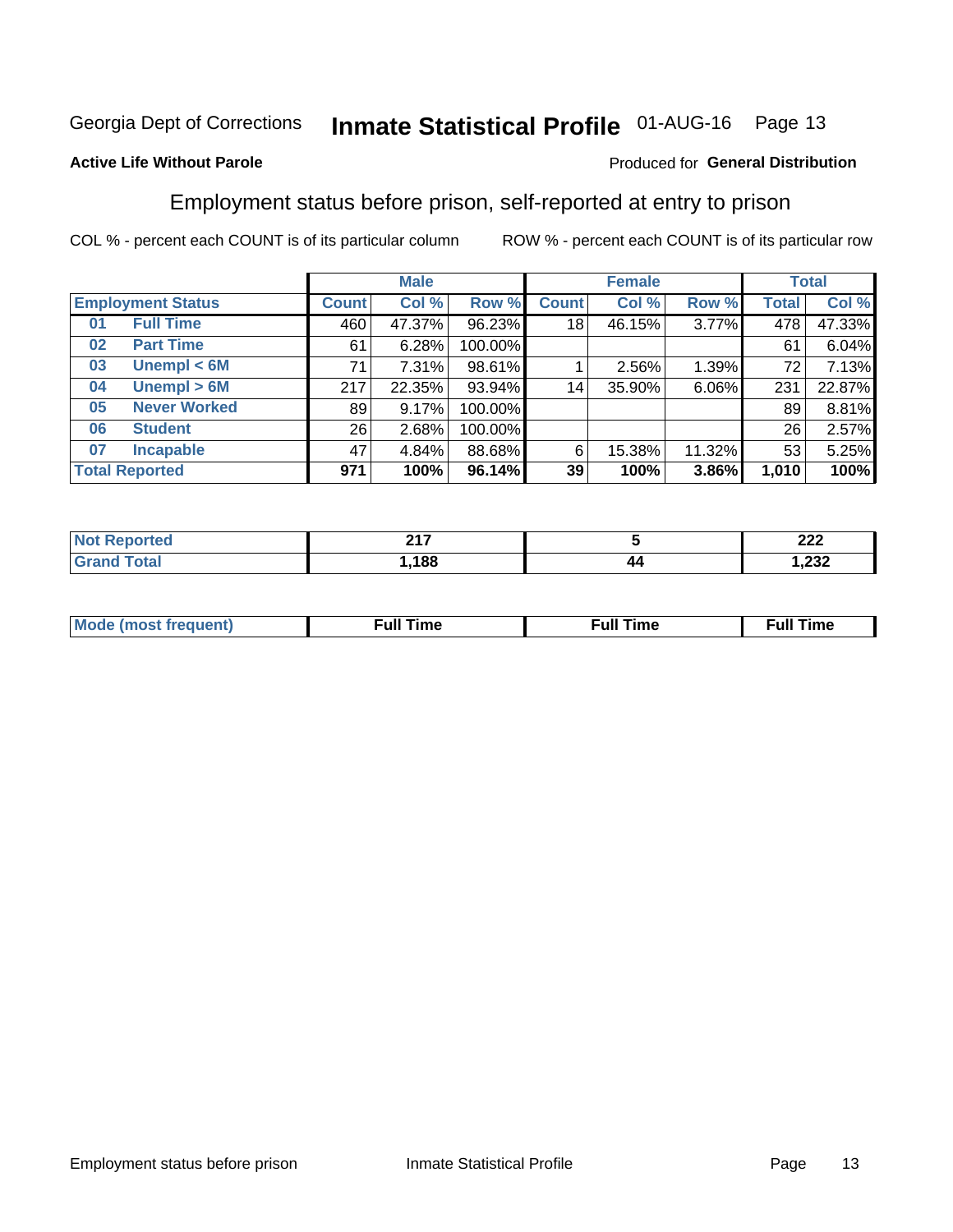#### **Active Life Without Parole**

Produced for General Distribution

### Age at admission

COL % - percent each COUNT is of its particular column

|                         |                 | <b>Male</b> |         |                | <b>Female</b> |        |                  | <b>Total</b> |
|-------------------------|-----------------|-------------|---------|----------------|---------------|--------|------------------|--------------|
| <b>Age At Admission</b> | <b>Count</b>    | Col %       | Row %   | <b>Count</b>   | Col %         | Row %  | <b>Total</b>     | Col %        |
| 15                      | 2               | 0.17%       | 100.00% |                |               |        | 2                | 0.16%        |
| 16                      | 1               | 0.08%       | 100.00% |                |               |        | 1                | 0.08%        |
| $\overline{17}$         | $6\phantom{1}6$ | 0.51%       | 100.00% |                |               |        | 6                | 0.49%        |
| 18                      | 10              | 0.84%       | 100.00% |                |               |        | 10               | 0.81%        |
| 19                      | 22              | 1.85%       | 100.00% |                |               |        | 22               | 1.79%        |
| $\overline{20}$         | 24              | 2.02%       | 96.00%  | 1              | 2.27%         | 4.00%  | 25               | 2.03%        |
| 21                      | 29              | 2.44%       | 96.67%  | 1              | 2.27%         | 3.33%  | 30               | 2.44%        |
| 22                      | 58              | 4.88%       | 98.31%  | 1              | 2.27%         | 1.69%  | 59               | 4.79%        |
| 23                      | 44              | 3.70%       | 97.78%  | 1              | 2.27%         | 2.22%  | 45               | 3.65%        |
| 24                      | 45              | 3.79%       | 95.74%  | $\overline{2}$ | 4.55%         | 4.26%  | 47               | 3.81%        |
| $\overline{25}$         | 47              | 3.96%       | 94.00%  | 3              | 6.82%         | 6.00%  | 50               | 4.06%        |
| 26                      | 48              | 4.04%       | 97.96%  | 1              | 2.27%         | 2.04%  | 49               | 3.98%        |
| $\overline{27}$         | 39              | 3.28%       | 92.86%  | 3              | 6.82%         | 7.14%  | 42               | 3.41%        |
| 28                      | 52              | 4.38%       | 98.11%  | 1              | 2.27%         | 1.89%  | 53               | 4.30%        |
| 29                      | 53              | 4.46%       | 98.15%  | 1              | 2.27%         | 1.85%  | 54               | 4.38%        |
| 30                      | 41              | 3.45%       | 100.00% |                |               |        | 41               | 3.33%        |
| $\overline{31}$         | 53              | 4.46%       | 100.00% |                |               |        | 53               | 4.30%        |
| 32                      | 49              | 4.12%       | 94.23%  | 3              | 6.82%         | 5.77%  | 52               | 4.22%        |
| 33                      | 38              | 3.20%       | 97.44%  | 1              | 2.27%         | 2.56%  | 39               | 3.17%        |
| 34                      | 24              | 2.02%       | 92.31%  | $\overline{2}$ | 4.55%         | 7.69%  | 26               | 2.11%        |
| 35                      | 32              | 2.69%       | 96.97%  | 1              | 2.27%         | 3.03%  | 33               | 2.68%        |
| 36                      | 42              | 3.54%       | 97.67%  | 1              | 2.27%         | 2.33%  | 43               | 3.49%        |
| $\overline{37}$         | 30              | 2.53%       | 100.00% |                |               |        | 30               | 2.44%        |
| 38                      | 31              | 2.61%       | 100.00% |                |               |        | 31               | 2.52%        |
| 39                      | 31              | 2.61%       | 83.78%  | 6              | 13.64%        | 16.22% | 37               | 3.00%        |
| 40                      | 21              | 1.77%       | 91.30%  | $\overline{2}$ | 4.55%         | 8.70%  | 23               | 1.87%        |
| 41                      | 31              | 2.61%       | 93.94%  | $\overline{2}$ | 4.55%         | 6.06%  | 33               | 2.68%        |
| 42                      | 33              | 2.78%       | 100.00% |                |               |        | 33               | 2.68%        |
| 43                      | 25              | 2.10%       | 92.59%  | $\overline{2}$ | 4.55%         | 7.41%  | 27               | 2.19%        |
| 44                      | 20              | 1.68%       | 90.91%  | $\overline{2}$ | 4.55%         | 9.09%  | 22               | 1.79%        |
| 45                      | 26              | 2.19%       | 100.00% |                |               |        | 26               | 2.11%        |
| 46                      | 25              | 2.10%       | 89.29%  | 3              | 6.82%         | 10.71% | 28               | 2.27%        |
| 47                      | 18              | 1.52%       | 100.00% |                |               |        | 18               | 1.46%        |
| 48                      | 19              | 1.60%       | 86.36%  | 3              | 6.82%         | 13.64% | 22               | 1.79%        |
| 49                      | 18              | 1.52%       | 100.00% |                |               |        | 18               | 1.46%        |
| 50                      | 18              | 1.52%       | 100.00% |                |               |        | 18               | 1.46%        |
| $\overline{51}$         | 9               | 0.76%       | 100.00% |                |               |        | $\boldsymbol{9}$ | 0.73%        |
| 52                      | 10              | 0.84%       | 100.00% |                |               |        | 10               | 0.81%        |
| 53                      | 11              | 0.93%       | 100.00% |                |               |        | 11               | 0.89%        |
| 54                      | 8               | 0.67%       | 100.00% |                |               |        | 8                | 0.65%        |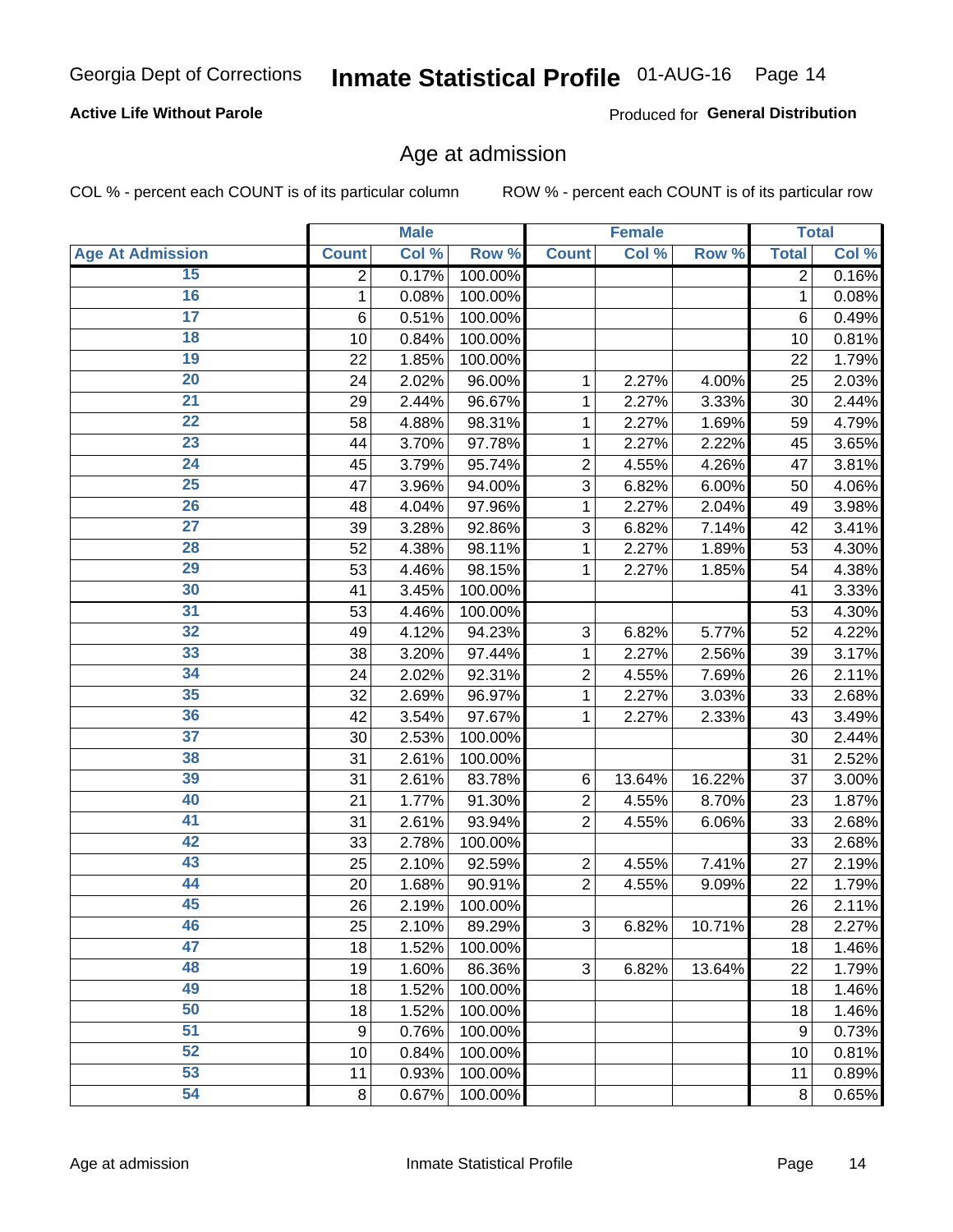## Inmate Statistical Profile 01-AUG-16 Page 15

#### **Active Life Without Parole**

Produced for General Distribution

### Age at admission

COL % - percent each COUNT is of its particular column

|                         |              | <b>Male</b> |           |              | <b>Female</b> |        |                 | <b>Total</b> |
|-------------------------|--------------|-------------|-----------|--------------|---------------|--------|-----------------|--------------|
| <b>Age At Admission</b> | <b>Count</b> | Col %       | Row %     | <b>Count</b> | Col %         | Row %  | Total           | Col %        |
| 55                      | 9            | 0.76%       | $90.00\%$ |              | 2.27%         | 10.00% | 10 <sup>1</sup> | 0.81%        |
| 56                      | 9            | 0.76%       | 100.00%   |              |               |        | 9               | 0.73%        |
| 57                      |              | 0.59%       | 100.00%   |              |               |        | 7               | 0.57%        |
| 58                      | 6            | 0.51%       | 100.00%   |              |               |        | 6               | 0.49%        |
| 60                      | 3            | 0.25%       | 100.00%   |              |               |        | 3               | 0.24%        |
| 62                      |              | 0.08%       | 100.00%   |              |               |        |                 | 0.08%        |
| 64                      | 4            | 0.34%       | 100.00%   |              |               |        | 4               | 0.32%        |
| 65                      | 2            | 0.17%       | 100.00%   |              |               |        | 2               | 0.16%        |
| 66                      |              | 0.08%       | 100.00%   |              |               |        |                 | 0.08%        |
| 67                      |              | 0.08%       | 100.00%   |              |               |        |                 | 0.08%        |
| 69                      | 2            | 0.17%       | 100.00%   |              |               |        | 2               | 0.16%        |
| <b>Total Reported</b>   | 1,188        | 100%        | 96.43%    | 44           | 100%          | 3.57%  | 1,232           | 100%         |

| prteol |      |    |               |
|--------|------|----|---------------|
|        | ,188 | 44 | າາາ<br>∡د∡, ا |

| <b>Mean</b><br>(average)       | 33.89             | 35.18 | 33.94    |
|--------------------------------|-------------------|-------|----------|
| Median (middle)                | JŁ                | 35.5  | ົາ<br>∠ت |
| <b>Mode</b><br>(most frequent) | ^^<br><u>. . </u> | 39    | n.<br>LL |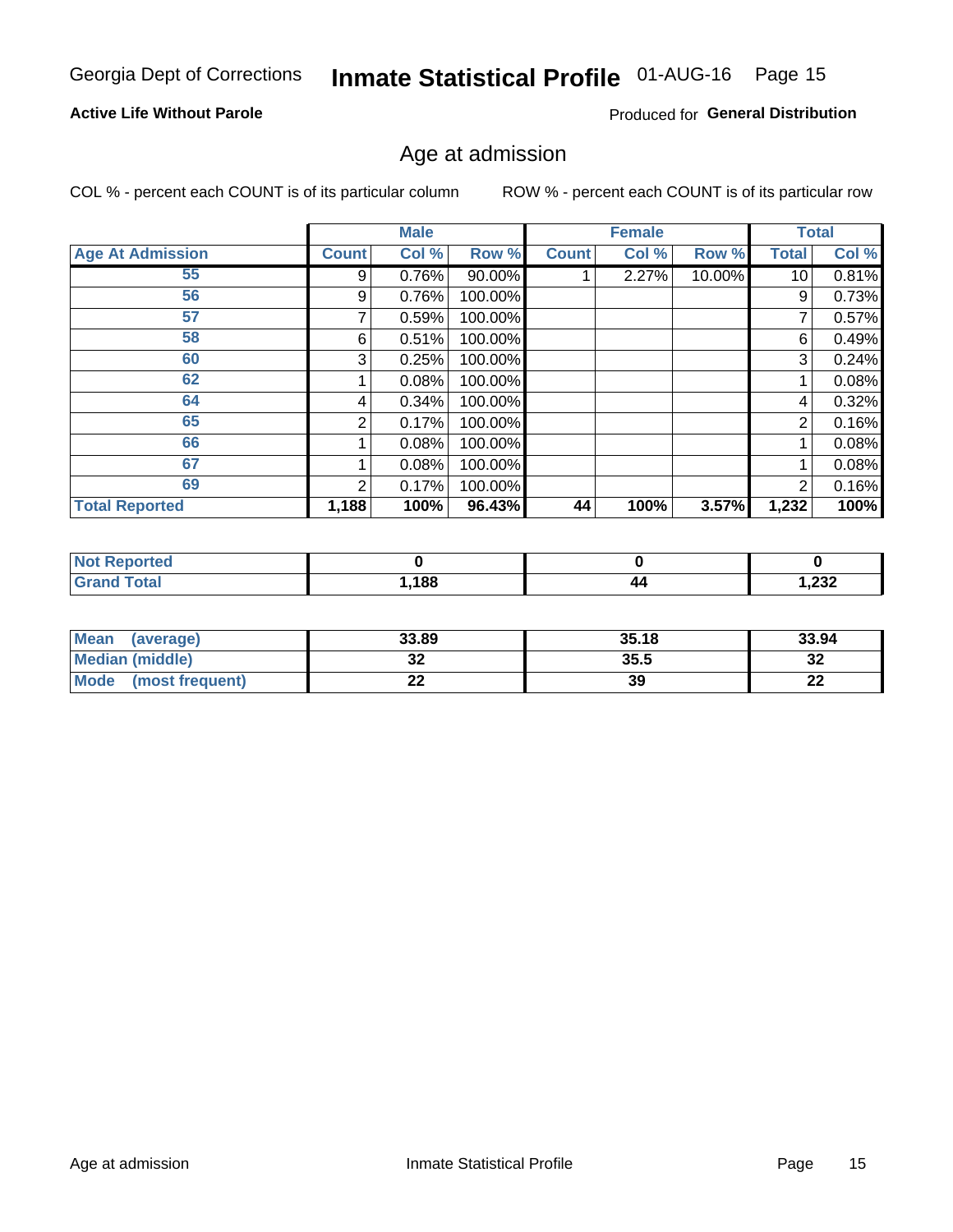#### **Active Life Without Parole**

#### Produced for General Distribution

### Height, measured at entry to prison

COL % - percent each COUNT is of its particular column

|                         |              | <b>Male</b> |         |                | <b>Female</b> |         |                | <b>Total</b> |
|-------------------------|--------------|-------------|---------|----------------|---------------|---------|----------------|--------------|
| <b>Height</b>           | <b>Count</b> | Col %       | Row %   | <b>Count</b>   | Col %         | Row %   | <b>Total</b>   | Col %        |
| $\overline{\mathbf{0}}$ | 4            | 0.34%       | 100.00% |                |               |         | 4              | 0.32%        |
| 4'10"                   |              |             |         | $\mathbf{1}$   | 2.27%         | 100.00% | 1              | 0.08%        |
| 5'00''                  | 1            | 0.08%       | 100.00% |                |               |         | 1              | 0.08%        |
| 5'01"                   | 4            | 0.34%       | 66.67%  | $\overline{2}$ | 4.55%         | 33.33%  | 6              | 0.49%        |
| 5'02"                   | 5            | 0.42%       | 83.33%  | 1              | 2.27%         | 16.67%  | 6              | 0.49%        |
| 5'03''                  | 10           | 0.84%       | 58.82%  | $\overline{7}$ | 15.91%        | 41.18%  | 17             | 1.38%        |
| 5'04"                   | 15           | 1.26%       | 55.56%  | 12             | 27.27%        | 44.44%  | 27             | 2.19%        |
| 5'05"                   | 33           | 2.78%       | 84.62%  | 6              | 13.64%        | 15.38%  | 39             | 3.17%        |
| 5'06''                  | 87           | 7.32%       | 94.57%  | 5              | 11.36%        | 5.43%   | 92             | 7.47%        |
| 5'07''                  | 80           | 6.73%       | 94.12%  | 5              | 11.36%        | 5.88%   | 85             | 6.90%        |
| 5'08''                  | 116          | 9.76%       | 99.15%  | 1              | 2.27%         | 0.85%   | 117            | 9.50%        |
| 5'09''                  | 147          | 12.37%      | 98.66%  | $\overline{2}$ | 4.55%         | 1.34%   | 149            | 12.09%       |
| 5'10''                  | 150          | 12.63%      | 100.00% |                |               |         | 150            | 12.18%       |
| 5'11''                  | 143          | 12.04%      | 100.00% |                |               |         | 143            | 11.61%       |
| 6'00''                  | 126          | 10.61%      | 99.21%  | $\mathbf{1}$   | 2.27%         | 0.79%   | 127            | 10.31%       |
| 6'01''                  | 97           | 8.16%       | 100.00% |                |               |         | 97             | 7.87%        |
| 6'02"                   | 85           | 7.15%       | 100.00% |                |               |         | 85             | 6.90%        |
| 6'03''                  | 40           | 3.37%       | 97.56%  | $\mathbf{1}$   | 2.27%         | 2.44%   | 41             | 3.33%        |
| 6'04"                   | 30           | 2.53%       | 100.00% |                |               |         | 30             | 2.44%        |
| 6'05"                   | 7            | 0.59%       | 100.00% |                |               |         | $\overline{7}$ | 0.57%        |
| 6'06''                  | 5            | 0.42%       | 100.00% |                |               |         | 5              | 0.41%        |
| 6'07''                  | 1            | 0.08%       | 100.00% |                |               |         | 1              | 0.08%        |
| 6'09''                  | 1            | 0.08%       | 100.00% |                |               |         | 1              | 0.08%        |
| 6'11''                  |              | 0.08%       | 100.00% |                |               |         |                | 0.08%        |
| <b>Total Reported</b>   | 1,188        | 100%        | 96.43%  | 44             | 100%          | 3.57%   | 1,232          | 100%         |

| NOT.<br>Reported<br>$\sim$ |      |    |                |
|----------------------------|------|----|----------------|
| $f$ $f \circ f \circ f$    | ,188 | 44 | າາາ<br>ـ∕دع, ا |

| <b>Mean</b> | (average)       | 5'10" | 5'05" | 5'10"<br>ັ |  |
|-------------|-----------------|-------|-------|------------|--|
|             |                 |       |       |            |  |
| Mode        | (most frequent) | 5'10" | 5'04" | 5'10"      |  |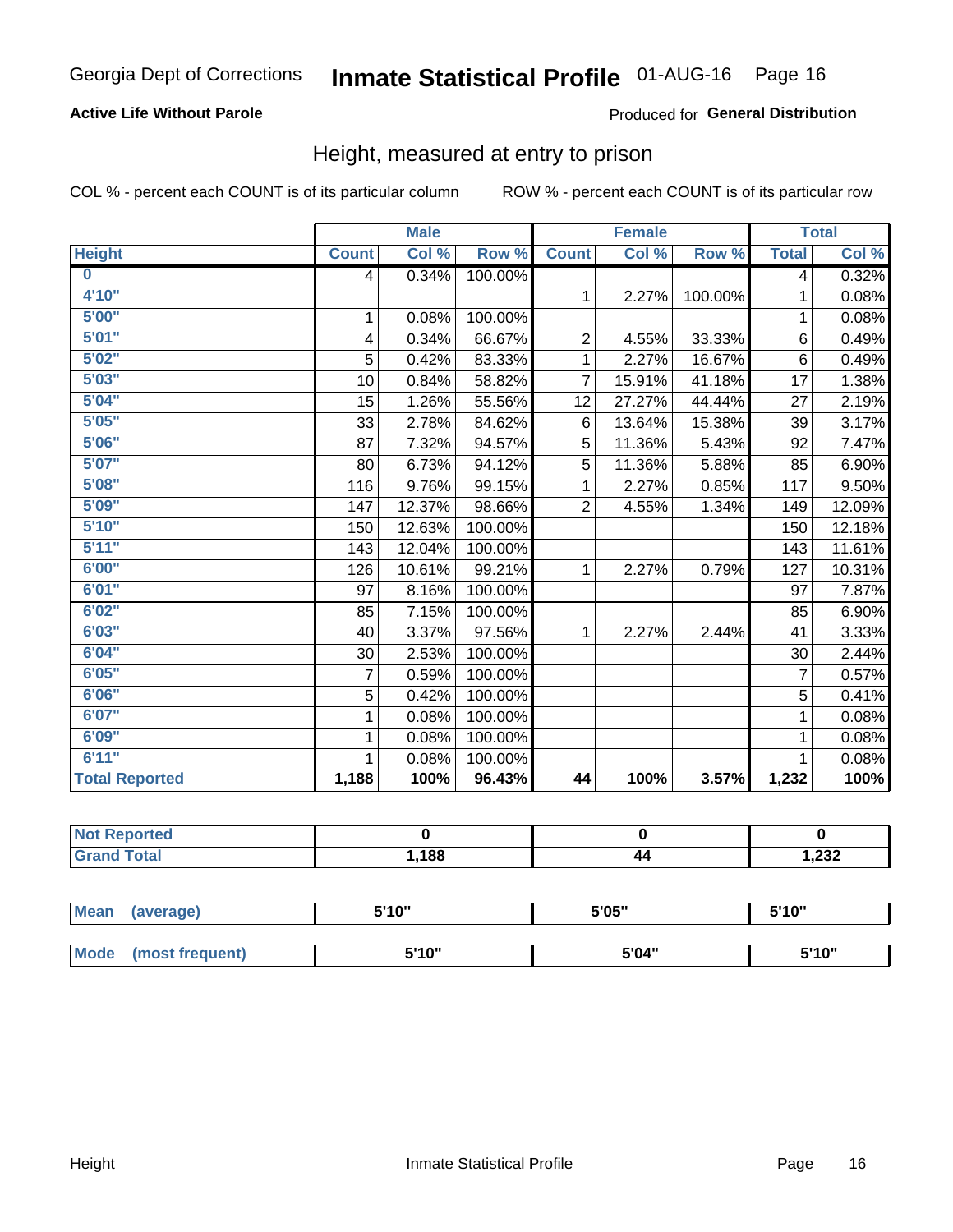**Active Life Without Parole** 

Produced for General Distribution

### Weight, measured at entry to prison

COL % - percent each COUNT is of its particular column

ROW % - percent each COUNT is of its particular row

|                                |                  | <b>Male</b>    |         |                  | <b>Female</b>    |         |                | <b>Total</b>     |  |
|--------------------------------|------------------|----------------|---------|------------------|------------------|---------|----------------|------------------|--|
| <b>Weight</b>                  | <b>Count</b>     | Col %          | Row %   | <b>Count</b>     | Col %            | Row %   | <b>Total</b>   | Col %            |  |
| 100 - 109 pounds               |                  |                |         | 1                | 2.27%            | 100.00% | $\mathbf 1$    | 0.08%            |  |
| 110 - 119 pounds               | 1                | 0.08%          | 25.00%  | 3                | 6.82%            | 75.00%  | 4              | 0.33%            |  |
| 120 - 129 pounds               | $\overline{5}$   | 0.42%          | 71.43%  | $\overline{c}$   | 4.55%            | 28.57%  | $\overline{7}$ | 0.57%            |  |
| 130 - 139 pounds               | $\overline{35}$  | 2.95%          | 94.59%  | $\overline{2}$   | 4.55%            | 5.41%   | 37             | 3.01%            |  |
| 140 - 149 pounds               | $\overline{78}$  | 6.58%          | 93.98%  | 5                | 11.36%           | 6.02%   | 83             | 6.75%            |  |
| 150 - 159 pounds               | 112              | 9.44%          | 98.25%  | $\overline{2}$   | 4.55%            | 1.75%   | 114            | 9.27%            |  |
| 160 - 169 pounds               | 137              | 11.55%         | 97.86%  | $\overline{3}$   | 6.82%            | 2.14%   | 140            | 11.38%           |  |
| 170 - 179 pounds               | 154              | 12.98%         | 95.65%  | $\overline{7}$   | 15.91%           | 4.35%   | 161            | 13.09%           |  |
| 180 - 189 pounds               | 148              | 12.48%         | 98.67%  | $\overline{2}$   | 4.55%            | 1.33%   | 150            | 12.20%           |  |
| 190 - 199 pounds               | 105              | 8.85%          | 96.33%  | 4                | 9.09%            | 3.67%   | 109            | 8.86%            |  |
| 200 - 209 pounds               | 104              | 8.77%          | 98.11%  | $\overline{2}$   | 4.55%            | 1.89%   | 106            | 8.62%            |  |
| 210 - 219 pounds               | 73               | 6.16%          | 92.41%  | 6                | 13.64%           | 7.59%   | 79             | 6.42%            |  |
| 220 - 229 pounds               | 71               | 5.99%          | 98.61%  | $\mathbf{1}$     | 2.27%            | 1.39%   | 72             | 5.85%            |  |
| 230 - 239 pounds               | 51               | 4.30%          | 98.08%  | $\mathbf{1}$     | 2.27%            | 1.92%   | 52             | 4.23%            |  |
| 240 - 249 pounds               | 32               | 2.70%          | 100.00% |                  |                  |         | 32             | 2.60%            |  |
| 250 - 259 pounds               | 26               | 2.19%          | 100.00% |                  |                  |         | 26             | 2.11%            |  |
| 260 - 269 pounds               | 11               | 0.93%          | 100.00% |                  |                  |         | 11             | 0.89%            |  |
| 270 - 279 pounds               | 11               | 0.93%          | 100.00% |                  |                  |         | 11             | 0.89%            |  |
| 280 - 289 pounds               | $\boldsymbol{9}$ | 0.76%          | 90.00%  | $\mathbf 1$      | 2.27%            | 10.00%  | 10             | 0.81%            |  |
| 290 - 299 pounds               | 4                | 0.34%          | 80.00%  | $\mathbf{1}$     | 2.27%            | 20.00%  | 5              | 0.41%            |  |
| 300 - 309 pounds               | 4                | 0.34%          | 100.00% |                  |                  |         | 4              | 0.33%            |  |
| 310 - 319 pounds               | $\overline{2}$   | 0.17%          | 100.00% |                  |                  |         | $\overline{2}$ | 0.16%            |  |
| 320 - 329 pounds               | 5                | 0.42%          | 100.00% |                  |                  |         | 5              | 0.41%            |  |
| 330 - 339 pounds               | 4                | 0.34%          | 100.00% |                  |                  |         | 4              | 0.33%            |  |
| 350 - 359 pounds               | 1                | 0.08%          | 100.00% |                  |                  |         | $\mathbf{1}$   | 0.08%            |  |
| 360 - 369 pounds               | 1                | 0.08%          | 100.00% |                  |                  |         | $\mathbf{1}$   | 0.08%            |  |
| 390 - 399 pounds               | 1                | 0.08%          | 50.00%  | 1                | 2.27%            | 50.00%  | $\overline{2}$ | 0.16%            |  |
| 400 pounds and over            | $\mathbf{1}$     | 0.08%          | 100.00% |                  |                  |         | $\mathbf{1}$   | 0.08%            |  |
| <b>Total Reported</b>          | 1,186            | 100%           | 96.42%  | 44               | 100%             | 3.58%   | 1,230          | 100%             |  |
| <b>Not Reported</b>            |                  | $\overline{2}$ |         |                  | 0                |         |                | $\overline{2}$   |  |
| <b>Grand Total</b>             |                  | 1,188          |         | 44               |                  |         |                |                  |  |
|                                |                  |                |         |                  |                  |         | 1,232          |                  |  |
| <b>Mean</b><br>(average)       |                  | 189            |         |                  | 180              |         | 189            |                  |  |
| <b>Median (middle)</b>         |                  | 181.5          |         |                  | $\overline{170}$ |         |                | $\overline{181}$ |  |
| <b>Mode</b><br>(most frequent) |                  | <b>180</b>     |         | $\overline{210}$ |                  |         | 180            |                  |  |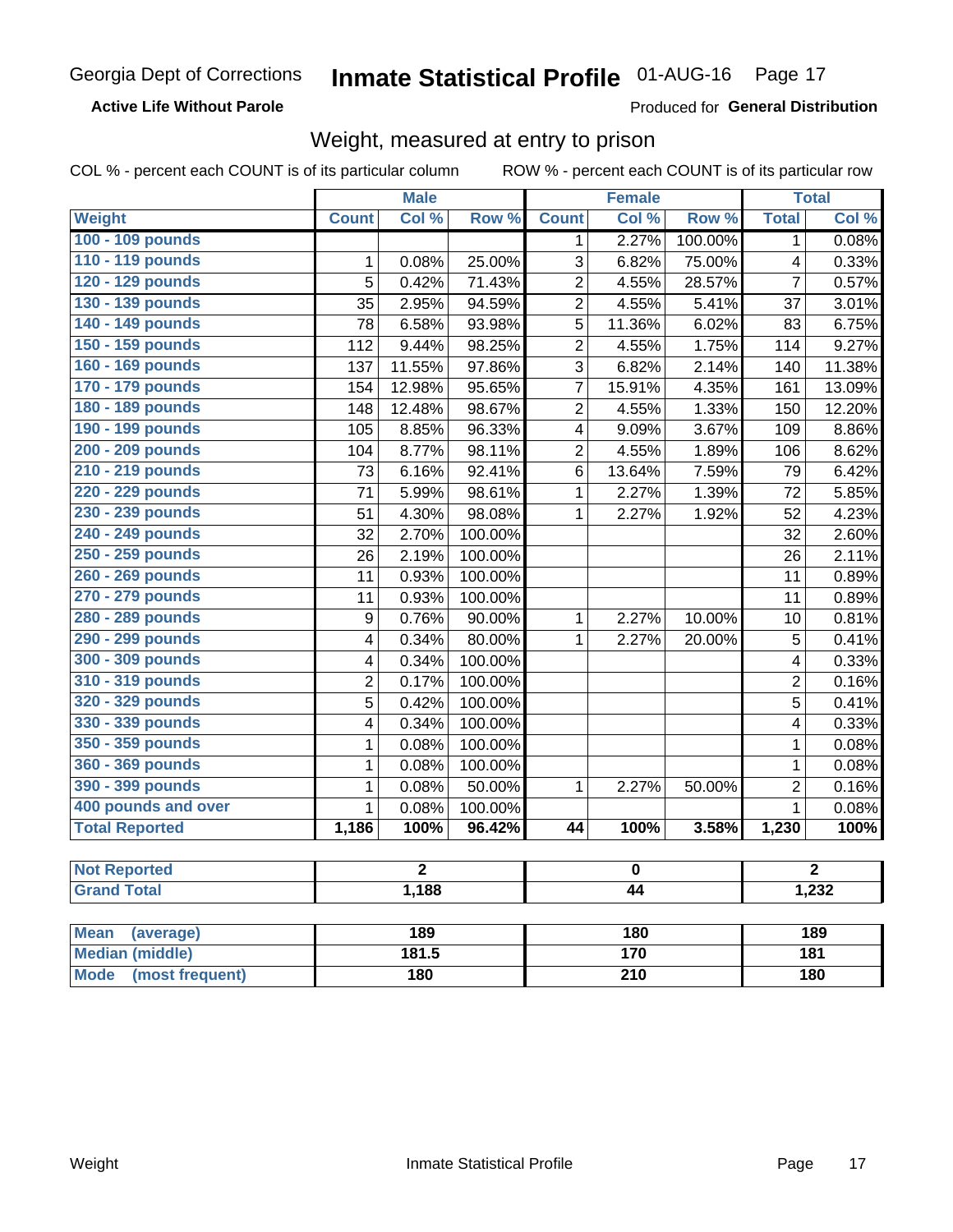## Inmate Statistical Profile 01-AUG-16 Page 18

#### **Active Life Without Parole**

#### Produced for General Distribution

### Veterans validated by Veteran's Administration

COL % - percent each COUNT is of its particular column

|                         |              | <b>Male</b> |             | <b>Female</b> |       |              | <b>Total</b> |
|-------------------------|--------------|-------------|-------------|---------------|-------|--------------|--------------|
| <b>Military service</b> | <b>Count</b> | Col %       | Row % Count | Col %         | Row % | <b>Total</b> | Col %        |
| <b>Others</b><br>0      | 48           | 44.86%      | 100.00%     |               |       | 48           | 44.44%       |
| <b>Air Force</b>        | 43           | 40.19%      | 97.73%      | 100.00%       | 2.27% | 44           | 40.74%       |
| Army                    | 5            | 4.67%       | 100.00%     |               |       | 5            | 4.63%        |
| <b>Navy</b><br>3        | 3            | $2.80\%$    | 100.00%     |               |       | 3            | 2.78%        |
| <b>Coast Guard</b><br>5 |              | 7.48%       | 100.00%     |               |       |              | 7.41%        |
| <b>Total Reported</b>   | 107          | 100%        | 99.07%      | 100%          | .93%  | 108          | 100%         |

| rtea -       | .081 | 40 | 124          |
|--------------|------|----|--------------|
| <b>Fotal</b> | .188 | 44 | ົດລດ<br>∡د∡, |

| ____<br>____ |
|--------------|
|--------------|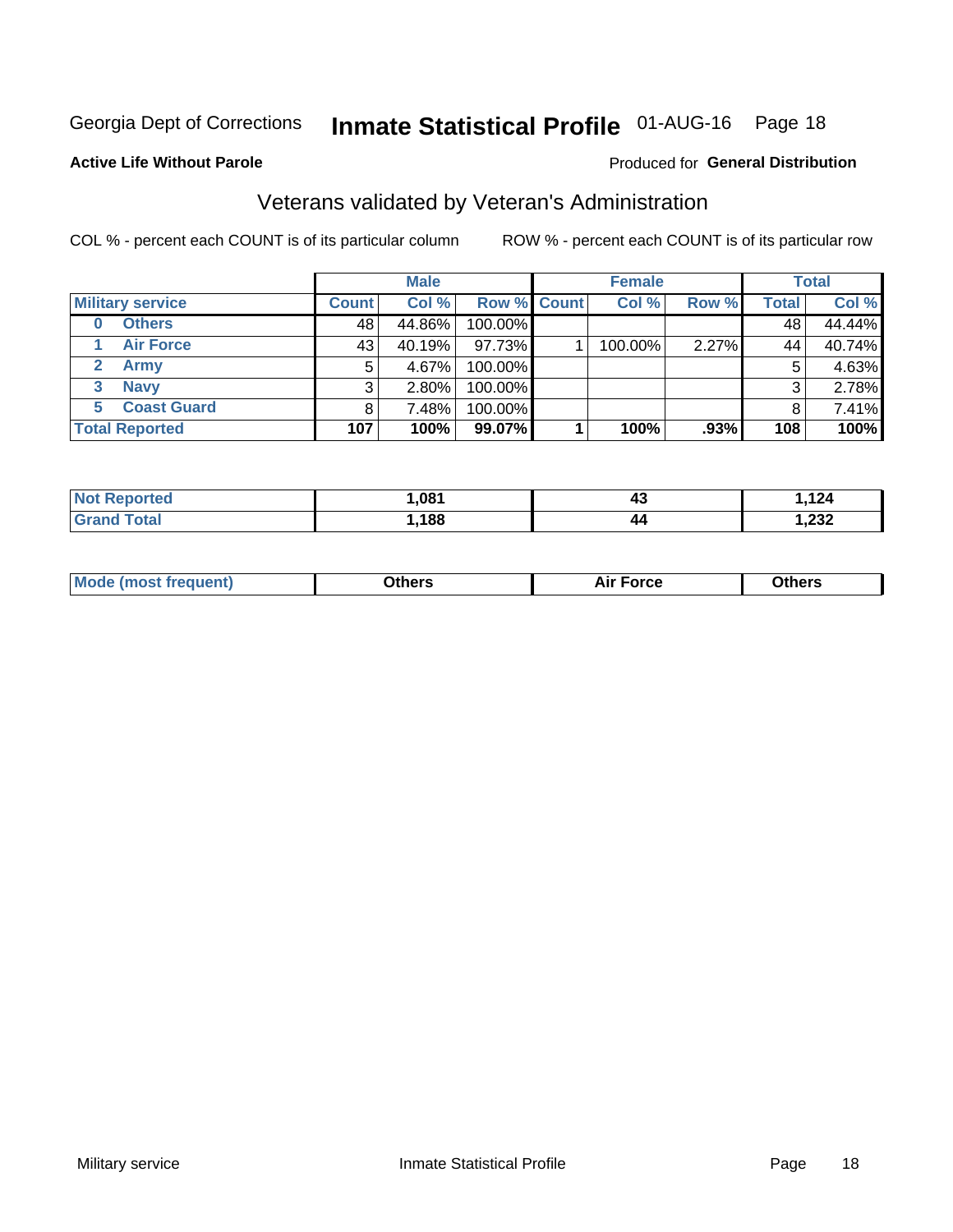## Inmate Statistical Profile 01-AUG-16 Page 19

#### **Active Life Without Parole**

#### Produced for General Distribution

### Type of admission to prison

COL % - percent each COUNT is of its particular column

|                                      |                  | <b>Male</b> |                    |    | <b>Female</b> |       |              | <b>Total</b> |
|--------------------------------------|------------------|-------------|--------------------|----|---------------|-------|--------------|--------------|
| <b>Type of Admission</b>             | <b>Count</b>     | Col %       | <b>Row % Count</b> |    | Col %         | Row % | <b>Total</b> | Col %        |
| <b>New Sentence</b><br>52            | 1,132            | 95.29%      | 96.26%             | 44 | 100.00%       | 3.74% | 1,176        | 95.45%       |
| <b>Probation Rev Partial</b><br>53   | 4                | .34%        | 100.00%            |    |               |       |              | .32%         |
| <b>Probation Rev Remainder</b><br>54 |                  | .59%        | 100.00%            |    |               |       |              | .57%         |
| <b>Parole Rev New Sentence</b><br>55 | 17               | 1.43%       | 100.00%            |    |               |       | 17           | 1.38%        |
| <b>Parole Rev No New</b><br>56       | 15 <sub>15</sub> | 1.26%       | 100.00%            |    |               |       | 15           | 1.22%        |
| <b>Sentence</b>                      |                  |             |                    |    |               |       |              |              |
| <b>Life W/O Parole</b><br>70         | 13               | 1.09%       | 100.00%            |    |               |       | 13           | 1.06%        |
| <b>Total Reported</b>                | 1,188            | 100%        | 96.43%             | 44 | 100%          | 3.57% | 1,232        | 100%         |

| Reported<br>N. |       |    |                        |
|----------------|-------|----|------------------------|
| <b>c</b> otal  | 1,188 | 44 | ົດລດ<br><i>ےد</i> ے, ا |

| <b>Mode (most frequent)</b> | <b>New Sentence</b> | <b>New Sentence</b> | <b>New Sentence</b> |
|-----------------------------|---------------------|---------------------|---------------------|
|                             |                     |                     |                     |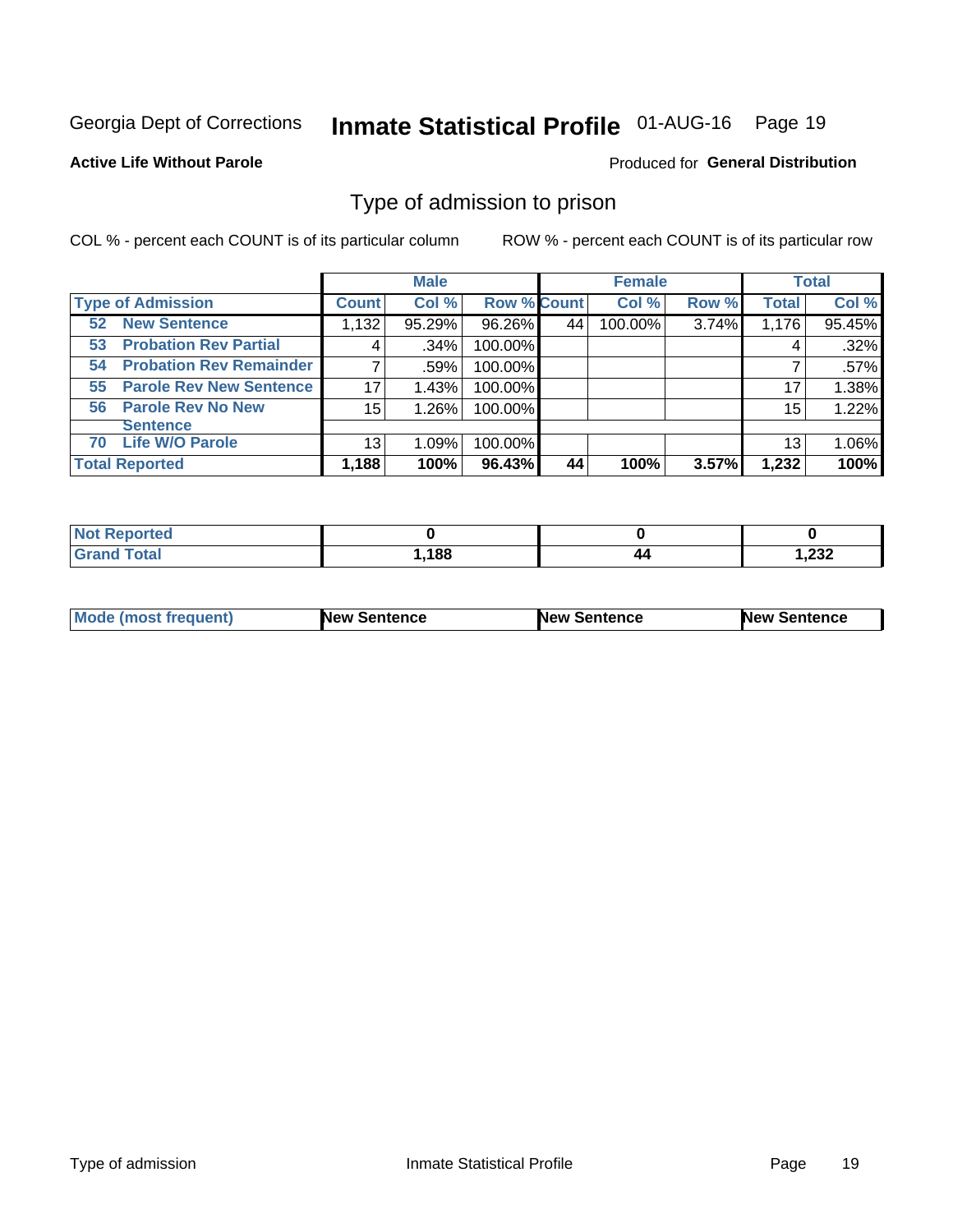## Inmate Statistical Profile 01-AUG-16 Page 20

**Active Life Without Parole** 

#### Produced for General Distribution

## Current / last supervision level

COL % - percent each COUNT is of its particular column

|                        |              | <b>Male</b> |                    |    | <b>Female</b> |       |       | <b>Total</b> |
|------------------------|--------------|-------------|--------------------|----|---------------|-------|-------|--------------|
| <b>Security Status</b> | <b>Count</b> | Col%        | <b>Row % Count</b> |    | Col %         | Row % | Total | Col %        |
| 4 Medium               |              | .08%        | 100.00%            |    | .00%          |       |       | .08%         |
| 5 Close                | .187         | 99.92%      | 96.43%             | 44 | 100.00%       | 3.57% | 1,231 | 99.92%       |
| <b>Total Reported</b>  | $.188+$      | 100%        | 96.43%             | 44 | 100%          | 3.57% | 1,232 | 100%         |

| <b>Still being diagnosed</b> |      |    |      |
|------------------------------|------|----|------|
| <b>Not Reported</b>          |      |    |      |
| <b>Grand Total</b>           | .188 | 44 | .232 |

| <b>Mode (most frequent)</b> | Close | ∵lose | Close |
|-----------------------------|-------|-------|-------|
|                             |       |       |       |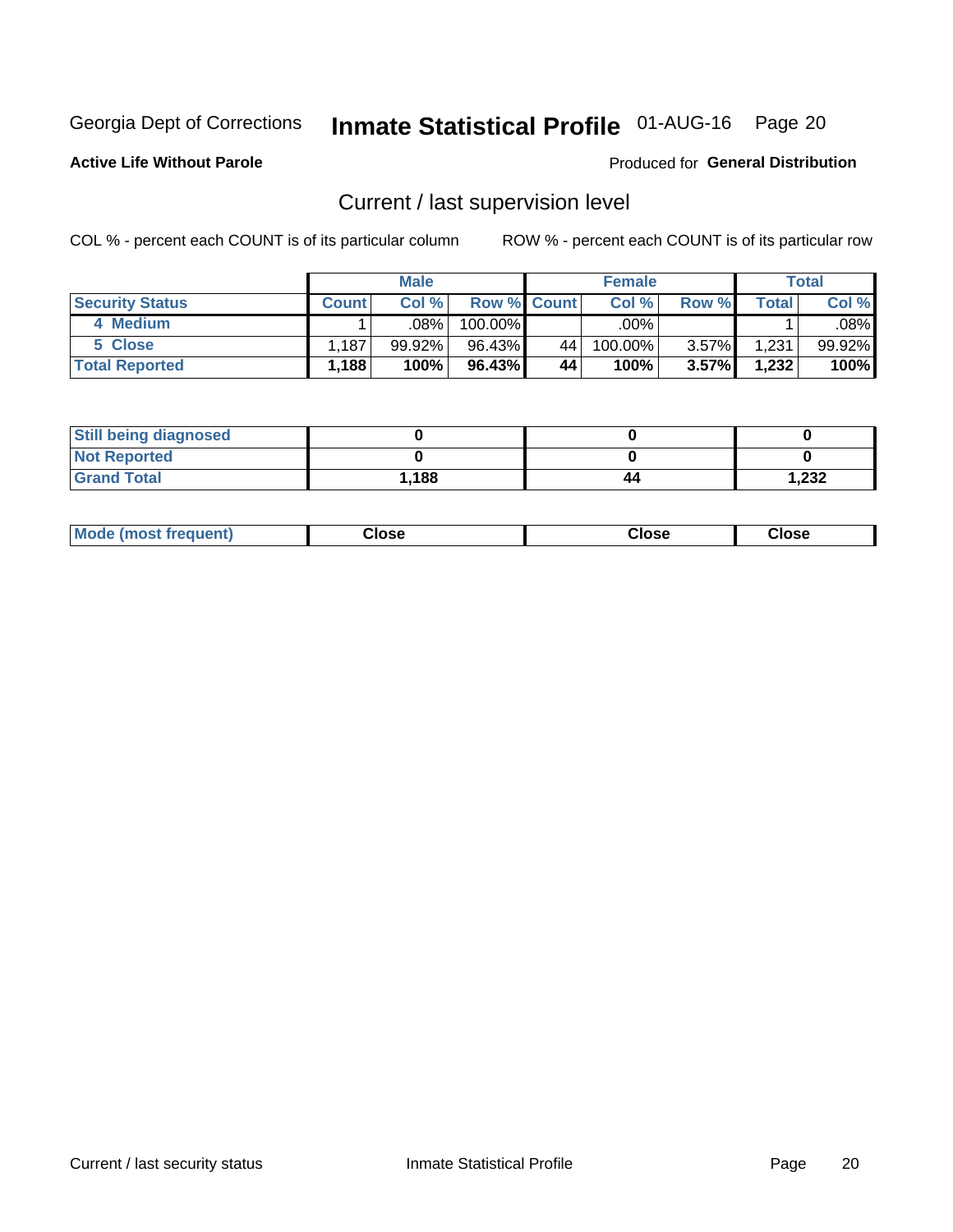## Inmate Statistical Profile 01-AUG-16 Page 21

**Active Life Without Parole** 

Produced for General Distribution

## Current / last type of institution

COL % - percent each COUNT is of its particular column

|                            |              | <b>Male</b> |                    |    | <b>Female</b> |          |       | <b>Total</b> |
|----------------------------|--------------|-------------|--------------------|----|---------------|----------|-------|--------------|
| <b>Type of Institution</b> | <b>Count</b> | Col%        | <b>Row % Count</b> |    | Col %         | Row %    | Total | Col %        |
| <b>State Prison</b>        | 1.188        | $100.00\%$  | 96.43%             | 44 | 100.00%       | $3.57\%$ | 1,232 | 100.00%      |
| <b>Total Reported</b>      | 1,188        | 100%        | $96.43\%$          | 44 | $100\%$ .     | $3.57\%$ | 1,232 | 100%         |

| тес             |      |    |       |
|-----------------|------|----|-------|
| $\sim$ - $\sim$ | ,188 | 44 | 1,232 |

| <b>Mode (most frequent)</b> | State Prison | <b>State Prison</b> | State<br>⊦ Prisonl |
|-----------------------------|--------------|---------------------|--------------------|
|                             |              |                     |                    |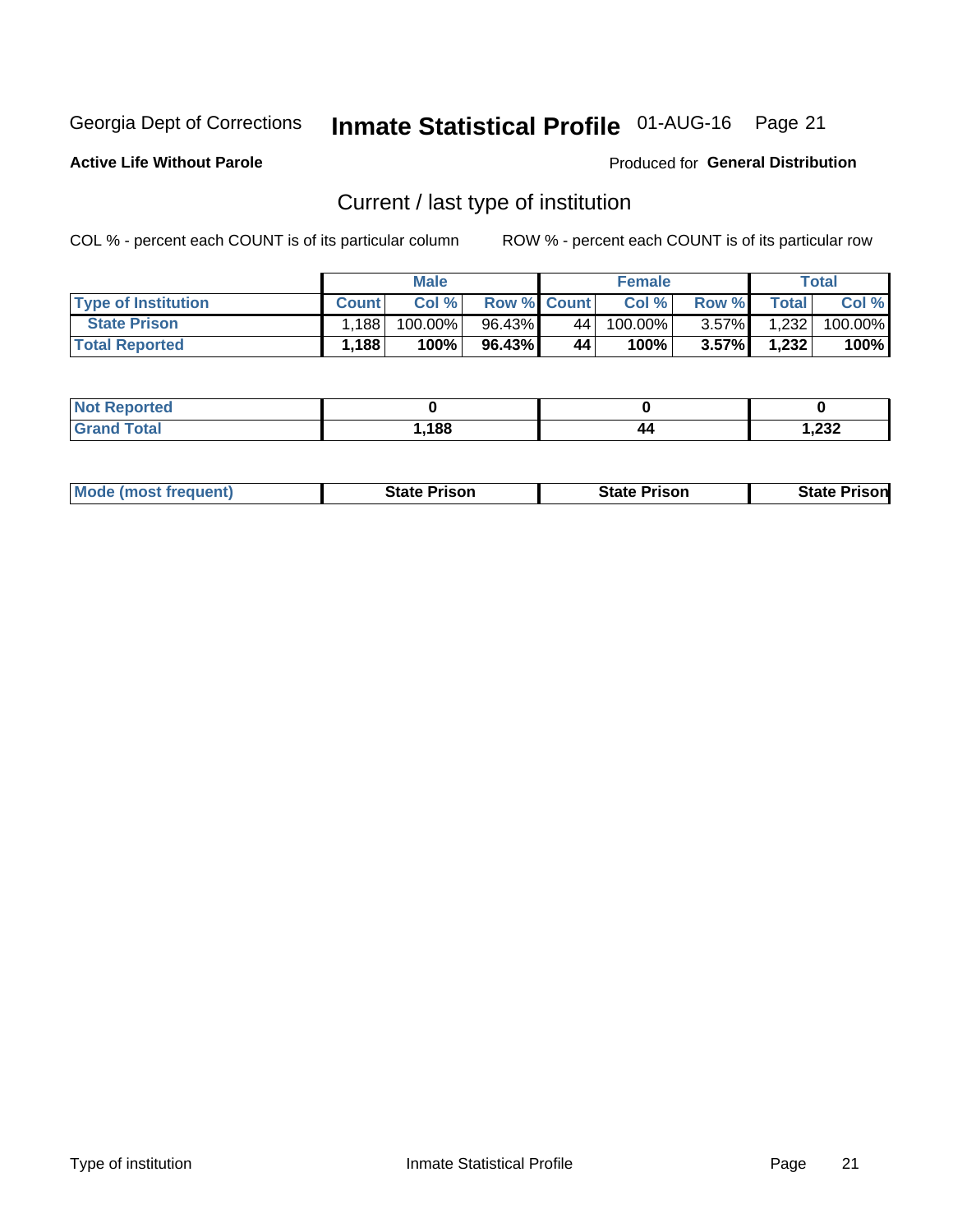## Inmate Statistical Profile 01-AUG-16 Page 22

#### **Active Life Without Parole**

#### Produced for General Distribution

### Institution type - transitional centers

COL % - percent each COUNT is of its particular column

|                                                  | <b>Male</b> |                    | <b>Female</b> |             | Total |
|--------------------------------------------------|-------------|--------------------|---------------|-------------|-------|
| <b>Institution Type - Trans. Centers Count  </b> | Col%        | <b>Row % Count</b> | Col %         | Row % Total | Col % |
| <b>Total Reported</b>                            |             |                    |               |             |       |

| <b>Reported</b><br><b>NOT</b><br>$\sim$            |  |  |
|----------------------------------------------------|--|--|
| $f$ $f \circ f \circ f$<br>$C = 1$<br><b>TULAI</b> |  |  |

| Mode (most frequent) | <b>Null</b> | <b>Null</b> | <b>Null</b> |
|----------------------|-------------|-------------|-------------|
|                      |             |             |             |
|                      |             |             |             |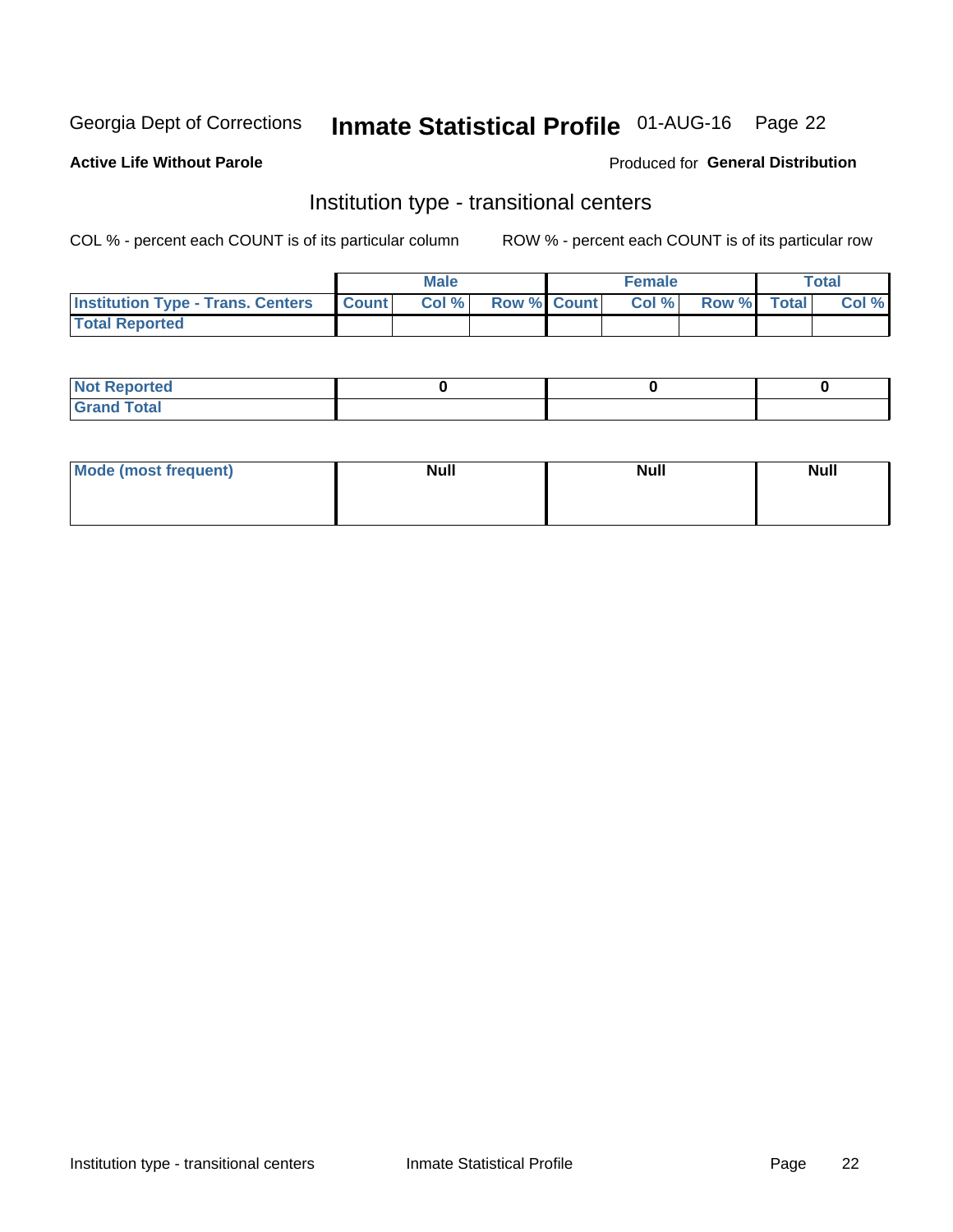## Inmate Statistical Profile 01-AUG-16 Page 23

**Active Life Without Parole** 

Produced for General Distribution

### Institution type - county prisons

COL % - percent each COUNT is of its particular column

|                                                    | <b>Male</b> |       |  | <b>Female</b> |                          |             | <b>Total</b> |       |  |
|----------------------------------------------------|-------------|-------|--|---------------|--------------------------|-------------|--------------|-------|--|
| <b>Institution Type - County Prisons   Count  </b> |             | Col % |  |               | <b>Row % Count Col %</b> | Row % Total |              | Col % |  |
| <b>Total Reported</b>                              |             |       |  |               |                          |             |              |       |  |

| <b>Not</b><br>: Reported<br> |  |  |
|------------------------------|--|--|
| <b>Total</b><br>---          |  |  |

| Mode (most frequent) | <b>Null</b> | <b>Null</b><br><b>Null</b> |
|----------------------|-------------|----------------------------|
|                      |             |                            |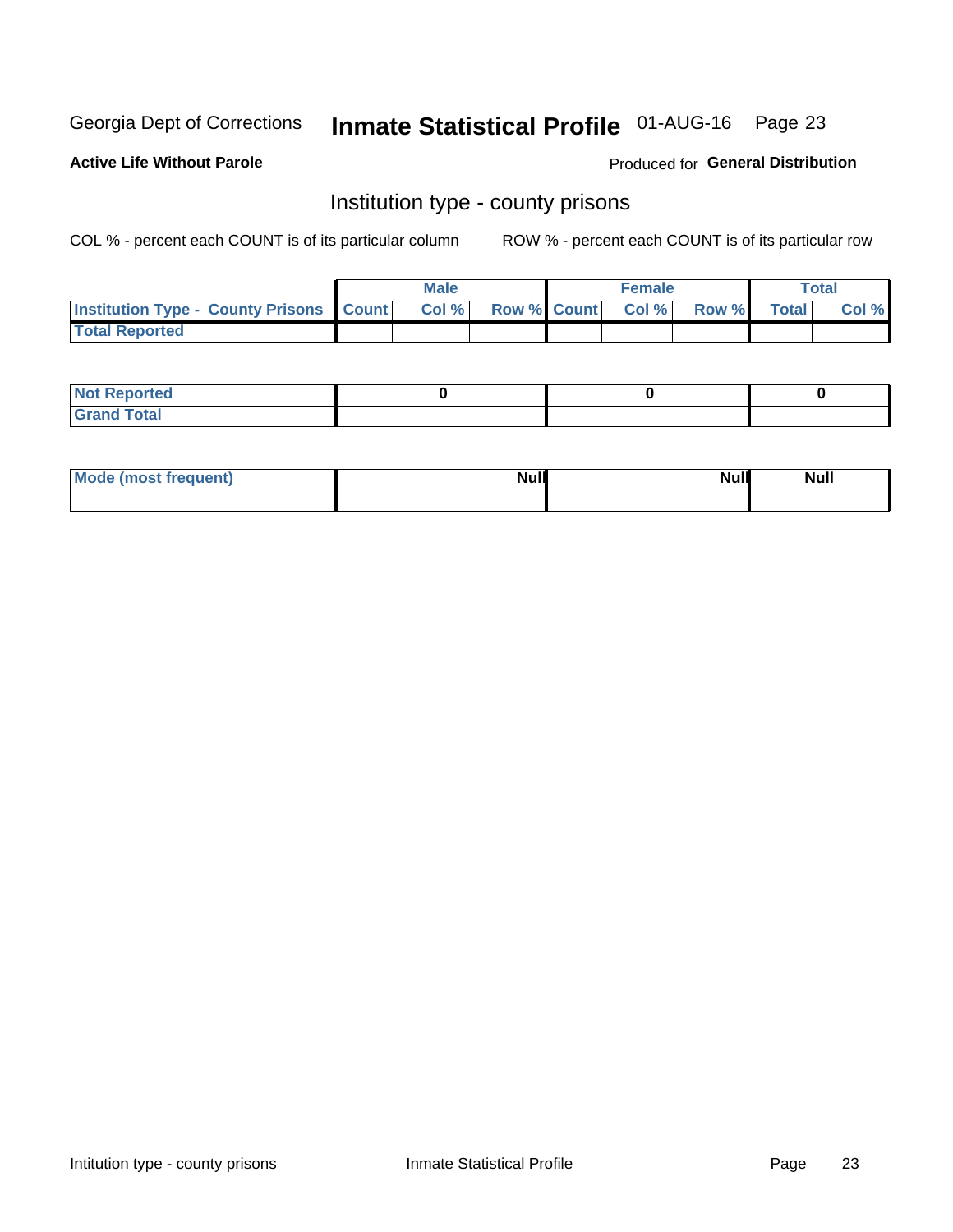## Inmate Statistical Profile 01-AUG-16 Page 24

#### **Active Life Without Parole**

#### Produced for General Distribution

### Institution type - state prisons

COL % - percent each COUNT is of its particular column

|                                         | <b>Male</b>               |          |         |                             | <b>Female</b> |         | <b>Total</b>                        |          |
|-----------------------------------------|---------------------------|----------|---------|-----------------------------|---------------|---------|-------------------------------------|----------|
| <b>Institution Type - State Prisons</b> | <b>Count</b>              | Col %    | Row %   | <b>Count</b>                | Col %         | Row %   | <b>Total</b>                        | Col %    |
| <b>Arrendale State Prison</b>           |                           |          |         | 21                          | 47.73%        | 100.00% | 21                                  | 1.70%    |
| <b>Augusta State Med. Prison</b>        | 54                        | 4.55%    | 100.00% |                             |               |         | 54                                  | 4.38%    |
| <b>Baldwin State Prison</b>             | 31                        | 2.61%    | 100.00% |                             |               |         | 31                                  | 2.52%    |
| <b>Central State Prison</b>             | 2                         | .17%     | 100.00% |                             |               |         | $\overline{2}$                      | .16%     |
| <b>Coastal State Prison</b>             | 4                         | .34%     | 100.00% |                             |               |         | 4                                   | .32%     |
| <b>Ga Diag Class Prison</b>             | 44                        | 3.70%    | 100.00% |                             |               |         | 44                                  | 3.57%    |
| <b>Ga State Prison</b>                  | 24                        | 2.02%    | 100.00% |                             |               |         | 24                                  | 1.95%    |
| <b>Hancock State Prison</b>             | 120                       | 10.10%   | 100.00% |                             |               |         | 120                                 | 9.74%    |
| <b>Hays State Prison</b>                | 142                       | 11.95%   | 100.00% |                             |               |         | 142                                 | 11.53%   |
| <b>Macon State Prison</b>               | 215                       | 18.10%   | 100.00% |                             |               |         | 215                                 | 17.45%   |
| <b>Phillips State Prison</b>            | 20                        | 1.68%    | 100.00% |                             |               |         | 20                                  | 1.62%    |
| <b>Pulaski State Prison</b>             |                           |          |         | 23                          | 52.27%        | 100.00% | 23                                  | 1.87%    |
| <b>Smith State Prison</b>               | 155                       | 13.05%   | 100.00% |                             |               |         | 155                                 | 12.58%   |
| <b>Telfair State Prison</b>             | 155                       | 13.05%   | 100.00% |                             |               |         | 155                                 | 12.58%   |
| <b>Valdosta State Prison</b>            | 112                       | 9.43%    | 100.00% |                             |               |         | 112                                 | 9.09%    |
| <b>Ware State Prison</b>                | 110                       | 9.26%    | 100.00% |                             |               |         | 110                                 | 8.93%    |
| <b>Total Reported</b>                   | 1,188                     | 100%     | 96.43%  | 44                          | 100%          | 3.57%   | 1,232                               | 100%     |
| <b>Not Reported</b>                     |                           | $\bf{0}$ |         |                             | 0             |         |                                     | $\bf{0}$ |
| <b>Grand Total</b>                      | 1,188                     |          |         | 44                          |               |         |                                     | 1,232    |
| <b>Mode (most frequent)</b>             | <b>Macon State Prison</b> |          |         | <b>Pulaski State Prison</b> |               |         | <b>Macon State</b><br><b>Prison</b> |          |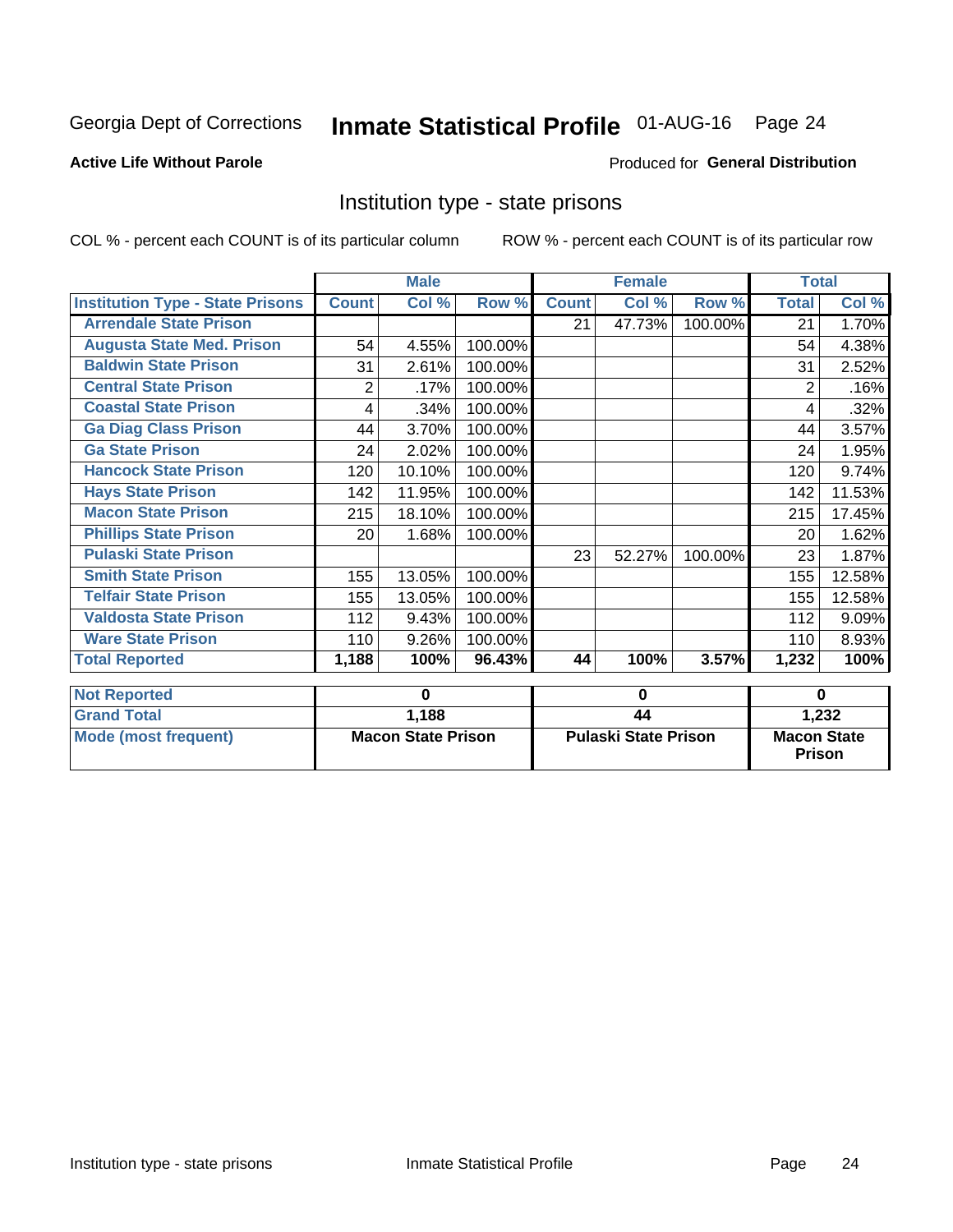## Inmate Statistical Profile 01-AUG-16 Page 25

#### **Active Life Without Parole**

#### Produced for General Distribution

### Institution type - private prisons

COL % - percent each COUNT is of its particular column

|                                                     | <b>Male</b> |      |                    | <b>Female</b> | <b>Total</b> |  |       |
|-----------------------------------------------------|-------------|------|--------------------|---------------|--------------|--|-------|
| <b>Institution Type - Private Prisons   Count  </b> |             | Col% | <b>Row % Count</b> | Col %         | Row % Total  |  | Col % |
| <b>Total Reported</b>                               |             |      |                    |               |              |  |       |

| <b>Not Reported</b>         |  |  |
|-----------------------------|--|--|
| <b>Total</b><br><b>Crar</b> |  |  |

| M <sub>o</sub><br>ాguent) <b>a</b><br>re d<br>поэ | M. II<br>ичин | <b>Null</b> | <b>Null</b><br>------ |
|---------------------------------------------------|---------------|-------------|-----------------------|
|                                                   |               |             |                       |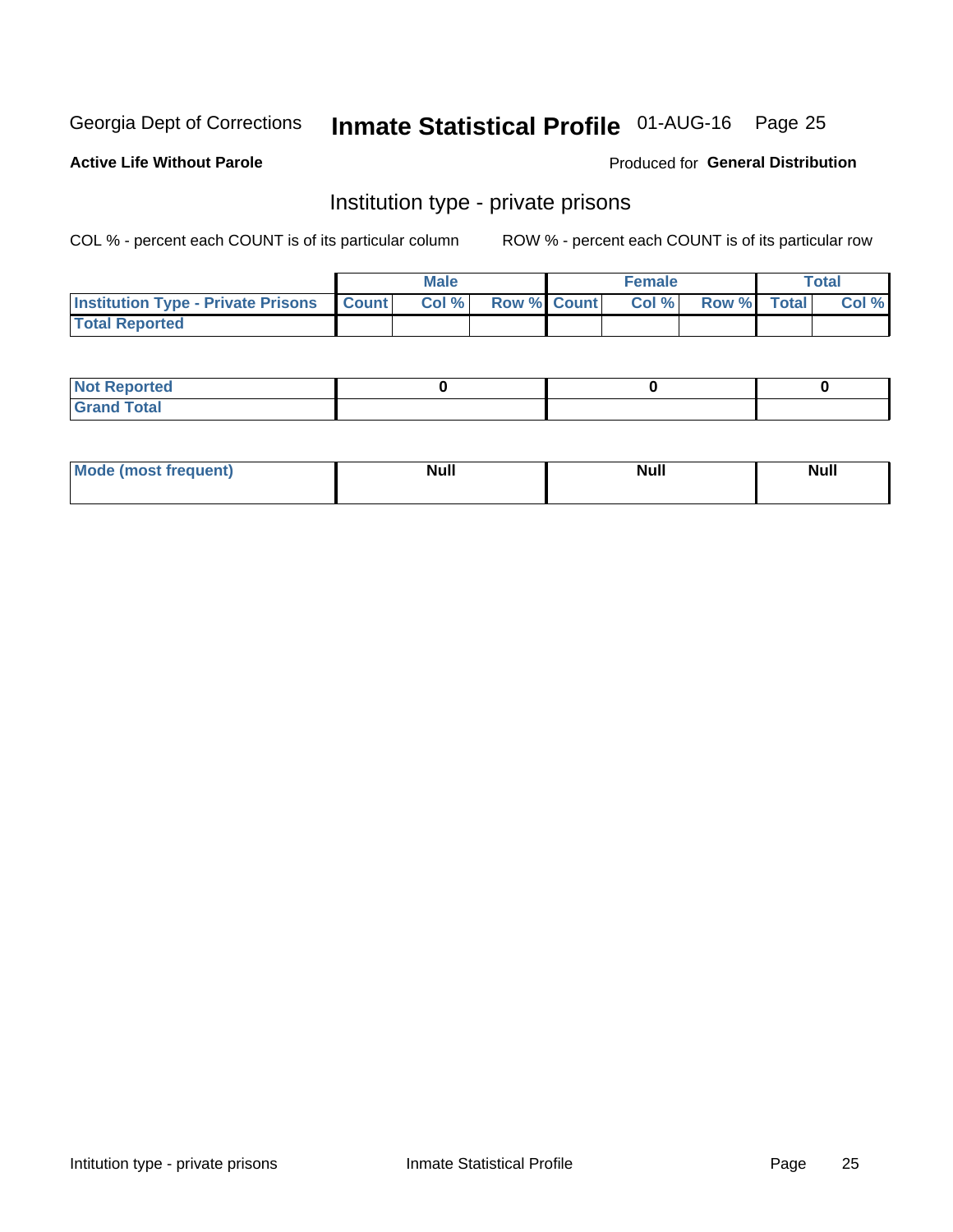## Inmate Statistical Profile 01-AUG-16 Page 26

#### **Active Life Without Parole**

#### Produced for General Distribution

### Institution type - inmate boot camp

COL % - percent each COUNT is of its particular column

|                                      | <b>Male</b>  |       |               |              | <b>Female</b> | <b>Total</b> |  |       |
|--------------------------------------|--------------|-------|---------------|--------------|---------------|--------------|--|-------|
| <b>Institution Type - Boot Camps</b> | <b>Count</b> | Col % | <b>Row %I</b> | <b>Count</b> | Col %         | Row % Total  |  | Col % |
| <b>Total Rported</b>                 |              |       |               |              |               |              |  |       |

| <b>Not Reported</b>            |  |  |
|--------------------------------|--|--|
| <b>Total</b><br>C <sub>r</sub> |  |  |

| Mode (most f<br>*requent) | Nul.<br>------ | <b>Null</b> | <b>Null</b> |
|---------------------------|----------------|-------------|-------------|
|                           |                |             |             |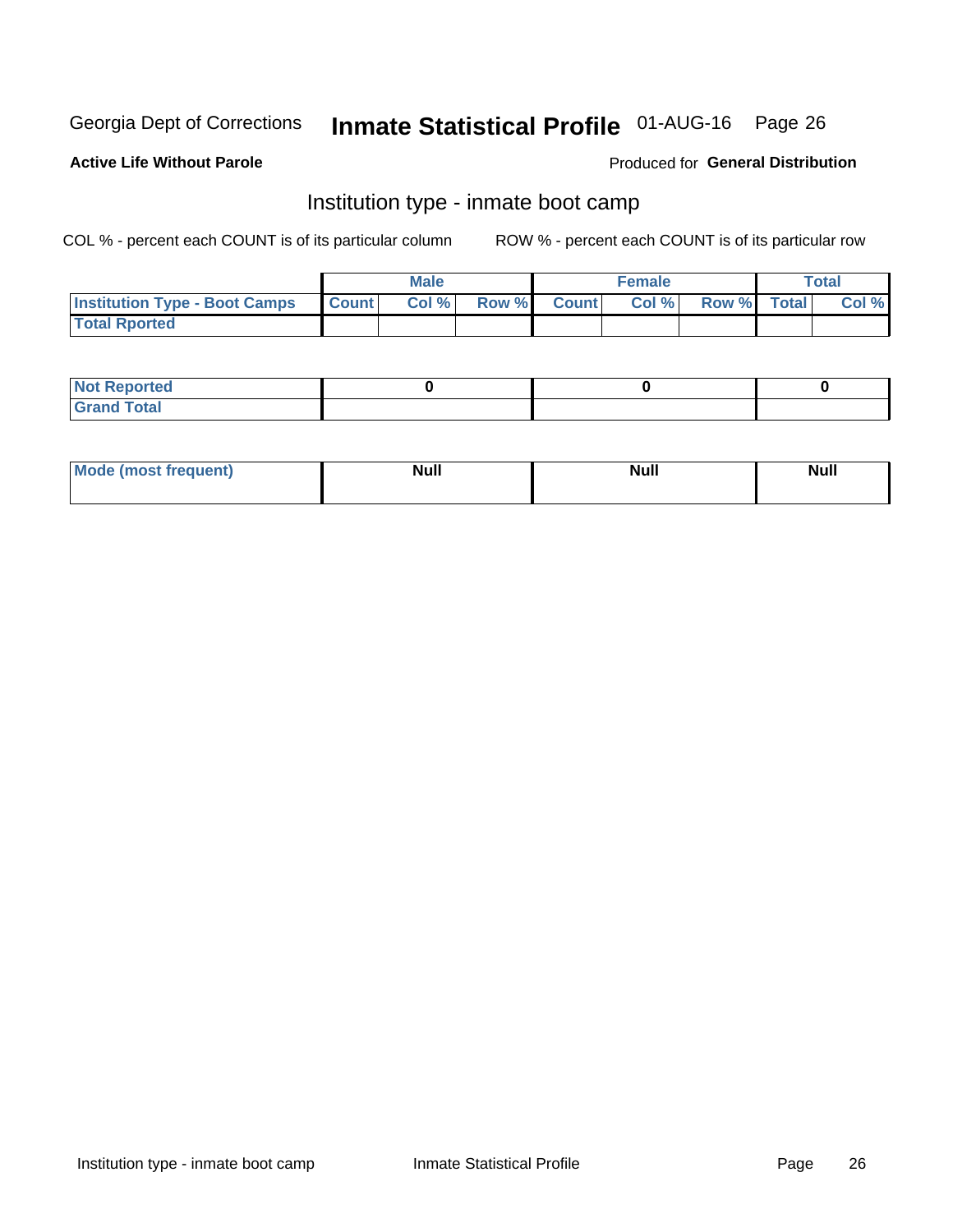## Inmate Statistical Profile 01-AUG-16 Page 27

#### **Active Life Without Parole**

#### Produced for General Distribution

### Number of disciplinary reports

COL % - percent each COUNT is of its particular column

|                                       | <b>Male</b>  |          |        | <b>Female</b>   |        |       | <b>Total</b> |        |
|---------------------------------------|--------------|----------|--------|-----------------|--------|-------|--------------|--------|
| <b>Number of Disciplinary Reports</b> | <b>Count</b> | Col %    | Row %  | <b>Count</b>    | Col %  | Row % | <b>Total</b> | Col %  |
|                                       | 312          | 26.26%   | 93.69% | 21              | 47.73% | 6.31% | 333          | 27.03% |
|                                       | 156          | 13.13%   | 96.30% | 6               | 13.64% | 3.70% | 162          | 13.15% |
| $\mathbf{2}$                          | 120          | 10.10%   | 95.24% | 6               | 13.64% | 4.76% | 126          | 10.23% |
| 3                                     | 88           | $7.41\%$ | 97.78% | 2               | 4.55%  | 2.22% | 90           | 7.31%  |
|                                       | 56           | 4.71%    | 96.55% | 2               | 4.55%  | 3.45% | 58           | 4.71%  |
| 5                                     | 56           | 4.71%    | 98.25% |                 | 2.27%  | 1.75% | 57           | 4.63%  |
| <b>More Than 5</b>                    | 400          | 33.67%   | 98.52% | 6               | 13.64% | 1.48% | 406          | 32.95% |
| <b>Total Reported</b>                 | 1,188        | 100%     | 96.43% | 44 <sup>1</sup> | 100.0% | 3.57% | 1,232        | 100.0% |

| <b>Not Reported</b> |      |    |                        |
|---------------------|------|----|------------------------|
| <sup>-</sup> otal   | ,188 | 44 | າາາ<br><i>ے دے</i> , ו |

| Mean (average)       | 7.38 | 3.98 | 7.26 |
|----------------------|------|------|------|
| Median (middle)      |      |      |      |
| Mode (most frequent) |      |      |      |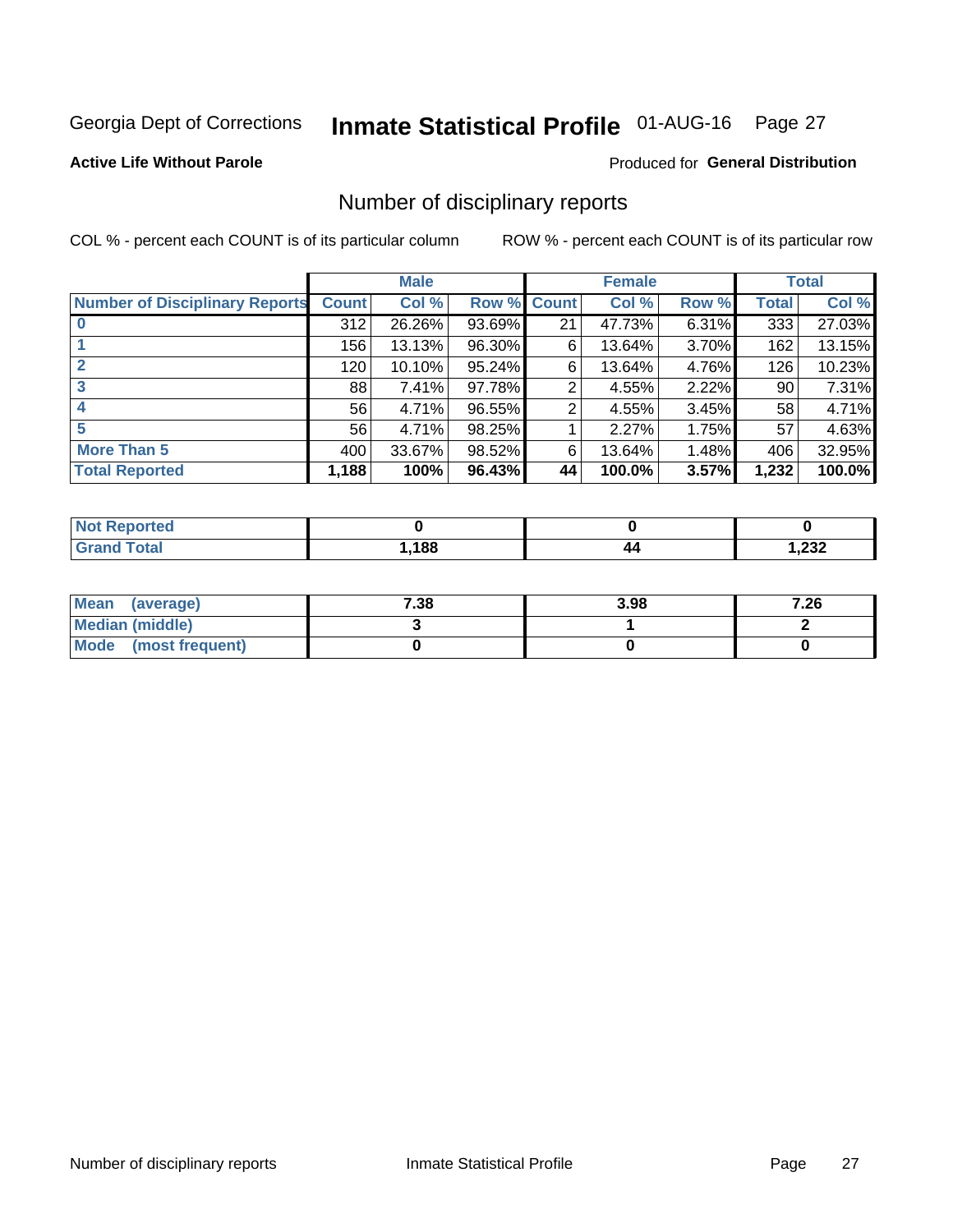## Inmate Statistical Profile 01-AUG-16 Page 28

#### **Active Life Without Parole**

#### **Produced for General Distribution**

### Number of transfers

COL % - percent each COUNT is of its particular column

|                            |         | <b>Male</b> |        | <b>Female</b>   |        |        | <b>Total</b> |        |
|----------------------------|---------|-------------|--------|-----------------|--------|--------|--------------|--------|
| <b>Number of Transfers</b> | Count l | Col %       | Row %  | <b>Count</b>    | Col %  | Row %  | <b>Total</b> | Col %  |
|                            | 25      | 2.10%       | 78.13% | 7               | 15.91% | 21.88% | 32           | 2.60%  |
|                            | 326     | 27.44%      | 94.22% | 20 <sup>°</sup> | 45.45% | 5.78%  | 346          | 28.08% |
| 2                          | 162     | 13.64%      | 95.29% | 8               | 18.18% | 4.71%  | 170          | 13.80% |
| 3                          | 109     | 9.18%       | 97.32% | 3               | 6.82%  | 2.68%  | 112          | 9.09%  |
|                            | 79      | 6.65%       | 98.75% |                 | 2.27%  | 1.25%  | 80           | 6.49%  |
| 5                          | 63      | $5.30\%$    | 98.44% |                 | 2.27%  | 1.56%  | 64           | 5.19%  |
| <b>More Than 5</b>         | 424     | 35.69%      | 99.07% | 4               | 9.09%  | 0.93%  | 428          | 34.74% |
| <b>Total Reported</b>      | 1,188   | 100%        | 96.43% | 44              | 100%   | 3.57%  | 1,232        | 100%   |

| prtea<br>NOT F |      |    |                        |
|----------------|------|----|------------------------|
| `otal          | ,188 | 44 | າາາ<br><i>ے د</i> ے, ا |

| Mean (average)       | 5.83 | 1.89 | 5.69 |
|----------------------|------|------|------|
| Median (middle)      |      |      |      |
| Mode (most frequent) |      |      |      |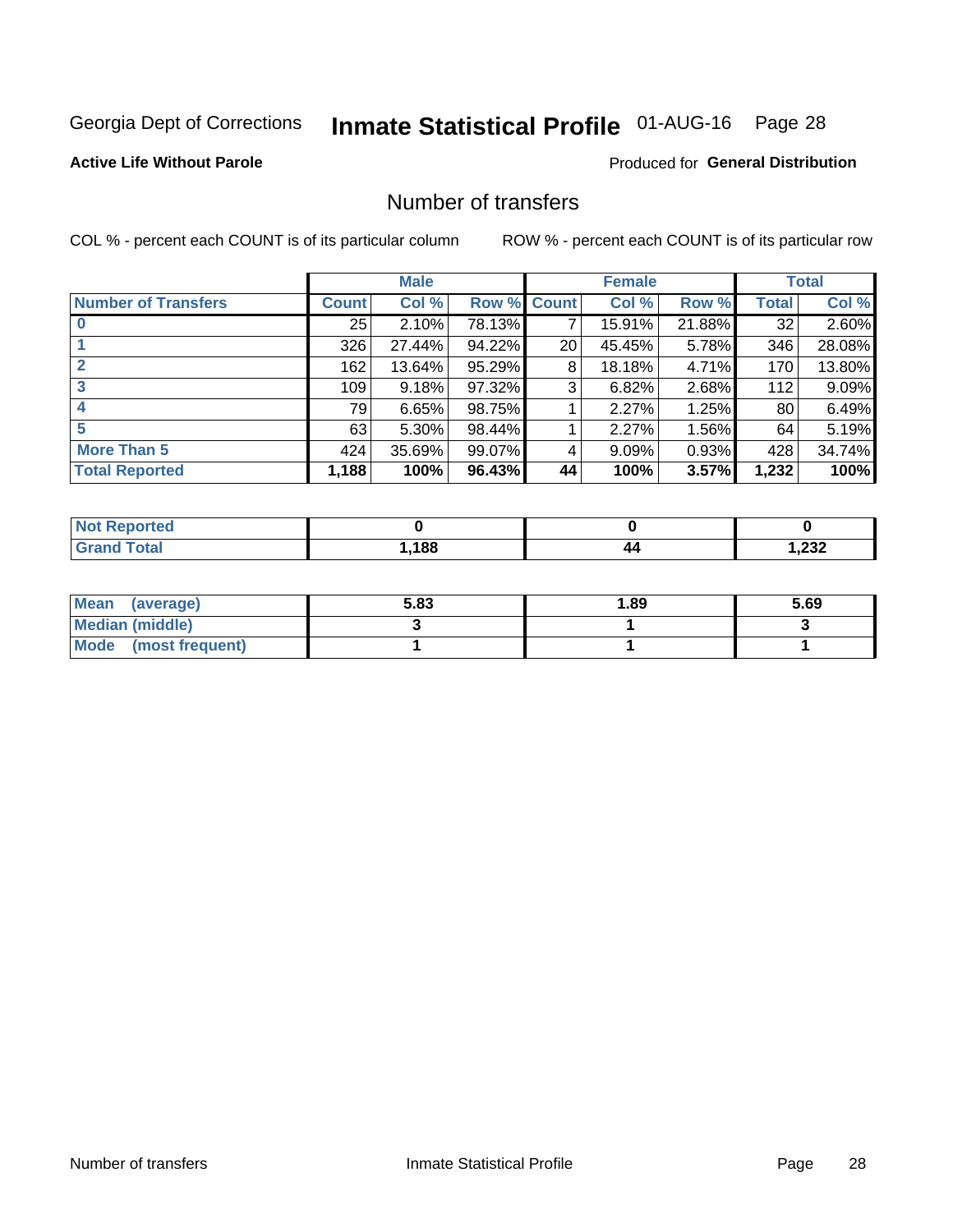## Inmate Statistical Profile 01-AUG-16 Page 29

**Active Life Without Parole** 

Produced for General Distribution

## Number of escapes

COL % - percent each COUNT is of its particular column

|                          | <b>Male</b>                      |           |                    | <b>Female</b> |         |       | Total |        |
|--------------------------|----------------------------------|-----------|--------------------|---------------|---------|-------|-------|--------|
| <b>Number of Escapes</b> | <b>Count</b>                     | Col %     | <b>Row % Count</b> |               | Col %   | Row % | Total | Col %  |
|                          | $.184$ <sup><math>+</math></sup> | $99.66\%$ | $96.42\%$          | 44            | 100.00% | 3.58% | 1,228 | 99.68% |
|                          |                                  | 0.17%     | $100.00\%$         |               |         |       |       | 0.16%  |
|                          |                                  | 0.17%     | $100.00\%$         |               |         |       |       | 0.16%  |
| <b>Total Reported</b>    | 1,188                            | 100%      | 96.43%             | 44            | 100%    | 3.57% | 1,232 | 100%   |

| <b>Reported</b><br>NOT |      |    |       |
|------------------------|------|----|-------|
| Total                  | .188 | 44 | 1,232 |

| Mean (average)       |  |  |
|----------------------|--|--|
| Median (middle)      |  |  |
| Mode (most frequent) |  |  |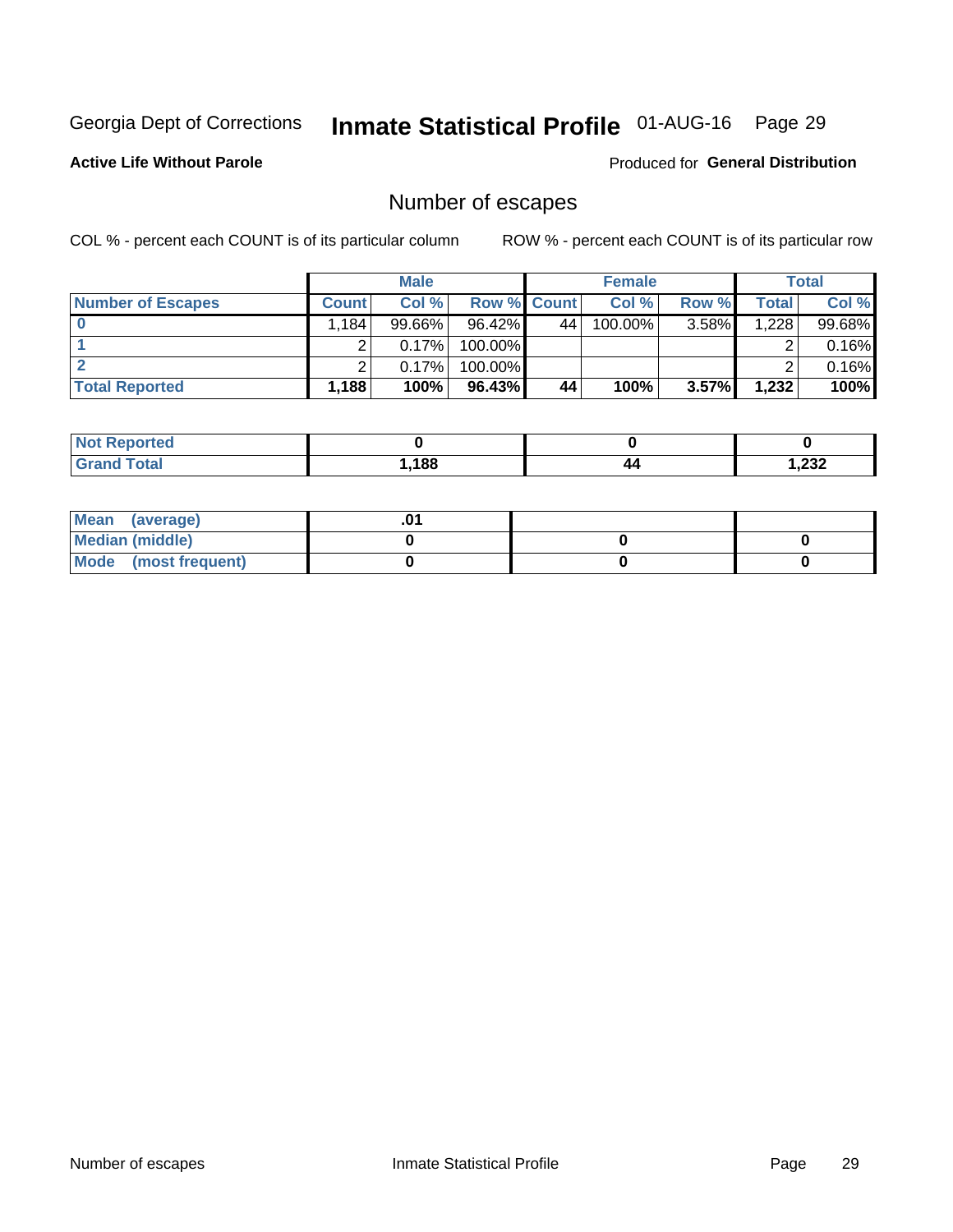#### **Active Life Without Parole**

#### Produced for General Distribution

### Time served in current (or last) institution

COL % - percent each COUNT is of its particular column

|                            |              | <b>Male</b> |         | <b>Female</b>  |        |        | <b>Total</b> |        |
|----------------------------|--------------|-------------|---------|----------------|--------|--------|--------------|--------|
| <b>Time In Institution</b> | <b>Count</b> | Col %       | Row %   | <b>Count</b>   | Col %  | Row %  | <b>Total</b> | Col %  |
| 0 to 3 months              | 119          | 10.02%      | 92.97%  | 9              | 20.45% | 7.03%  | 128          | 10.39% |
| 3.01 to 6 months           | 115          | 9.68%       | 95.04%  | 6              | 13.64% | 4.96%  | 121          | 9.82%  |
| 6.01 to 9 months           | 104          | 8.75%       | 97.20%  | 3              | 6.82%  | 2.80%  | 107          | 8.69%  |
| 9.01 to 12 months          | 63           | 5.30%       | 95.45%  | 3              | 6.82%  | 4.55%  | 66           | 5.36%  |
| 12.01 to 18 months         | 107          | 9.01%       | 98.17%  | $\overline{2}$ | 4.55%  | 1.83%  | 109          | 8.85%  |
| <b>18.01 to 24 months</b>  | 93           | 7.83%       | 94.90%  | 5              | 11.36% | 5.10%  | 98           | 7.95%  |
| 2.01 to 3 years            | 154          | 12.96%      | 97.47%  | 4              | 9.09%  | 2.53%  | 158          | 12.82% |
| 3.01 to 4 years            | 134          | 11.28%      | 97.10%  | 4              | 9.09%  | 2.90%  | 138          | 11.20% |
| $4.01$ to 5 years          | 79           | 6.65%       | 100.00% |                |        |        | 79           | 6.41%  |
| 5.01 to 6 years            | 53           | 4.46%       | 88.33%  | $\overline{7}$ | 15.91% | 11.67% | 60           | 4.87%  |
| 6.01 to 7 years            | 40           | 3.37%       | 100.00% |                |        |        | 40           | 3.25%  |
| $7.01$ to 8 years          | 35           | 2.95%       | 100.00% |                |        |        | 35           | 2.84%  |
| 8.01 to 9 years            | 20           | 1.68%       | 100.00% |                |        |        | 20           | 1.62%  |
| 9.01 to 10 years           | 15           | 1.26%       | 100.00% |                |        |        | 15           | 1.22%  |
| Over 10 years              | 57           | 4.80%       | 98.28%  | 1              | 2.27%  | 1.72%  | 58           | 4.71%  |
| <b>Total Reported</b>      | 1,188        | 100%        | 96.43%  | 44             | 100%   | 3.57%  | 1,232        | 100%   |

| <b>Not Reported</b> |      |    |       |
|---------------------|------|----|-------|
| <b>Grand Total</b>  | ,188 | 44 | 1,232 |

| <b>Mean</b><br>(average) | 35 months | 25 months | 35 months |  |  |
|--------------------------|-----------|-----------|-----------|--|--|
| Median (middle)          | 23 months | 14 months | 23 months |  |  |
| Mode (most frequent)     | months    | 3 months  | 1 months  |  |  |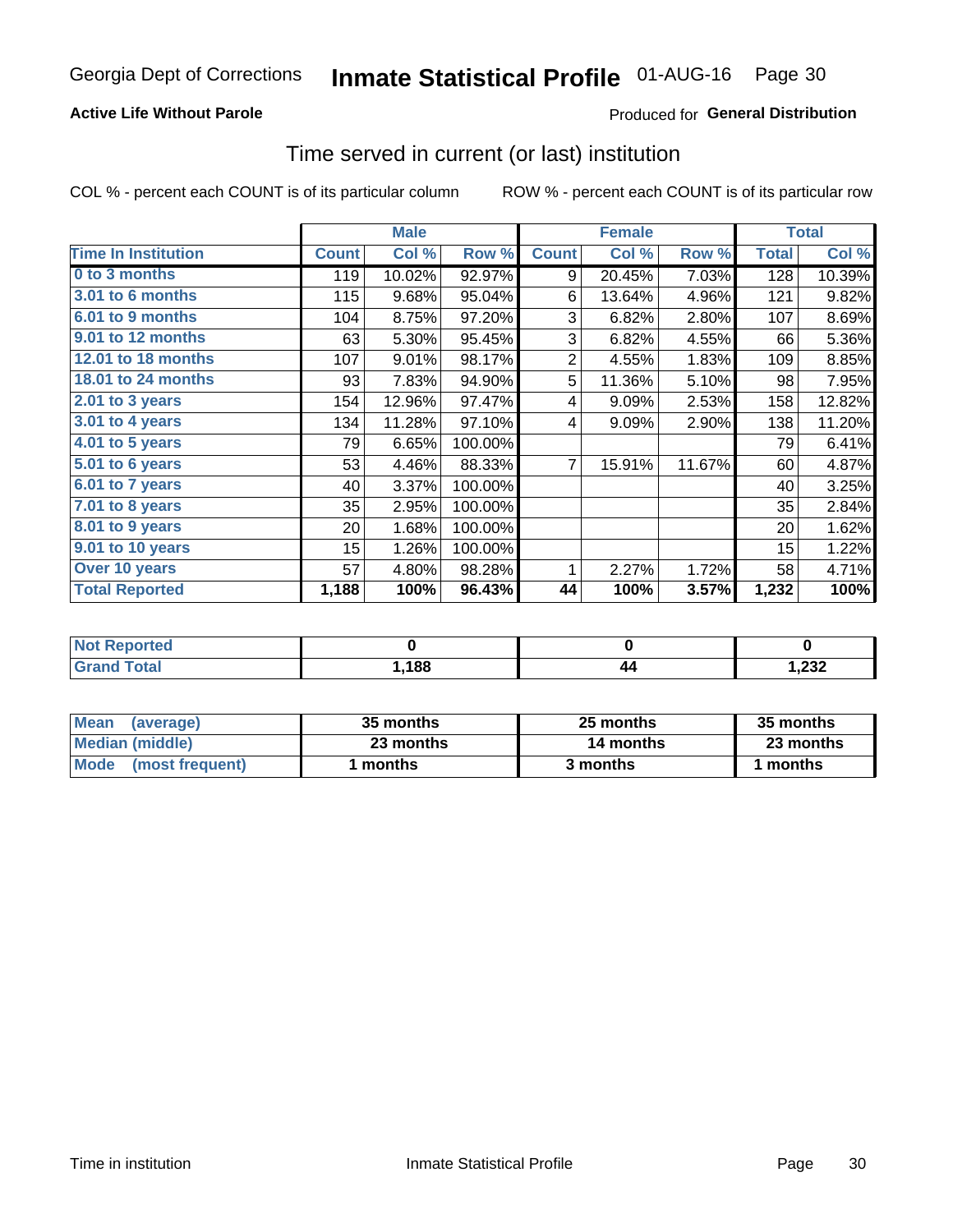## Inmate Statistical Profile 01-AUG-16 Page 31

#### **Active Life Without Parole**

#### Produced for General Distribution

### Highest grade level attained

COL % - percent each COUNT is of its particular column

|                              |                | <b>Male</b> |         |                 | <b>Female</b> |        |                  | <b>Total</b> |
|------------------------------|----------------|-------------|---------|-----------------|---------------|--------|------------------|--------------|
| <b>Grade Level</b>           | <b>Count</b>   | Col %       | Row %   | <b>Count</b>    | Col %         | Row %  | <b>Total</b>     | Col %        |
| No school at all             | $\overline{2}$ | 0.21%       | 100.00% |                 |               |        | $\overline{2}$   | 0.21%        |
| Grade 1                      | 1              | 0.11%       | 100.00% |                 |               |        | 1                | 0.10%        |
| <b>Grade 2</b>               | 1              | 0.11%       | 100.00% |                 |               |        | 1                | 0.10%        |
| Grade 3                      | $\overline{2}$ | 0.21%       | 100.00% |                 |               |        | $\overline{2}$   | 0.21%        |
| <b>Grade 4</b>               | 4              | 0.42%       | 100.00% |                 |               |        | 4                | 0.41%        |
| Grade 5                      | 1              | 0.11%       | 100.00% |                 |               |        | 1                | 0.10%        |
| Grade 6                      | 8              | 0.84%       | 100.00% |                 |               |        | 8                | 0.82%        |
| Grade 7                      | 36             | 3.80%       | 100.00% |                 |               |        | 36               | 3.71%        |
| Grade 8                      | 69             | 7.29%       | 100.00% |                 |               |        | 69               | 7.11%        |
| Grade 9                      | 126            | 13.31%      | 97.67%  | 3               | 13.04%        | 2.33%  | 129              | 13.30%       |
| Grade 10                     | 180            | 19.01%      | 96.77%  | 6               | 26.09%        | 3.23%  | 186              | 19.18%       |
| Grade 11                     | 157            | 16.58%      | 98.74%  | $\overline{2}$  | 8.70%         | 1.26%  | 159              | 16.39%       |
| <b>Grade 12 or GED</b>       | 226            | 23.86%      | 96.58%  | 8               | 34.78%        | 3.42%  | 234              | 24.12%       |
| Some tech school             | 13             | 1.37%       | 92.86%  | 1               | 4.35%         | 7.14%  | 14               | 1.44%        |
| <b>Completed tech school</b> | 15             | 1.58%       | 100.00% |                 |               |        | 15               | 1.55%        |
| College, 1 year              | 33             | 3.48%       | 97.06%  | 1               | 4.35%         | 2.94%  | 34               | 3.51%        |
| College, 2 year              | 35             | 3.70%       | 97.22%  | 1               | 4.35%         | 2.78%  | 36               | 3.71%        |
| College, 3 year              | 14             | 1.48%       | 100.00% |                 |               |        | 14               | 1.44%        |
| <b>Bachelor's degree</b>     | 16             | 1.69%       | 100.00% |                 |               |        | 16               | 1.65%        |
| <b>Master's degree</b>       | 4              | 0.42%       | 100.00% |                 |               |        | 4                | 0.41%        |
| Ph.D. degree                 | 1              | 0.11%       | 50.00%  | 1               | 4.35%         | 50.00% | $\overline{2}$   | 0.21%        |
| Law degree                   | $\overline{2}$ | 0.21%       | 100.00% |                 |               |        | $\overline{2}$   | 0.21%        |
| <b>Medical degree</b>        | 1              | 0.11%       | 100.00% |                 |               |        | 1                | 0.10%        |
| <b>Total Reported</b>        | 947            | 100%        | 97.63%  | $\overline{23}$ | 100.0%        | 2.37%  | $\overline{970}$ | 100%         |

| mer | <b>DA4</b> | п.  | າຂາ           |
|-----|------------|-----|---------------|
|     |            | - - | ZUZ           |
| .   | 188        | 44  | ົດລດ<br>∡د∡,⊧ |

| <b>Mean</b><br>(average)       | 10.74           | 11.52           | 10.76             |
|--------------------------------|-----------------|-----------------|-------------------|
| Median (middle)                | Grade 11        | Grade 12 or GED | Grade 11          |
| <b>Mode</b><br>(most frequent) | Grade 12 or GED | Grade 12 or GED | I Grade 12 or GED |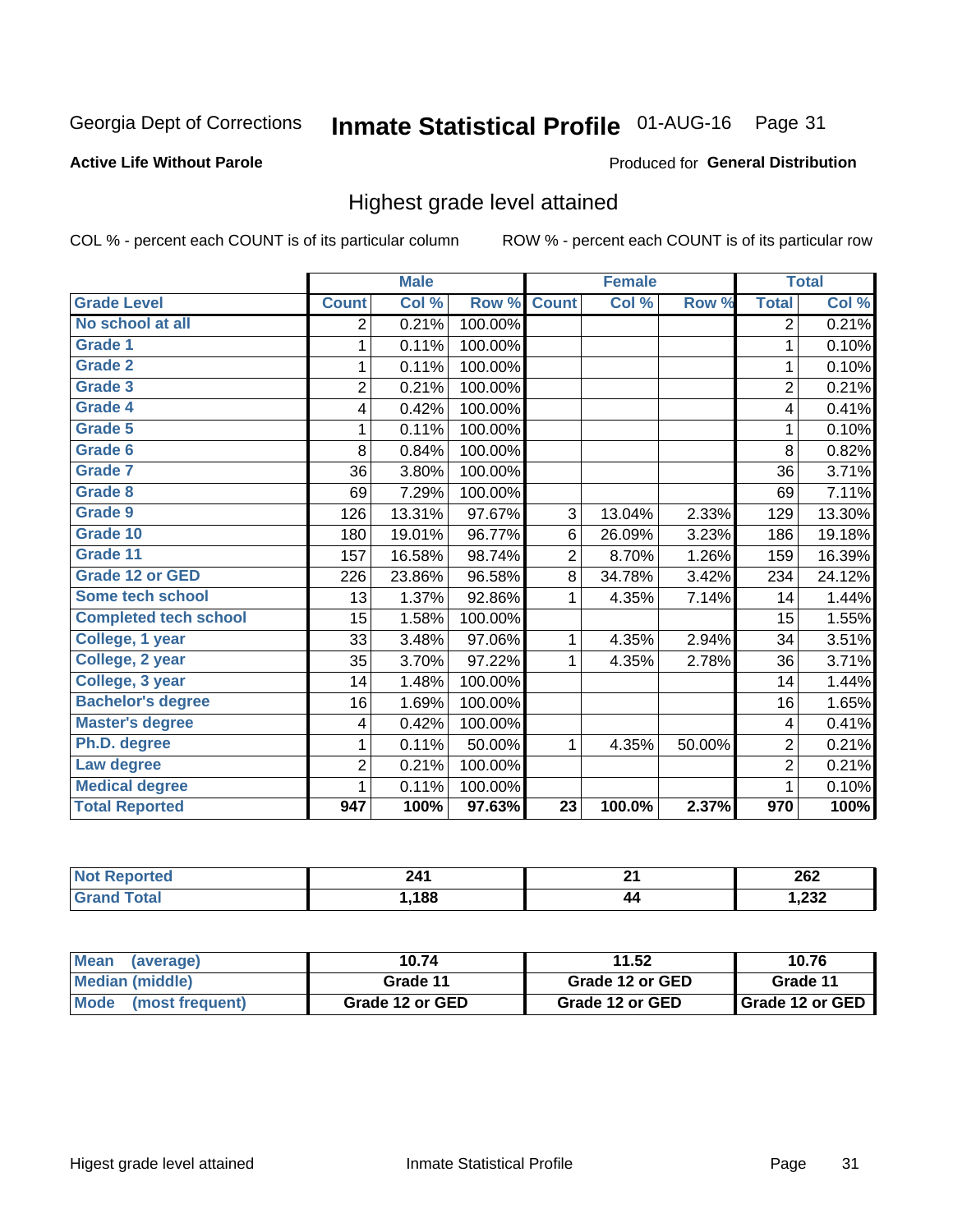## Inmate Statistical Profile 01-AUG-16 Page 32

#### **Active Life Without Parole**

#### **Produced for General Distribution**

### Culture fair IQ scores

COL % - percent each COUNT is of its particular column

|                       |              | <b>Male</b> |                    |    | <b>Female</b> |          |              | <b>Total</b> |
|-----------------------|--------------|-------------|--------------------|----|---------------|----------|--------------|--------------|
| <b>IQ Scores</b>      | <b>Count</b> | Col %       | <b>Row % Count</b> |    | Col %         | Row %    | <b>Total</b> | Col %        |
| $60 - 69$             | 36           | 3.37%       | 100.00%            |    |               |          | 36           | 3.27%        |
| $70 - 79$             | 81           | 7.59%       | 97.59%             | 2  | 6.06%         | $2.41\%$ | 83           | 7.55%        |
| $80 - 89$             | 149          | 13.96%      | 96.13%             | 6  | 18.18%        | 3.87%    | 155          | 14.09%       |
| $90 - 99$             | 262          | 24.55%      | 95.62%             | 12 | 36.36%        | 4.38%    | 274          | 24.91%       |
| $100 - 109$           | 298          | 27.93%      | 98.03%             | 6  | 18.18%        | 1.97%    | 304          | 27.64%       |
| $110 - 119$           | 197          | 18.46%      | 98.50%             | 3  | 9.09%         | 1.50%    | 200          | 18.18%       |
| $120 - 129$           | 42           | 3.94%       | 93.33%             | 3  | 9.09%         | $6.67\%$ | 45           | 4.09%        |
| $130 - 139$           | 2            | 0.19%       | 66.67%             | 1  | 3.03%         | 33.33%   | 3            | 0.27%        |
| <b>Total Reported</b> | 1,067        | 100%        | 97.00%             | 33 | 100%          | 3.00%    | 1,100        | 100%         |

| <b>Not Reported</b>  | 444   |    | 118   |
|----------------------|-------|----|-------|
| Not Valid (under 60) | 10    |    | 14    |
| <b>Grand Total</b>   | 1,188 | 44 | 1,232 |

| Mean<br>(average)      | 98  | 100 | 98  |
|------------------------|-----|-----|-----|
| <b>Median (middle)</b> | 100 | 96  | 100 |
| Mode (most frequent)   | 99  | 102 | 99  |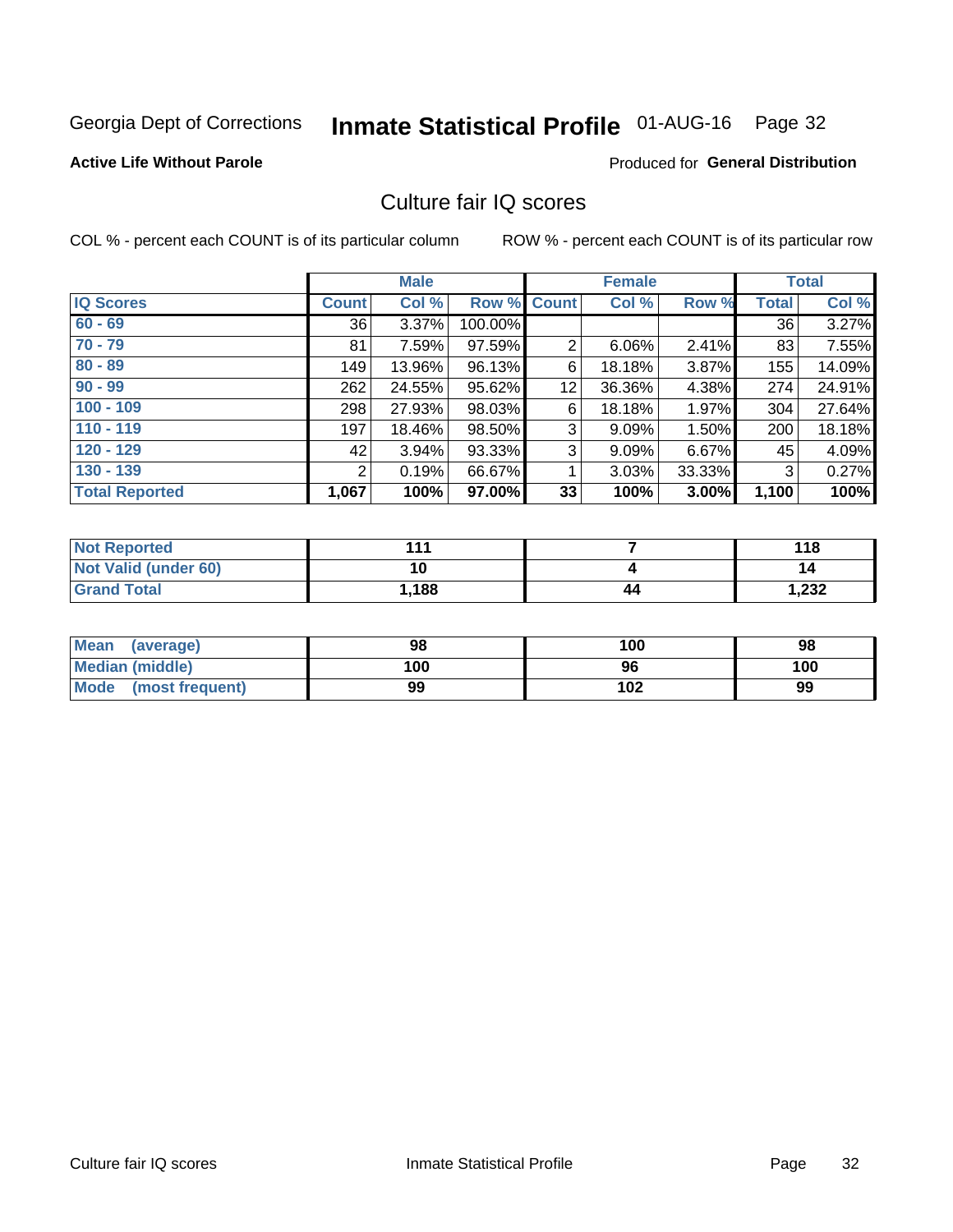## Inmate Statistical Profile 01-AUG-16 Page 33

#### **Active Life Without Parole**

#### Produced for General Distribution

## Wide Range Achievement Test (WRAT) reading score

COL % - percent each COUNT is of its particular column

|                           | <b>Male</b>     |        | <b>Female</b> |                |        | <b>Total</b> |              |        |
|---------------------------|-----------------|--------|---------------|----------------|--------|--------------|--------------|--------|
| <b>WRAT Reading Score</b> | <b>Count</b>    | Col %  | Row %         | <b>Count</b>   | Col %  | Row %        | <b>Total</b> | Col %  |
| $0.1$ to $0.9$            | 23              | 2.11%  | 100.00%       |                |        |              | 23           | 2.04%  |
| 1.0 to 1.9                | 17              | 1.56%  | 100.00%       |                |        |              | 17           | 1.51%  |
| 2.0 to 2.9                | 39              | 3.57%  | 95.12%        | $\overline{2}$ | 5.41%  | 4.88%        | 41           | 3.63%  |
| 3.0 to 3.9                | 73              | 6.69%  | 96.05%        | 3              | 8.11%  | 3.95%        | 76           | 6.74%  |
| 4.0 to 4.9                | 85              | 7.79%  | 96.59%        | 3              | 8.11%  | 3.41%        | 88           | 7.80%  |
| 5.0 to 5.9                | 101             | 9.26%  | 98.06%        | $\overline{2}$ | 5.41%  | 1.94%        | 103          | 9.13%  |
| 6.0 to 6.9                | 96              | 8.80%  | 97.96%        | $\overline{2}$ | 5.41%  | 2.04%        | 98           | 8.69%  |
| 7.0 to 7.9                | 30 <sup>°</sup> | 2.75%  | 100.00%       |                |        |              | 30           | 2.66%  |
| 8.0 to 8.9                | 82              | 7.52%  | 97.62%        | $\overline{2}$ | 5.41%  | 2.38%        | 84           | 7.45%  |
| 9.0 to 9.9                | 69              | 6.32%  | 97.18%        | $\overline{2}$ | 5.41%  | 2.82%        | 71           | 6.29%  |
| 10.0 to 10.9              | 58              | 5.32%  | 98.31%        | 1              | 2.70%  | 1.69%        | 59           | 5.23%  |
| 11.0 to 11.9              | 107             | 9.81%  | 94.69%        | 6              | 16.22% | 5.31%        | 113          | 10.02% |
| 12.0 to 12.9              | 257             | 23.56% | 95.90%        | 11             | 29.73% | 4.10%        | 268          | 23.76% |
| 13                        | 54              | 4.95%  | 94.74%        | 3              | 8.11%  | 5.26%        | 57           | 5.05%  |
| <b>Total Reported</b>     | 1,091           | 100%   | 96.72%        | 37             | 100.0% | 3.28%        | 1,128        | 100%   |
|                           |                 |        |               |                |        |              |              |        |

| <b>Not Reported</b>   | ~-<br>JI |    | 104   |
|-----------------------|----------|----|-------|
| <b>Total</b><br>Grand | ,188     | 44 | 1,232 |

| Mean (average)         | 8.55 | 9.41 | 8.58 |
|------------------------|------|------|------|
| <b>Median (middle)</b> | 8.9  | 11.2 | 9.2  |
| Mode (most frequent)   | 12.9 | 12.9 | 12.9 |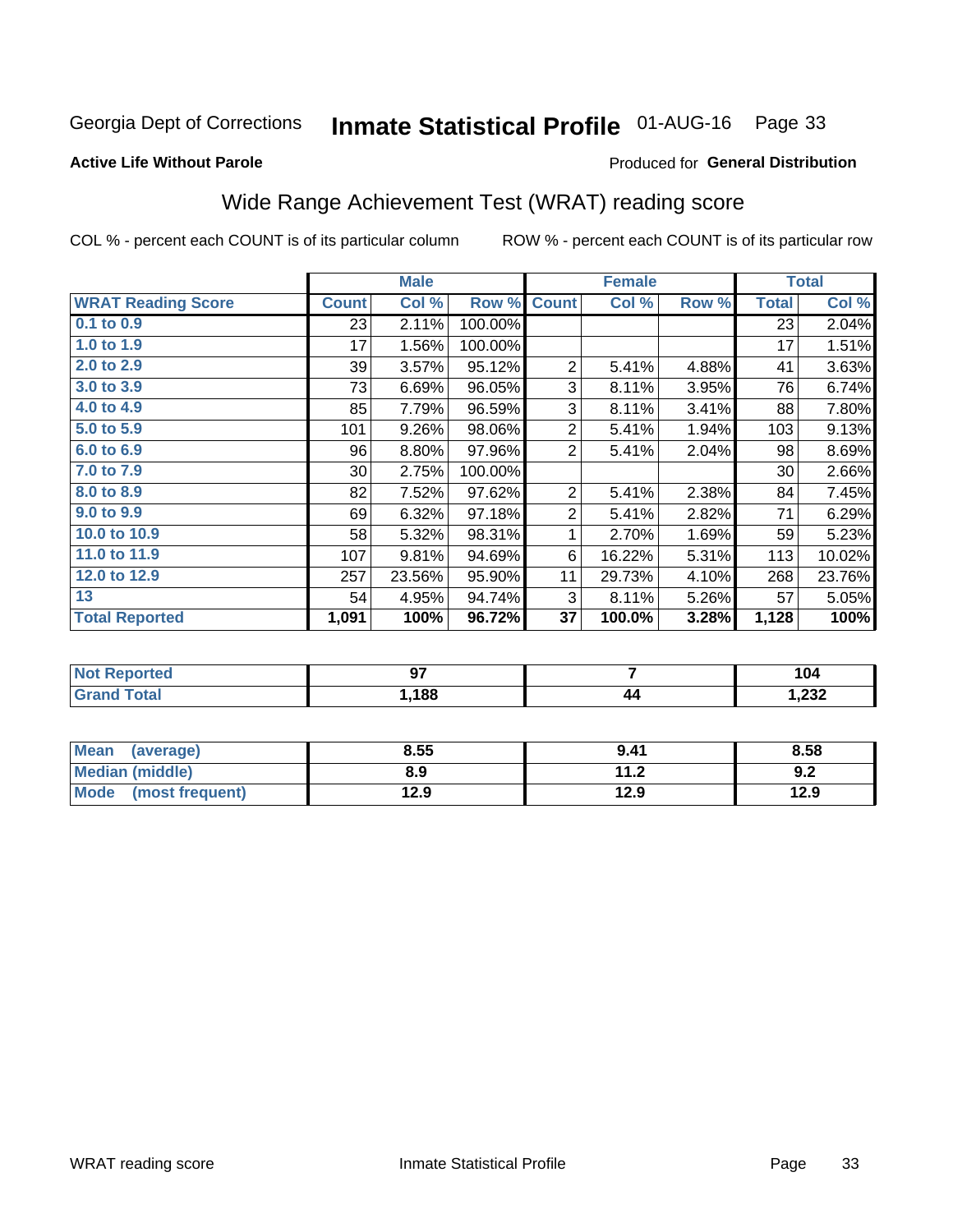## Inmate Statistical Profile 01-AUG-16 Page 34

#### **Active Life Without Parole**

#### Produced for General Distribution

## Wide Range Achievement Test (WRAT) math score

COL % - percent each COUNT is of its particular column

|                              |              | <b>Male</b> |         |                 | <b>Female</b> |        |                | <b>Total</b> |
|------------------------------|--------------|-------------|---------|-----------------|---------------|--------|----------------|--------------|
| <b>WRAT Mathematic Score</b> | <b>Count</b> | Col %       | Row %   | <b>Count</b>    | Col %         | Row %  | <b>Total</b>   | Col %        |
| $0.1$ to $0.9$               | 2            | 0.18%       | 100.00% |                 |               |        | $\overline{2}$ | 0.18%        |
| 1.0 to 1.9                   | 8            | 0.73%       | 100.00% |                 |               |        | 8              | 0.71%        |
| 2.0 to 2.9                   | 24           | 2.20%       | 96.00%  | 1               | 2.70%         | 4.00%  | 25             | 2.22%        |
| 3.0 to 3.9                   | 62           | 5.68%       | 96.88%  | $\overline{2}$  | 5.41%         | 3.13%  | 64             | 5.67%        |
| 4.0 to 4.9                   | 116          | 10.63%      | 96.67%  | 4               | 10.81%        | 3.33%  | 120            | 10.64%       |
| 5.0 to 5.9                   | 151          | 13.84%      | 98.69%  | $\overline{2}$  | 5.41%         | 1.31%  | 153            | 13.56%       |
| 6.0 to 6.9                   | 243          | 22.27%      | 97.59%  | 6               | 16.22%        | 2.41%  | 249            | 22.07%       |
| 7.0 to 7.9                   | 115          | 10.54%      | 97.46%  | 3               | 8.11%         | 2.54%  | 118            | 10.46%       |
| 8.0 to 8.9                   | 103          | 9.44%       | 97.17%  | 3               | 8.11%         | 2.83%  | 106            | 9.40%        |
| 9.0 to 9.9                   | 87           | 7.97%       | 95.60%  | 4               | 10.81%        | 4.40%  | 91             | 8.07%        |
| 10.0 to 10.9                 | 26           | 2.38%       | 100.00% |                 |               |        | 26             | 2.30%        |
| 11.0 to 11.9                 | 34           | 3.12%       | 97.14%  | 1               | 2.70%         | 2.86%  | 35             | 3.10%        |
| 12.0 to 12.9                 | 113          | 10.36%      | 91.87%  | 10 <sup>1</sup> | 27.03%        | 8.13%  | 123            | 10.90%       |
| 13                           | 7            | 0.64%       | 87.50%  | 1               | 2.70%         | 12.50% | 8              | 0.71%        |
| <b>Total Reported</b>        | 1,091        | 100%        | 96.72%  | 37              | 100.0%        | 3.28%  | 1,128          | 100%         |

| Reported<br>'NOT              | ~-<br>JI |    | 104   |
|-------------------------------|----------|----|-------|
| <b>c</b> otal<br>$\mathbf{v}$ | 188      | 44 | 1,232 |

| Mean<br>(average)      | 7.32 | 8.49 | 7.36 |
|------------------------|------|------|------|
| <b>Median (middle)</b> | 6.9  |      | 6.9  |
| Mode (most frequent)   | 12.9 | 12.9 | 12.9 |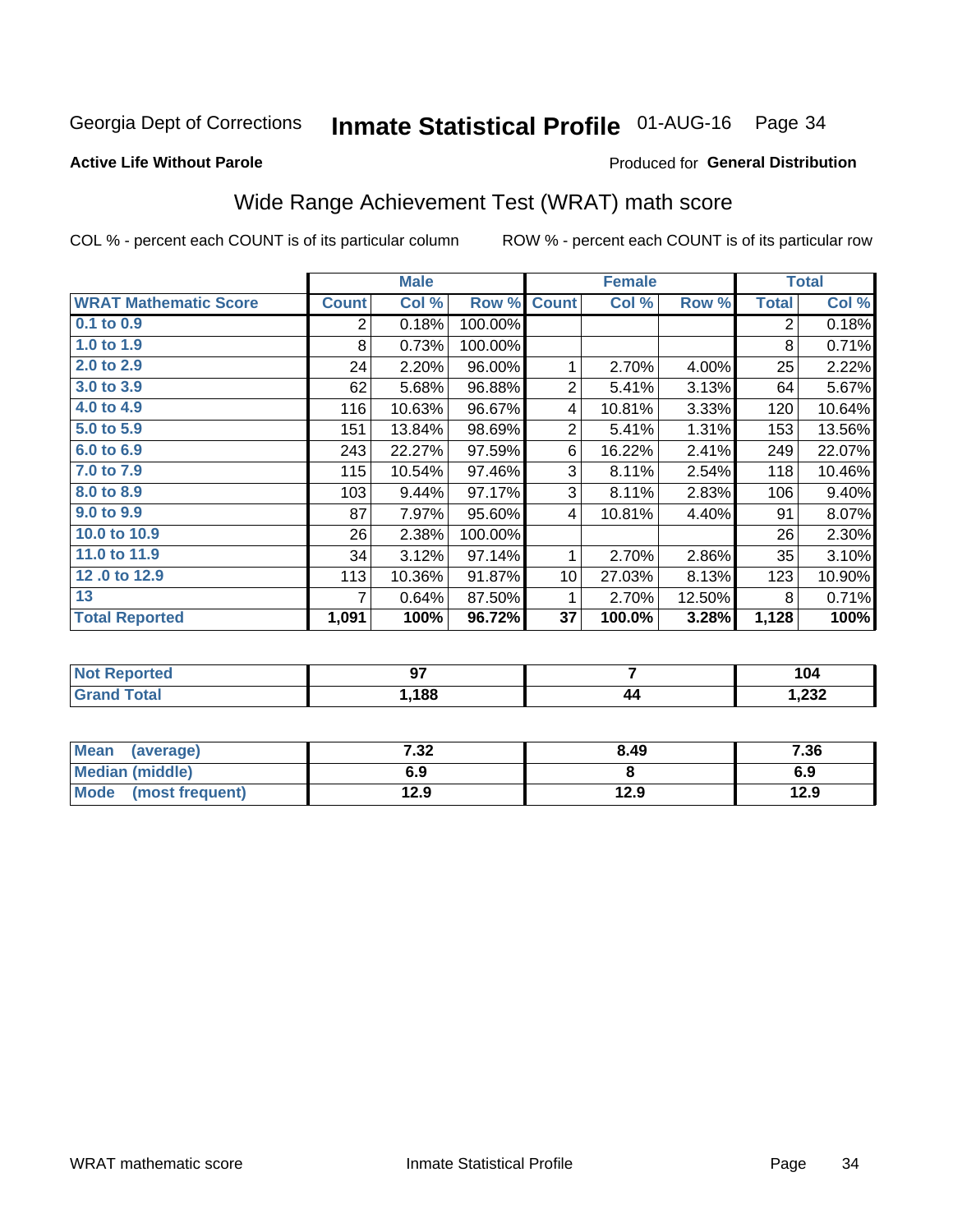#### **Inmate Statistical Profile 01-AUG-16** Page 35

#### **Active Life Without Parole**

#### **Produced for General Distribution**

### Wide Range Achievement Test (WRAT) spelling score

COL % - percent each COUNT is of its particular column

|                            |              | <b>Male</b> |         | <b>Female</b>  |        |       | <b>Total</b> |        |
|----------------------------|--------------|-------------|---------|----------------|--------|-------|--------------|--------|
| <b>WRAT Spelling Score</b> | <b>Count</b> | Col %       | Row %   | <b>Count</b>   | Col %  | Row % | <b>Total</b> | Col %  |
| $0.1$ to $0.9$             | 17           | 1.56%       | 100.00% |                |        |       | 17           | 1.51%  |
| 1.0 to 1.9                 | $30$         | 2.75%       | 100.00% |                |        |       | 30           | 2.66%  |
| 2.0 to 2.9                 | 51           | 4.68%       | 96.23%  | $\overline{2}$ | 5.41%  | 3.77% | 53           | 4.71%  |
| 3.0 to 3.9                 | 68           | 6.24%       | 97.14%  | $\overline{2}$ | 5.41%  | 2.86% | 70           | 6.22%  |
| 4.0 to 4.9                 | 68           | 6.24%       | 98.55%  | 1              | 2.70%  | 1.45% | 69           | 6.13%  |
| 5.0 to 5.9                 | 125          | 11.48%      | 99.21%  | 1              | 2.70%  | 0.79% | 126          | 11.19% |
| 6.0 to 6.9                 | 102          | 9.37%       | 99.03%  | 1              | 2.70%  | 0.97% | 103          | 9.15%  |
| 7.0 to 7.9                 | 96           | 8.82%       | 96.97%  | 3              | 8.11%  | 3.03% | 99           | 8.79%  |
| 8.0 to 8.9                 | 92           | 8.45%       | 96.84%  | 3              | 8.11%  | 3.16% | 95           | 8.44%  |
| 9.0 to 9.9                 | 61           | 5.60%       | 100.00% |                |        |       | 61           | 5.42%  |
| 10.0 to 10.9               | 54           | 4.96%       | 100.00% |                |        |       | 54           | 4.80%  |
| 11.0 to 11.9               | 75           | 6.89%       | 94.94%  | 4              | 10.81% | 5.06% | 79           | 7.02%  |
| 12.0 to 12.9               | 222          | 20.39%      | 92.12%  | 19             | 51.35% | 7.88% | 241          | 21.40% |
| 13                         | 28           | 2.57%       | 96.55%  | 1              | 2.70%  | 3.45% | 29           | 2.58%  |
| <b>Total Reported</b>      | 1,089        | 100%        | 96.71%  | 37             | 100%   | 3.29% | 1,126        | 100.0% |
|                            |              |             |         |                |        |       |              |        |

| <b>Not Reported</b>          | 99   |    | 106   |
|------------------------------|------|----|-------|
| <b>Total</b><br><b>Grand</b> | ,188 | 44 | 1,232 |

| Mean (average)         | 8.05      | 10.20 | 8.12 |
|------------------------|-----------|-------|------|
| <b>Median (middle)</b> | 70<br>. о | 12.3  | 7.a  |
| Mode (most frequent)   | 12.9      | 12.9  | 12.9 |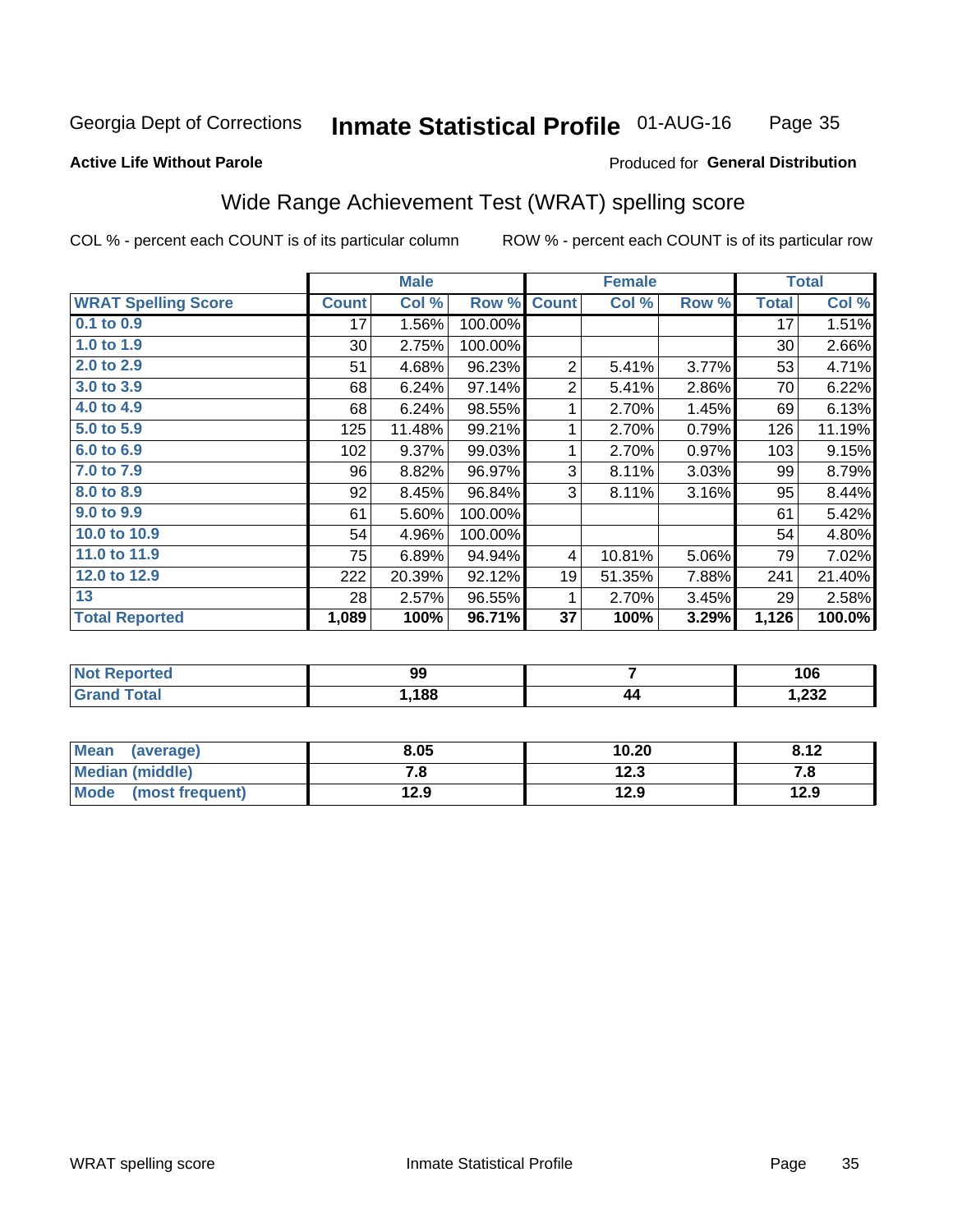## Inmate Statistical Profile 01-AUG-16 Page 36

#### **Active Life Without Parole**

#### Produced for General Distribution

## Current / last mental health treatment level

COL % - percent each COUNT is of its particular column

|                                    |              | <b>Male</b> |         |              | <b>Female</b> |        |                 | <b>Total</b> |
|------------------------------------|--------------|-------------|---------|--------------|---------------|--------|-----------------|--------------|
| <b>Mental Health Treatment Lev</b> | <b>Count</b> | Col %       | Row %   | <b>Count</b> | Col%          | Row %  | <b>Total</b>    | Col %        |
| 1 No problem at current time       | 232          | 43.94%      | 97.07%  | 7            | 19.44%        | 2.93%  | 239             | 42.38%       |
| 2 Receiving outpatient             | 217          | 41.10%      | 89.30%  | 26           | 72.22%        | 10.70% | 243             | 43.09%       |
| <b>Treatment</b>                   |              |             |         |              |               |        |                 |              |
| 3 Inpatient, moderate              | 66           | 12.50%      | 95.65%  | 3            | 8.33%         | 4.35%  | 69              | 12.23%       |
| Treatment                          |              |             |         |              |               |        |                 |              |
| 4 Inpatient, intensive             | 12           | 2.27%       | 100.00% |              |               |        | 12 <sup>2</sup> | 2.13%        |
| Treatment                          |              |             |         |              |               |        |                 |              |
| <b>5 Undergoing crisis</b>         |              | 0.19%       | 100.00% |              |               |        |                 | 0.18%        |
| <b>stabilization</b>               |              |             |         |              |               |        |                 |              |
| <b>Total Evaluated</b>             | 528          | 100%        | 93.62%  | 36           | 100%          | 6.38%  | 564             | 100.0%       |

| Never had MH evaluation | 660  | 668         |
|-------------------------|------|-------------|
| <b>otal</b>             | ,188 | າາາ<br>.232 |

| <b>Median (middle)</b>  | <b>Receiving outpatient</b><br>treatment | <b>Receiving outpatient</b><br>treatment | <b>Receiving</b><br>outpatient<br>treatment |  |  |
|-------------------------|------------------------------------------|------------------------------------------|---------------------------------------------|--|--|
| Mode<br>(most frequent) | No problem at current time               | <b>Receiving outpatient</b><br>treatment | <b>Receiving</b><br>outpatient<br>treatment |  |  |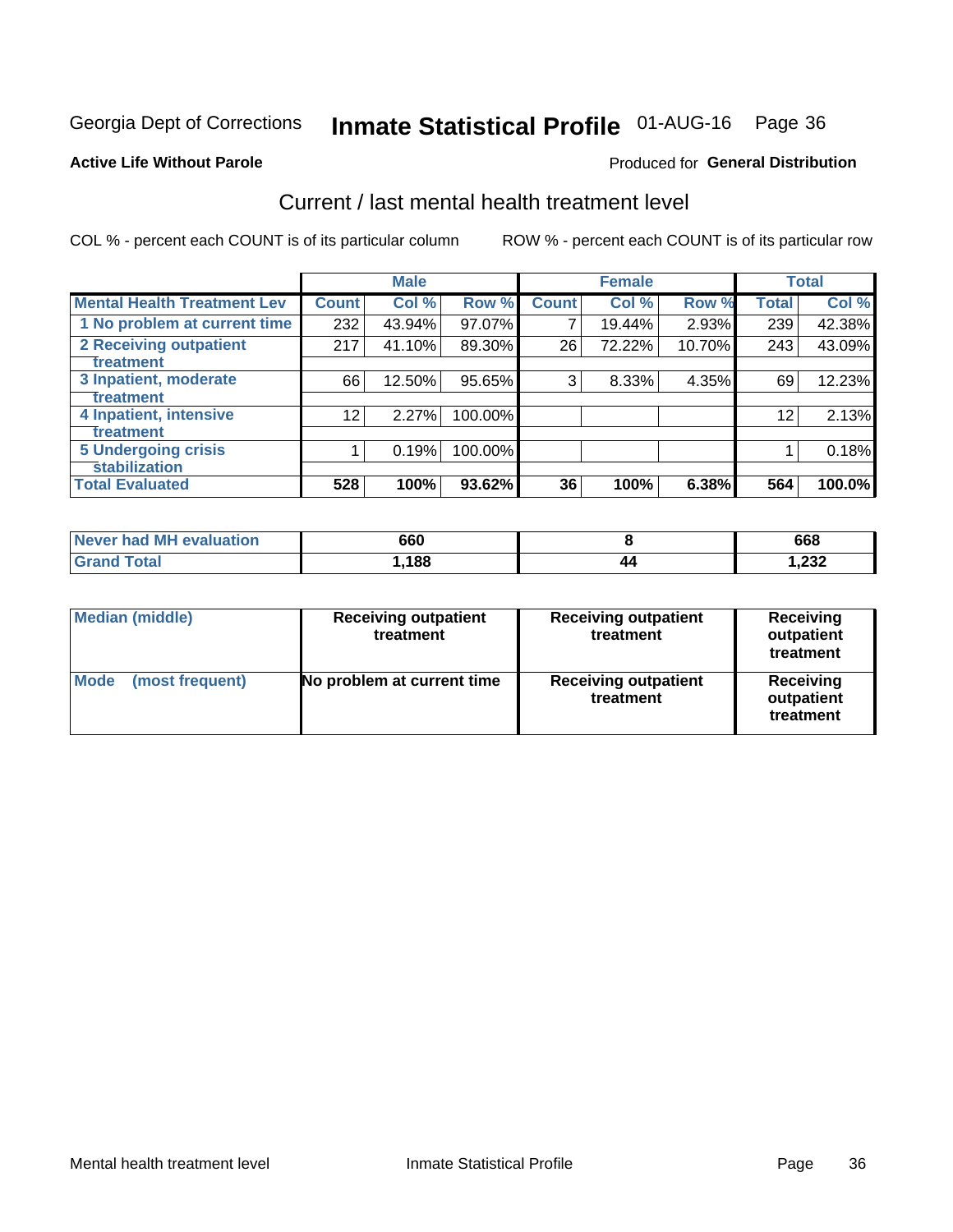#### **Inmate Statistical Profile 01-AUG-16** Page 37

#### **Active Life Without Parole**

#### Produced for General Distribution

## PULHESDWIT medical scale - 'P' overall condition ('P'hysical)

COL % - percent each COUNT is of its particular column

|                                  |         | <b>Male</b> |             |    | <b>Female</b> |       |              | <b>Total</b> |
|----------------------------------|---------|-------------|-------------|----|---------------|-------|--------------|--------------|
| 'P' Overall Condition            | Count l | Col %       | Row % Count |    | Col %         | Row % | <b>Total</b> | Col %        |
| 1 No medical illness             | 801     | 73.89%      | $97.21\%$   | 23 | 52.27%        | 2.79% | 824          | 73.05%       |
| 2 Well-controlled chronic        | 256     | 23.62%      | 92.42%      | 21 | 47.73%        | 7.58% | 277          | 24.56%       |
| <b>illness</b>                   |         |             |             |    |               |       |              |              |
| 3 Poorly-controlled chronic      | 25      | $2.31\%$    | 100.00%     |    |               |       | 25           | 2.22%        |
| <b>illness</b>                   |         |             |             |    |               |       |              |              |
| 4 Significant problems requiring | ົ       | 0.18%       | 100.00%     |    |               |       | 2            | 0.18%        |
| special housing                  |         |             |             |    |               |       |              |              |
| <b>Total Reported</b>            | 1,084   | 100%        | 96.10%      | 44 | 100%          | 3.90% | 1,128        | 100.0%       |

| I 04<br>___ |           | 104            |
|-------------|-----------|----------------|
| ,188        | 44<br>. . | ົດລຸດ<br>∡د∡,⊧ |

| <b>Mode</b> | (most frequent) | 1 No medical illness | 1 No medical illness | 1 No medical<br>illness |
|-------------|-----------------|----------------------|----------------------|-------------------------|
|-------------|-----------------|----------------------|----------------------|-------------------------|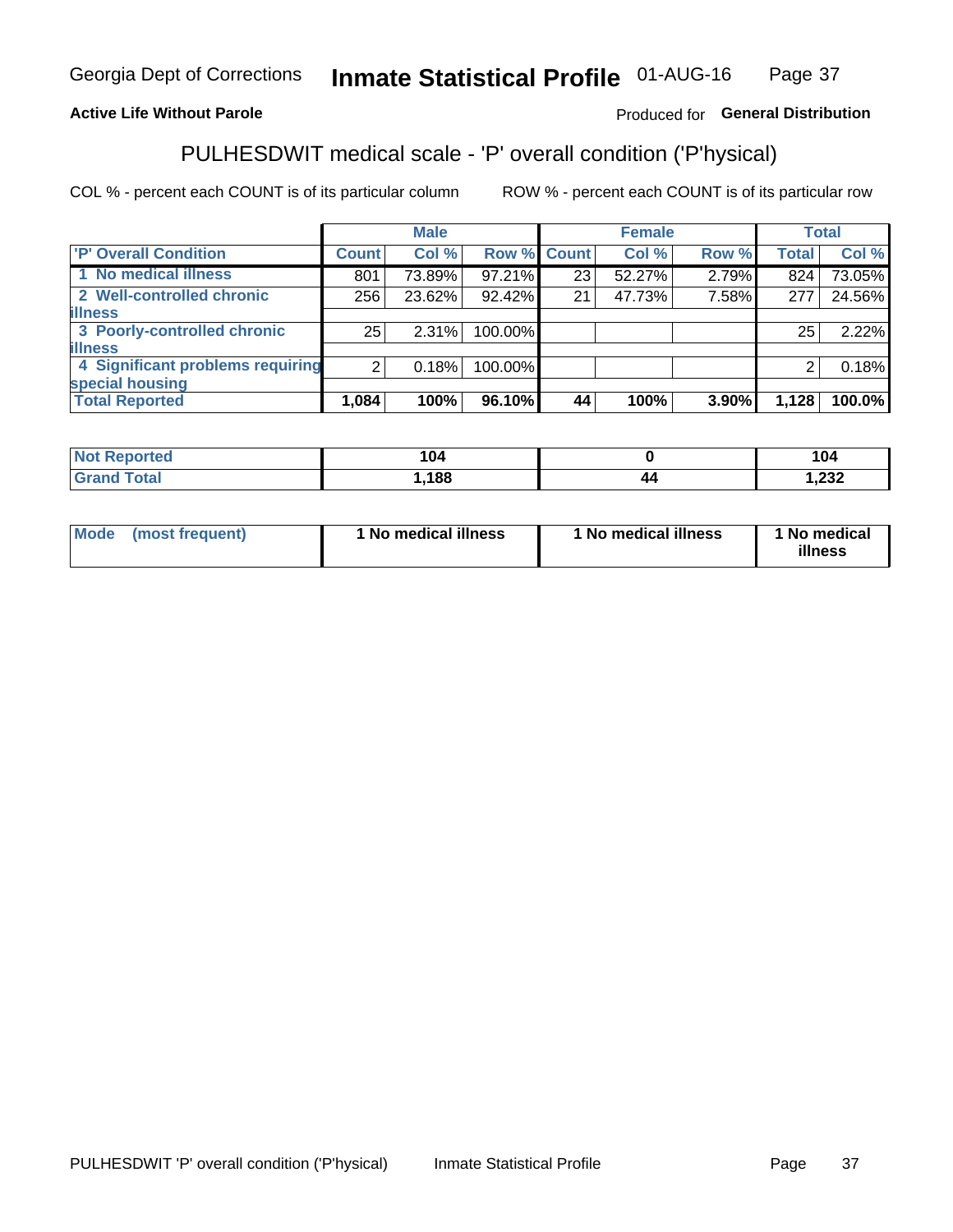#### **Active Life Without Parole**

#### Produced for General Distribution

## PULHESDWIT medical scale - 'U' upper body

COL % - percent each COUNT is of its particular column

|                              |               | <b>Male</b> |         |              | <b>Female</b> |       |              | <b>Total</b> |
|------------------------------|---------------|-------------|---------|--------------|---------------|-------|--------------|--------------|
| <b>U' Upper Body</b>         | <b>Count!</b> | Col %       | Row %   | <b>Count</b> | Col %         | Row % | <b>Total</b> | Col %        |
| 1 Upper bones, joints,       | 1,025         | 94.64%      | 96.24%  | 40           | 90.91%        | 3.76% | 1,065        | 94.50%       |
| muscles all OK               |               |             |         |              |               |       |              |              |
| 2 One or both arms minimally | 46            | 4.25%       | 92.00%  | 4            | 9.09%         | 8.00% | 50           | 4.44%        |
| limited                      |               |             |         |              |               |       |              |              |
| 3 One or both arms           | 9             | 0.83%       | 100.00% |              |               |       | 9            | 0.80%        |
| <b>moderately limited</b>    |               |             |         |              |               |       |              |              |
| 4 One arm disabled,          | 2             | 0.18%       | 100.00% |              |               |       | 2            | 0.18%        |
| paralyzed, or amputated      |               |             |         |              |               |       |              |              |
| 5 Both arms disabled,        |               | 0.09%       | 100.00% |              |               |       |              | 0.09%        |
| paralyzed, or amputated      |               |             |         |              |               |       |              |              |
| <b>Total Reported</b>        | 1,083         | 100%        | 96.10%  | 44           | 100%          | 3.90% | 1,127        | 100.0%       |

| <b>Not Reported</b> | 1 N 5<br>טע |    | 105   |
|---------------------|-------------|----|-------|
| <b>Grand Total</b>  | 188،،       | 40 | 1,232 |

| Mode (most frequent) | 1 Upper bones, joints,<br>muscles all OK | 1 Upper bones, joints,<br>muscles all OK | 1 Upper bones,<br>joints, muscles all<br>ΟK |
|----------------------|------------------------------------------|------------------------------------------|---------------------------------------------|
|----------------------|------------------------------------------|------------------------------------------|---------------------------------------------|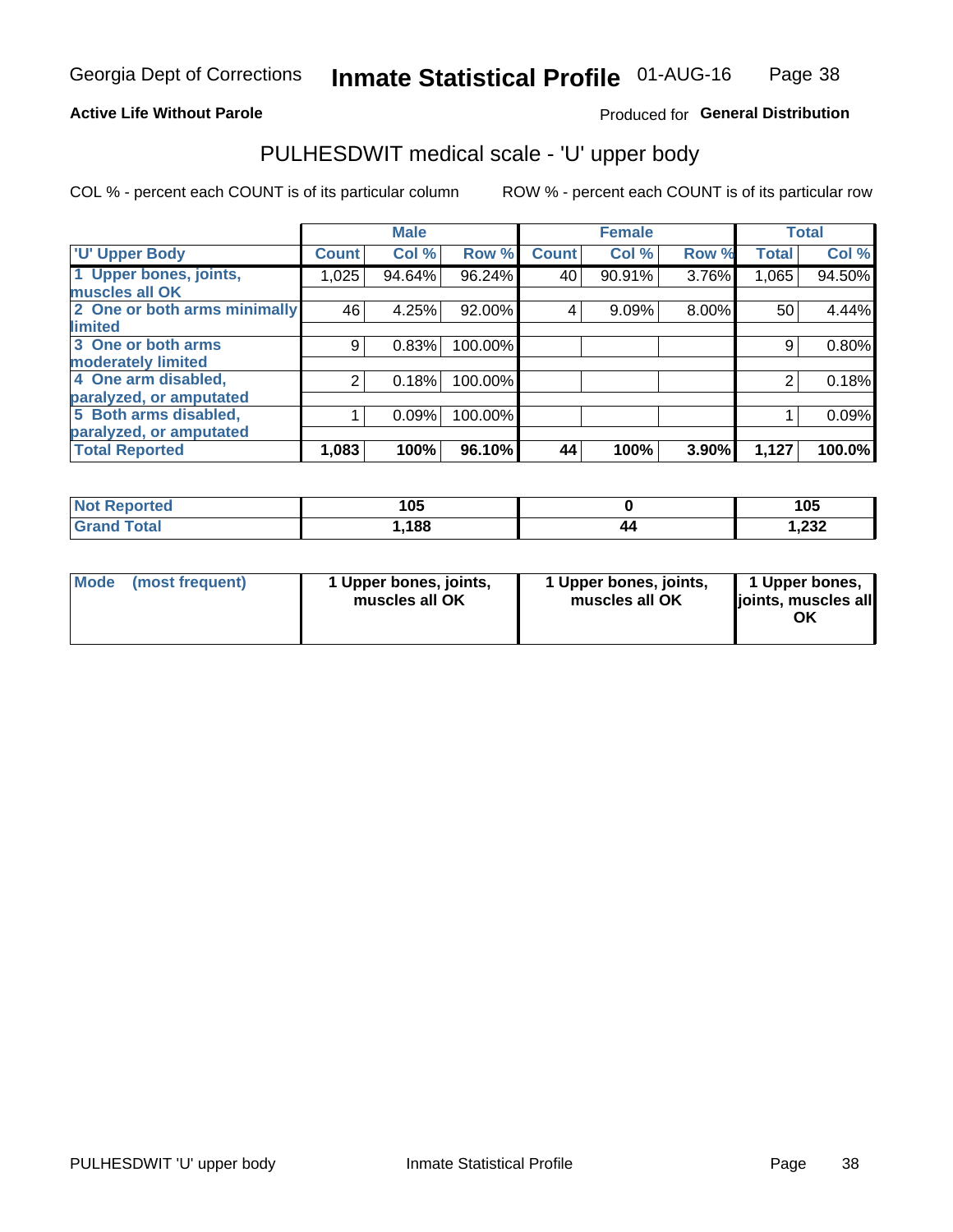#### **Active Life Without Parole**

#### Produced for General Distribution

### PULHESDWIT medical scale - 'L' lower body

COL % - percent each COUNT is of its particular column

|                                     | <b>Male</b> |              | <b>Female</b>                                             |       |              | <b>Total</b> |
|-------------------------------------|-------------|--------------|-----------------------------------------------------------|-------|--------------|--------------|
| Count!                              | Col %       | <b>Count</b> | Col %                                                     | Row % | <b>Total</b> | Col %        |
| 948                                 | 87.62%      | 39           | 88.64%                                                    |       | 987          | 87.66%       |
|                                     |             |              |                                                           |       |              |              |
| 2 One or both legs minimally<br>115 | 10.63%      | 5            | 11.36%                                                    | 4.17% | 120          | 10.66%       |
|                                     |             |              |                                                           |       |              |              |
| 15                                  | 1.39%       |              |                                                           |       | 15           | 1.33%        |
|                                     |             |              |                                                           |       |              |              |
| 4 One leg disabled, paralyzed,<br>4 | 0.37%       |              |                                                           |       | 4            | 0.36%        |
|                                     |             |              |                                                           |       |              |              |
| 1,082                               | 100%        | 44           | 100%                                                      | 3.91% | 1,126        | 100.0%       |
|                                     |             |              | Row %<br>96.05%<br>95.83%<br>100.00%<br>100.00%<br>96.09% |       |              | 3.95%        |

| <b>Not Reported</b> | 106  |    | 106   |
|---------------------|------|----|-------|
| <b>Grand Total</b>  | ,188 | 44 | 1,232 |

|  | Mode (most frequent) | 1 Lower bones, joints,<br>muscles all OK | 1 Lower bones, joints,<br>muscles all OK | 1 Lower bones,<br>ljoints, muscles all<br>ΟK |
|--|----------------------|------------------------------------------|------------------------------------------|----------------------------------------------|
|--|----------------------|------------------------------------------|------------------------------------------|----------------------------------------------|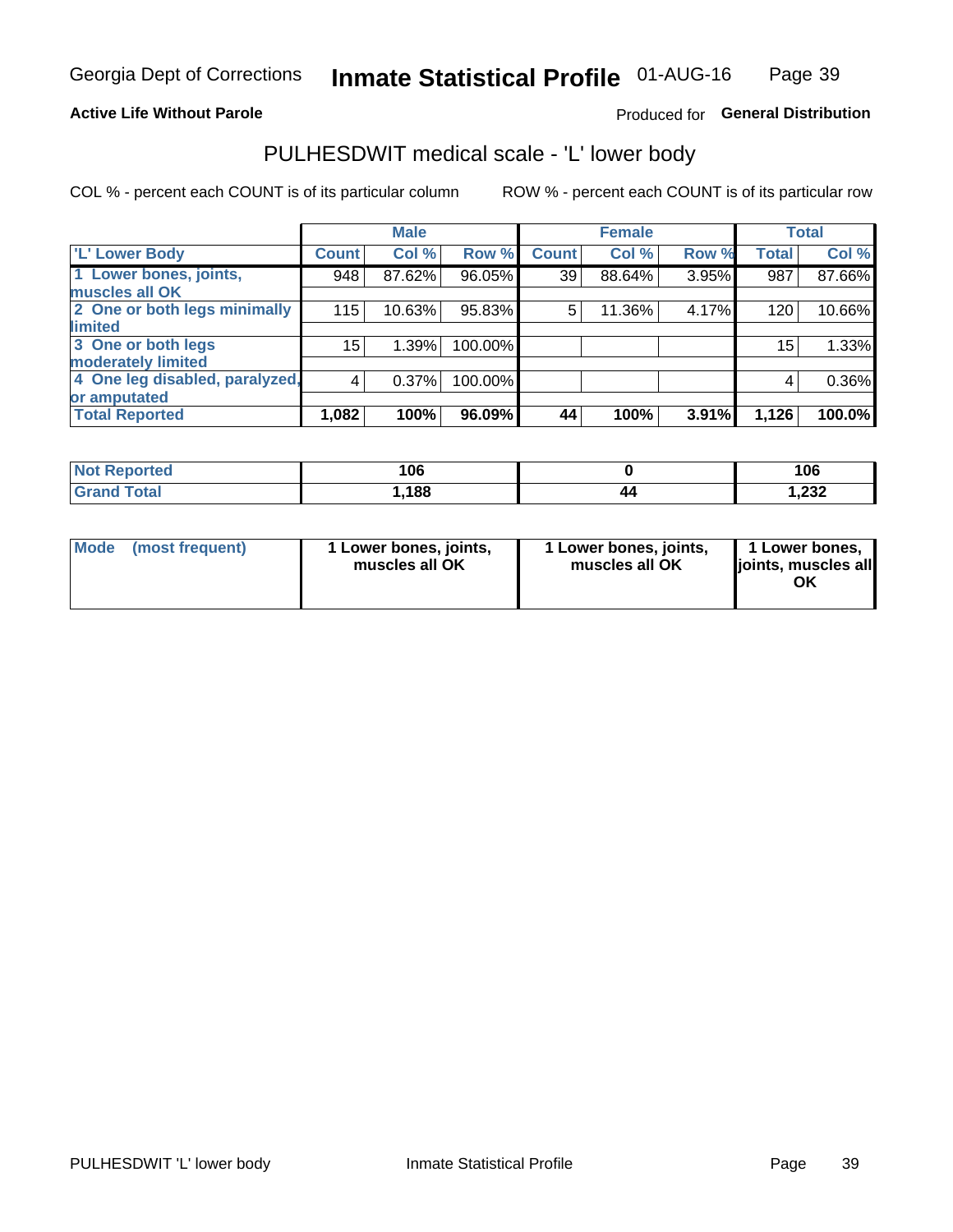#### **Active Life Without Parole**

Produced for General Distribution

### PULHESDWIT medical scale - 'H' hearing

COL % - percent each COUNT is of its particular column

|                                                               |              | <b>Male</b> |                    |    | <b>Female</b> |          | <b>Total</b> |        |
|---------------------------------------------------------------|--------------|-------------|--------------------|----|---------------|----------|--------------|--------|
| <b>H'</b> Hearing                                             | <b>Count</b> | Col%        | <b>Row % Count</b> |    | Col%          | Row %    | <b>Total</b> | Col %  |
| 1 Normal hearing both ears                                    | 1,065        | 98.52%      | 96.03%             | 44 | $100.00\%$    | 3.97%    | 1,109        | 98.58% |
| 2 Some loss in one ear with<br>other OK, or mild loss in both | 12           | $1.11\%$    | 100.00%            |    |               |          | 12           | 1.07%  |
| 3 Total loss in one ear with<br>mild loss in other            | 4            | 0.37%       | 100.00%            |    |               |          | 4            | 0.36%  |
| <b>Total Reported</b>                                         | 1,081        | 100%        | $96.09\%$          | 44 | 100%          | $3.91\%$ | 1,125        | 100.0% |

| <b>Not</b><br>Reported | 107  |    | 107            |
|------------------------|------|----|----------------|
| <b>otal</b>            | ,188 | 40 | ົດດດ<br>∡د∡, ا |

| Mode (most frequent) | 1 Normal hearing both ears 1 Normal hearing both ears 1 Normal hearing | both ears |
|----------------------|------------------------------------------------------------------------|-----------|
|                      |                                                                        |           |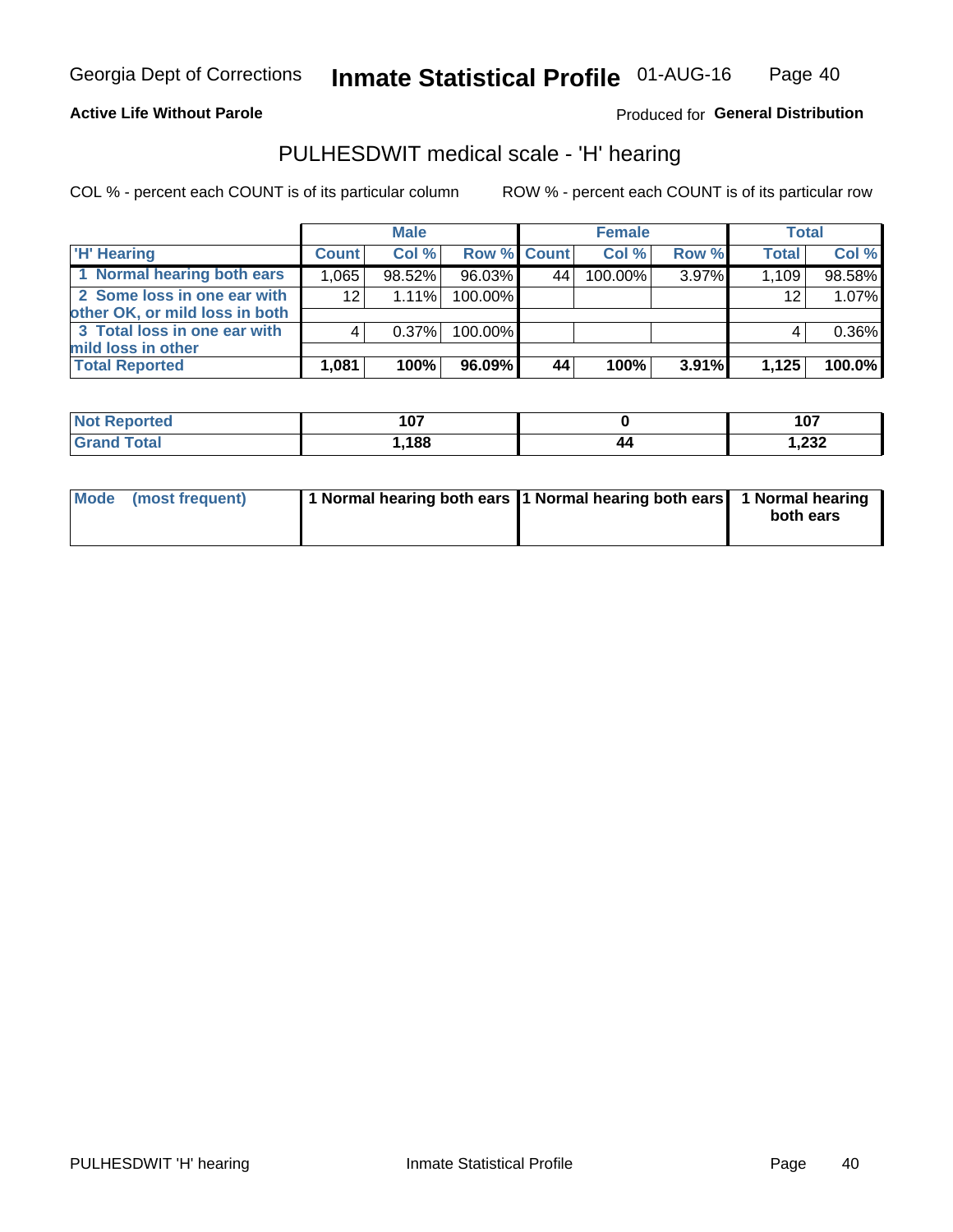#### **Active Life Without Parole**

#### Produced for General Distribution

### PULHESDWIT medical scale - 'E' vision

COL % - percent each COUNT is of its particular column

|                                |              | <b>Male</b> |             |    | <b>Female</b> |       |              | <b>Total</b> |
|--------------------------------|--------------|-------------|-------------|----|---------------|-------|--------------|--------------|
| <b>E' Vision</b>               | <b>Count</b> | Col %       | Row % Count |    | Col %         | Row % | <b>Total</b> | Col %        |
| 1 Correctable to 20/40 in both | 813          | 78.25%      | 97.83%      | 18 | 45.00%        | 2.17% | 831          | 77.02%       |
| eyes                           |              |             |             |    |               |       |              |              |
| 2 Correctable to 20/70 in one  | 203          | 19.54%      | 91.03%      | 20 | 50.00%        | 8.97% | 223          | 20.67%       |
| eye, may be blind in other     |              |             |             |    |               |       |              |              |
| 3 Correctable to 20/200 in one | 201          | 1.92%       | 90.91%      |    | 5.00%         | 9.09% | 22           | 2.04%        |
| eye, may be blind in other     |              |             |             |    |               |       |              |              |
| 4 One eye not correctable to   | 3            | 0.29%       | 100.00%     |    |               |       | 3            | 0.28%        |
| 20/200, other may be blind     |              |             |             |    |               |       |              |              |
| <b>Total Reported</b>          | 1,039        | 100%        | 96.29%      | 40 | 100%          | 3.71% | 1,079        | 100.0%       |

| <b>Not Reported</b>          | 149  |    | 153   |
|------------------------------|------|----|-------|
| <b>Total</b><br><b>Grand</b> | ,188 | 44 | 1,232 |

| Mode (most frequent) | 1 Correctable to 20/40 in both 2 Correctable to 20/70 in one 1 Correctable to<br>eves | eye, may be blind in other 20/40 in both eyes |  |
|----------------------|---------------------------------------------------------------------------------------|-----------------------------------------------|--|
|                      |                                                                                       |                                               |  |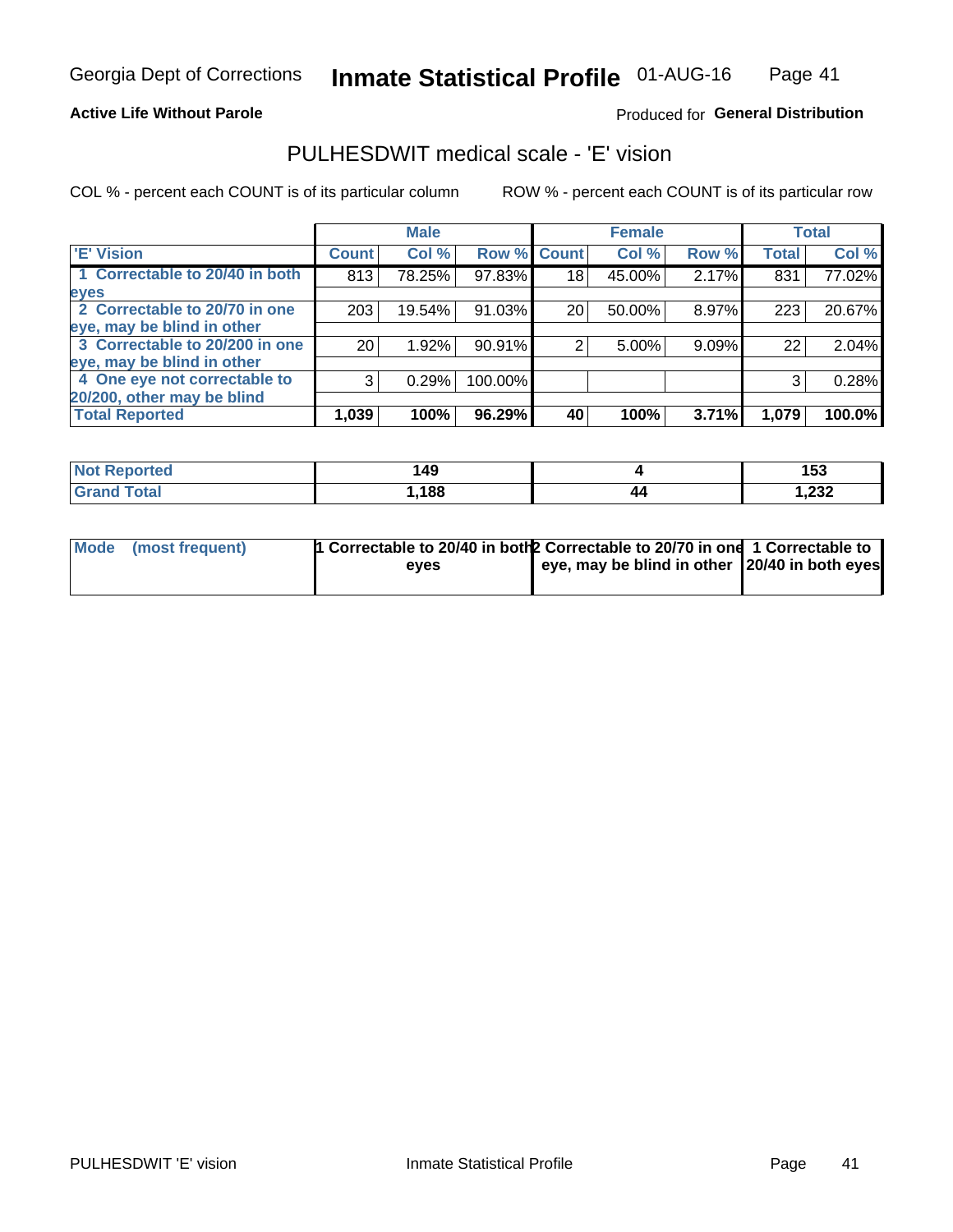#### **Active Life Without Parole**

#### Produced for General Distribution

## PULHESDWIT medical scale - 'S' pSychiatric

COL % - percent each COUNT is of its particular column

|                                        |              | <b>Male</b> |         |             | <b>Female</b> |        |              | <b>Total</b> |
|----------------------------------------|--------------|-------------|---------|-------------|---------------|--------|--------------|--------------|
| 'S' pSychiatric                        | <b>Count</b> | Col %       |         | Row % Count | Col %         | Row %  | <b>Total</b> | Col %        |
| 1 No impairment or disorders           | 913          | 82.10%      | 98.92%  | 10          | 30.30%        | 1.08%  | 923          | 80.61%       |
| 2 Stable, or in remission, or          | 139          | 12.50%      | 86.34%  | 22          | 66.67%        | 13.66% | 161          | 14.06%       |
| mild impairment or retardation         |              |             |         |             |               |        |              |              |
| 3 Requires moderate inpatient          | 52           | 4.68%       | 98.11%  |             | 3.03%         | 1.89%  | 53           | 4.63%        |
| treatment                              |              |             |         |             |               |        |              |              |
| 4 Requires intensive inpatient         |              | 0.63%       | 100.00% |             |               |        |              | 0.61%        |
| treatment                              |              |             |         |             |               |        |              |              |
| <b>5 Requires Crisis Stabilization</b> |              | 0.09%       | 100.00% |             |               |        |              | 0.09%        |
| Unit (CSU) inpatient care              |              |             |         |             |               |        |              |              |
| <b>Total Reported</b>                  | 1,112        | 100%        | 97.12%  | 33          | 100%          | 2.88%  | 1,145        | 100%         |

| <b>Not Reported</b> | $\overline{\phantom{a}}$ |    | $\sim$<br>01   |
|---------------------|--------------------------|----|----------------|
| <b>Total</b>        | ,188                     | 44 | ົດລາ<br>∠د∡, ا |

| Mode (most frequent) | <b>1 No impairment or disorders 2 Stable, or in remission, 1 No impairment or</b> |                       |           |
|----------------------|-----------------------------------------------------------------------------------|-----------------------|-----------|
|                      |                                                                                   | or mild impairment or | disorders |
|                      |                                                                                   | retardation           |           |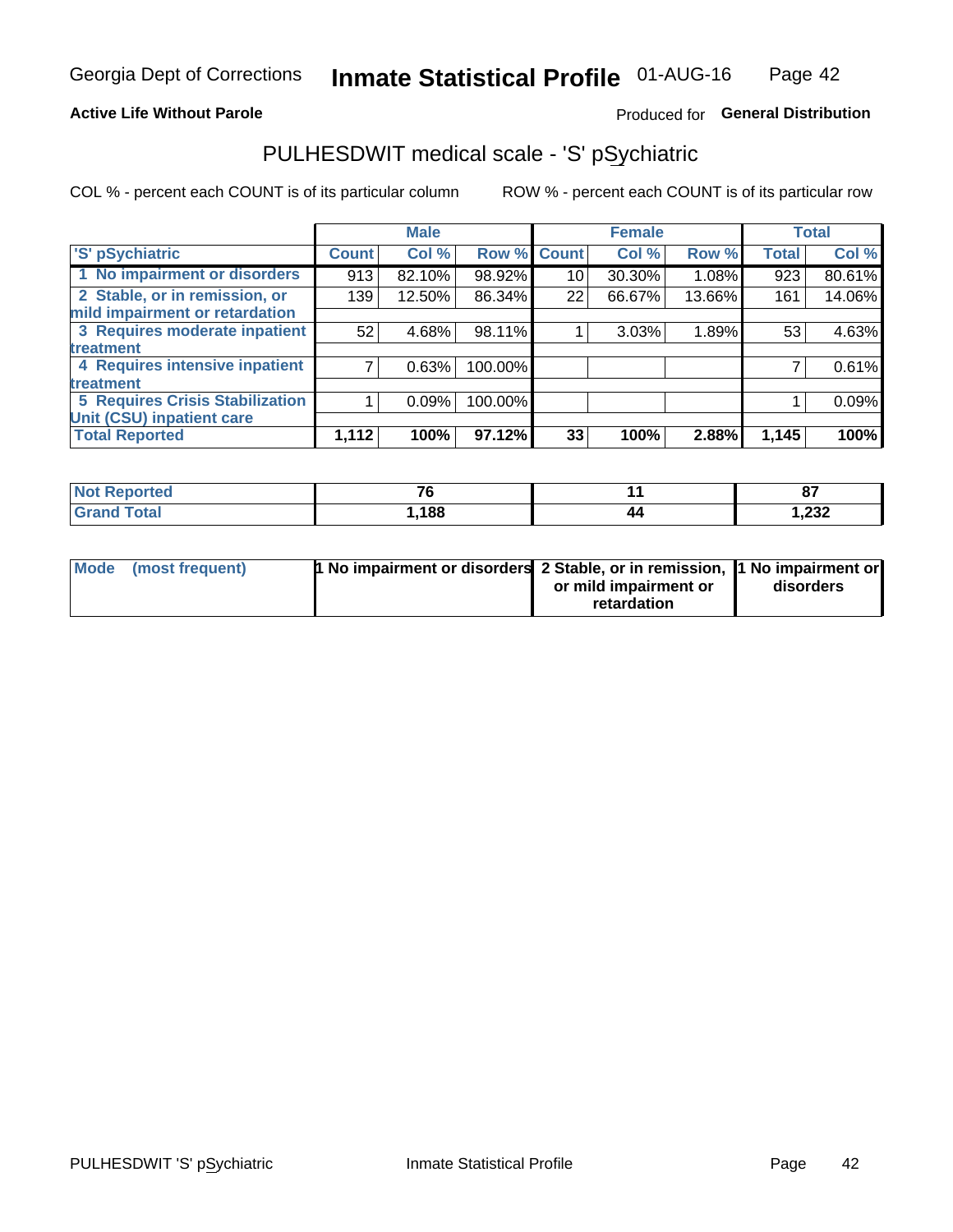**Active Life Without Parole** 

Produced for General Distribution

### PULHESDWIT medical scale - 'D' dental

COL % - percent each COUNT is of its particular column

|                                 | <b>Male</b>  |        | <b>Female</b> |    |        | <b>Total</b> |              |        |
|---------------------------------|--------------|--------|---------------|----|--------|--------------|--------------|--------|
| 'D' Dental                      | <b>Count</b> | Col %  | Row % Count   |    | Col %  | Row %        | <b>Total</b> | Col %  |
| 1 Minimal routine dental health | 758          | 73.95% | 96.32%        | 29 | 76.32% | 3.68%        | 787          | 74.04% |
| <b>needs</b>                    |              |        |               |    |        |              |              |        |
| 2 Moderate cavities and/or gum  | 223          | 21.76% | 96.96%        |    | 18.42% | $3.04\%$     | 230          | 21.64% |
| disease                         |              |        |               |    |        |              |              |        |
| 3 Extensive gum disease         | 44           | 4.29%  | 95.65%        |    | 5.26%  | 4.35%        | 46           | 4.33%  |
| and/or widespread decay         |              |        |               |    |        |              |              |        |
| <b>Total Reported</b>           | 1,025        | 100%   | 96.43%        | 38 | 100%   | 3.57%        | 1,063        | 100.0% |

| rted<br><b>NOT</b><br>. | 163 |    | 169             |
|-------------------------|-----|----|-----------------|
| int                     | 188 | 44 | רכר ו<br>∠د∡, ا |

| <b>Mode</b><br><b>Minimal routine dental</b><br>(most frequent)<br>health needs | Minimal routine dental<br>health needs | 1 Minimal routine<br>dental health<br>needs |
|---------------------------------------------------------------------------------|----------------------------------------|---------------------------------------------|
|---------------------------------------------------------------------------------|----------------------------------------|---------------------------------------------|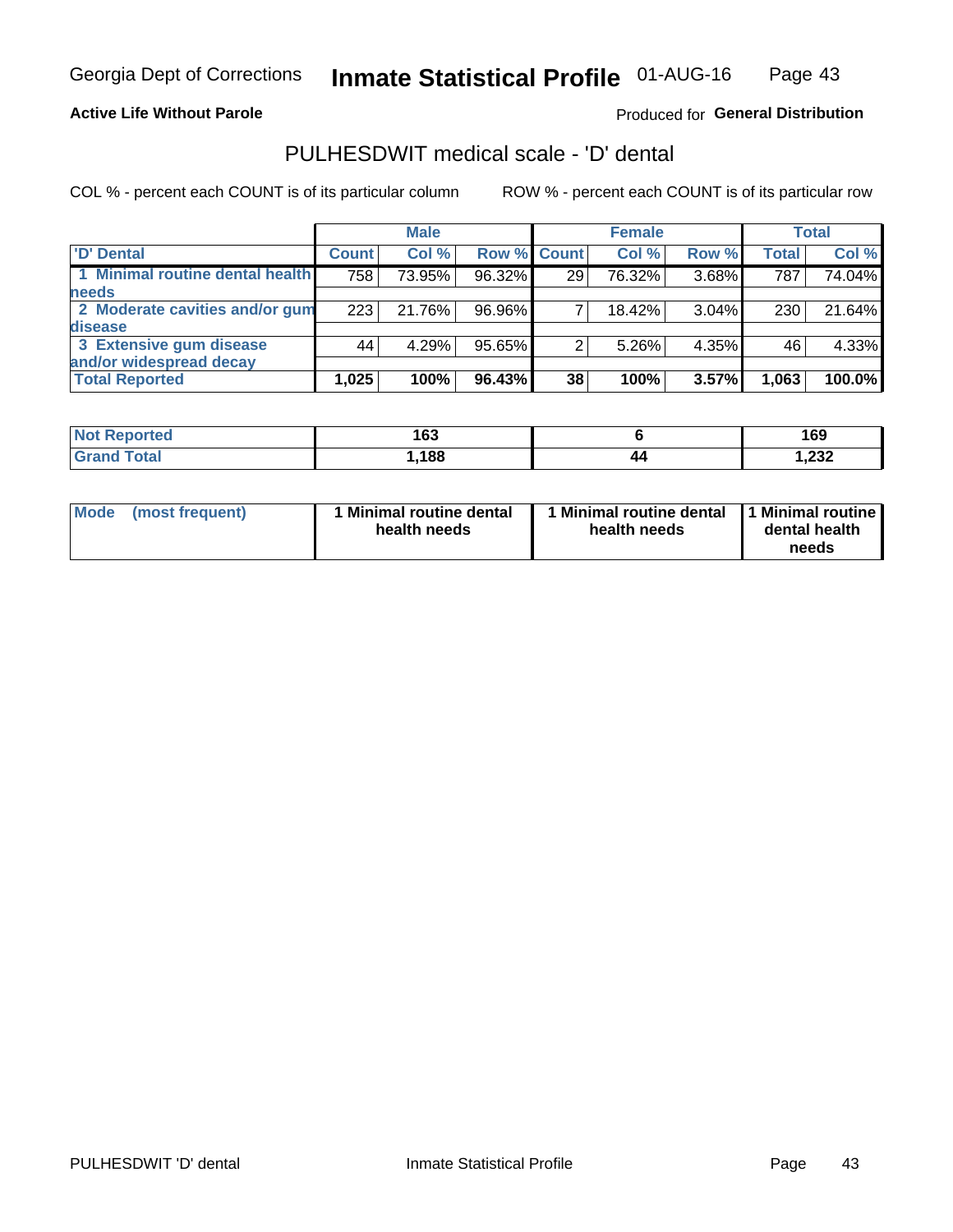#### **Active Life Without Parole**

#### Produced for General Distribution

### PULHESDWIT medical scale - 'W' work ability

COL % - percent each COUNT is of its particular column

|                                 |              | <b>Male</b> |         |             | <b>Female</b> |       |              | <b>Total</b> |
|---------------------------------|--------------|-------------|---------|-------------|---------------|-------|--------------|--------------|
| <b>W' work ability</b>          | <b>Count</b> | Col %       |         | Row % Count | Col %         | Row % | <b>Total</b> | Col %        |
| 1 Unrestricted work or activity | 904          | 83.39%      | 96.58%  | 32          | 72.73%        | 3.42% | 936          | 82.98%       |
| 2 Minor restrictions on type of | 133          | 12.27%      | 91.72%  | 12          | 27.27%        | 8.28% | 145          | 12.85%       |
| <b>work</b>                     |              |             |         |             |               |       |              |              |
| 3 Moderate restrictions on type | 30           | 2.77%       | 100.00% |             |               |       | 30           | 2.66%        |
| lof work                        |              |             |         |             |               |       |              |              |
| 4 Major restrictions on type of | 11           | $1.01\%$    | 100.00% |             |               |       | 11           | 0.98%        |
| <b>work</b>                     |              |             |         |             |               |       |              |              |
| 5 Cannot work under any         | 6            | 0.55%       | 100.00% |             |               |       | 6            | 0.53%        |
| <b>circumstances</b>            |              |             |         |             |               |       |              |              |
| <b>Total Reported</b>           | 1,084        | 100%        | 96.10%  | 44          | 100%          | 3.90% | 1,128        | 100%         |

| <b>Not Reported</b>  | 104  |    | 104   |
|----------------------|------|----|-------|
| <b>Total</b><br>Cron | ,188 | 44 | 1,232 |

| Mode (most frequent) | 1 Unrestricted work or | 1 Unrestricted work or | 1 Unrestricted   |
|----------------------|------------------------|------------------------|------------------|
|                      | activity               | activity               | work or activity |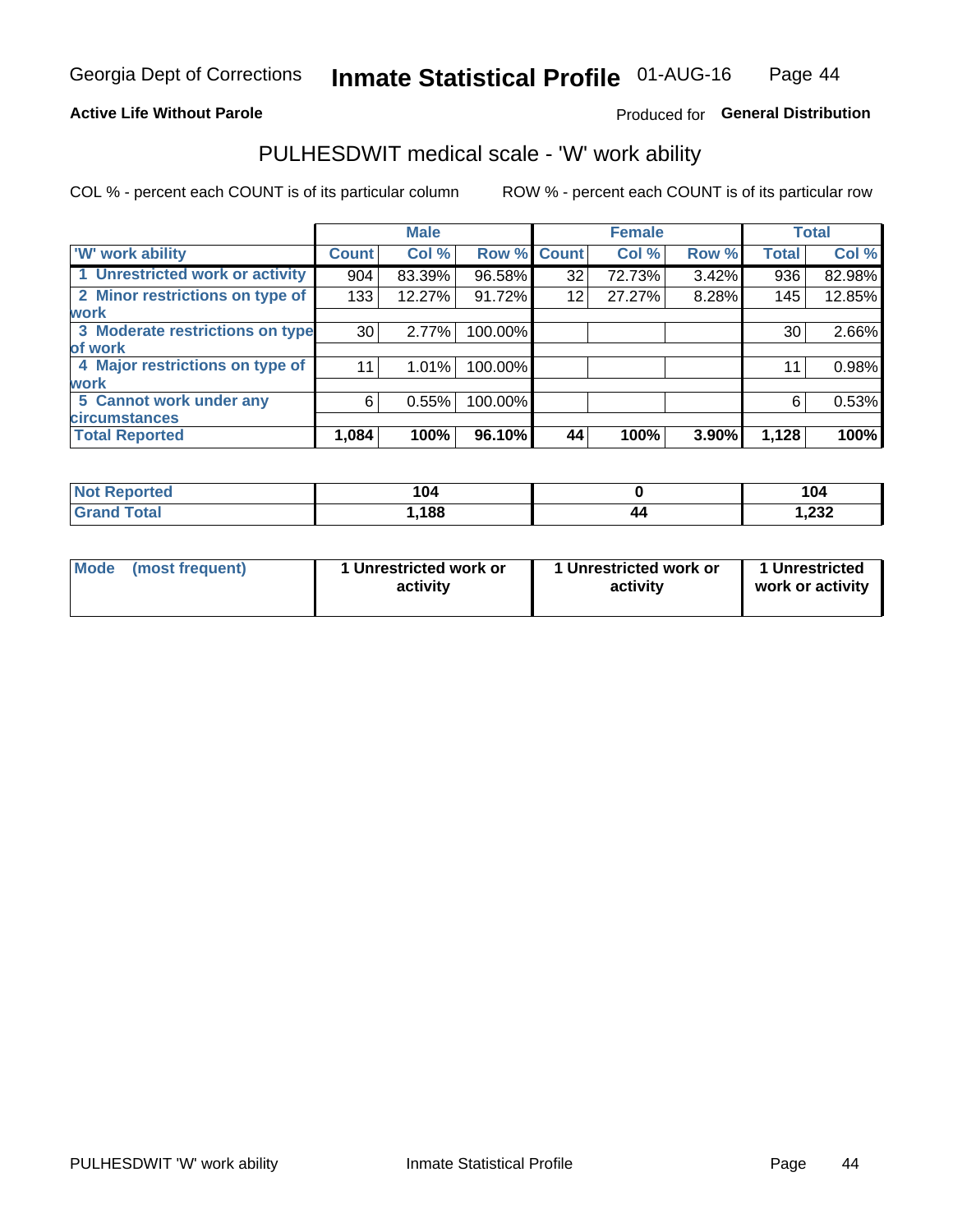#### **Active Life Without Parole**

#### Produced for General Distribution

## PULHESDWIT medical scale - 'I' impairment

COL % - percent each COUNT is of its particular column ROW % - percent each COUNT is of its particular row

|                                                       |              | <b>Male</b> |             |    | <b>Female</b> |       |              | <b>Total</b> |
|-------------------------------------------------------|--------------|-------------|-------------|----|---------------|-------|--------------|--------------|
| <b>T' Impairment</b>                                  | <b>Count</b> | Col %       | Row % Count |    | Col %         | Row % | <b>Total</b> | Col %        |
| 1 No impairments or<br>disabilities                   | 1,071        | 98.89%      | 96.05%      | 44 | 100.00%       | 3.95% | 1,115        | 98.94%       |
| 2 Wheelchair-bound but<br>otherwise OK                | 8            | 0.74%       | 100.00%     |    |               |       | 8            | 0.71%        |
| <b>3 Needs low-level Assisted</b><br>Living (level I) |              | 0.09%       | 100.00%     |    |               |       |              | 0.09%        |
| 4 Needs moderate Assisted<br>Living (level II)        |              | 0.09%       | 100.00%     |    |               |       |              | 0.09%        |
| <b>5 Needs maximal Assisted</b><br>Living (level III) | 2            | 0.18%       | 100.00%     |    |               |       |              | 0.18%        |
| <b>Total Reported</b>                                 | 1,083        | 100%        | 96.10%      | 44 | 100%          | 3.90% | 1,127        | 100.0%       |

| <b>orted</b> | 105  |    | 105            |
|--------------|------|----|----------------|
| <b>otal</b>  | ,188 | 14 | ່າາາ<br>∠د∠, ا |

| <b>Mode</b> | (most frequent) | <b>No impairments or</b><br>disabilities | 1 No impairments or<br>disabilities | 1 No impairments<br>or disabilities |
|-------------|-----------------|------------------------------------------|-------------------------------------|-------------------------------------|
|-------------|-----------------|------------------------------------------|-------------------------------------|-------------------------------------|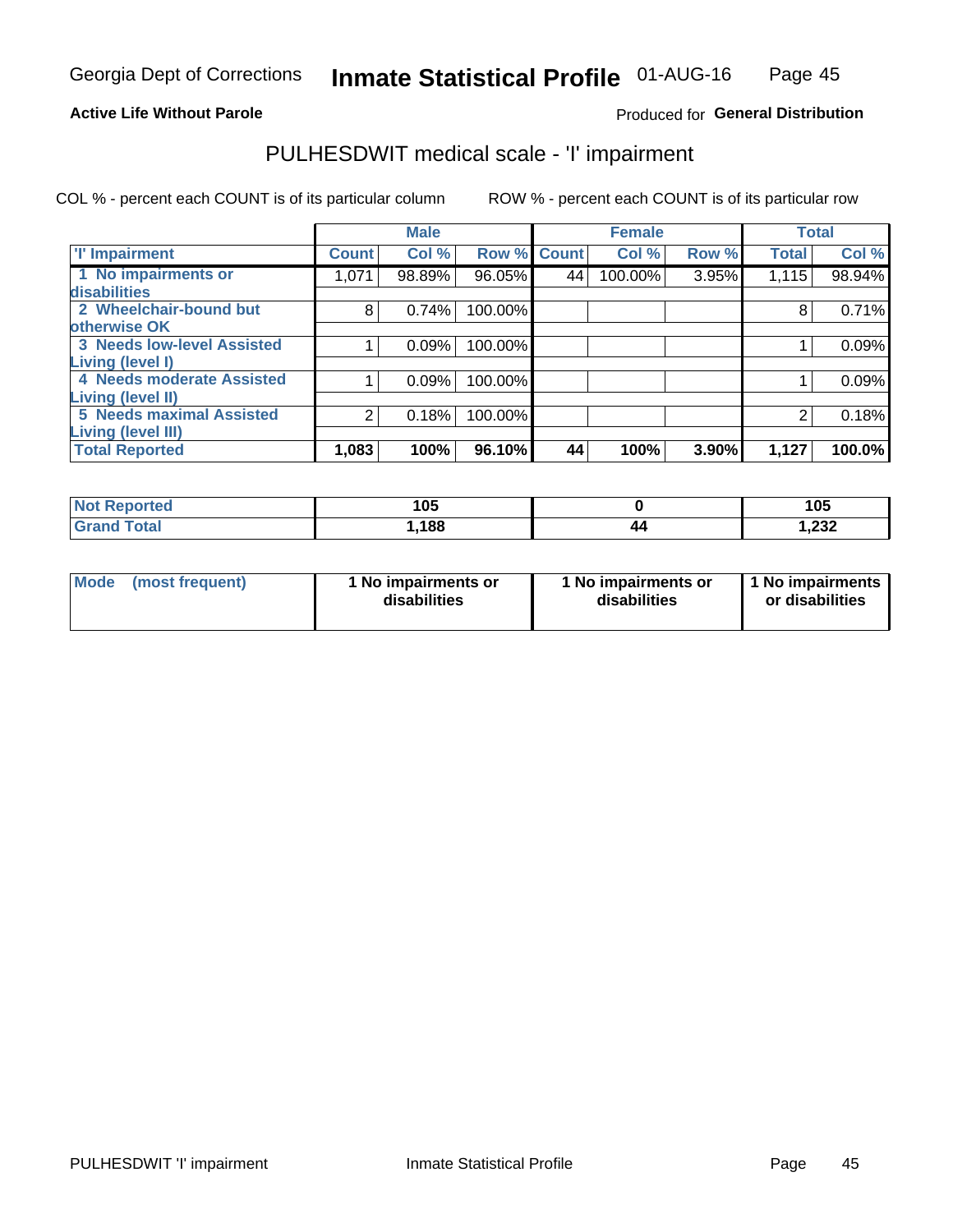#### **Active Life Without Parole**

#### Produced fo General Distribution

## PULHESDWIT medical scale - 'T' transportability

COL % - percent each COUNT is of its particular column

|                             |              | <b>Male</b> |             |    | <b>Female</b> |       |              | <b>Total</b> |
|-----------------------------|--------------|-------------|-------------|----|---------------|-------|--------------|--------------|
| <b>T' Transportability</b>  | <b>Count</b> | Col %       | Row % Count |    | Col %         | Row % | <b>Total</b> | Col %        |
| 1 Can be transported in any | 1,084        | 99.36%      | 96.10%      | 44 | 100.00%       | 3.90% | 1,128        | 99.38%       |
| ordinary approved vehicle   |              |             |             |    |               |       |              |              |
| 2 Wheelchair-bound, not     |              | 0.18%       | 100.00%     |    |               |       |              | 0.18%        |
| needing special vehicle     |              |             |             |    |               |       |              |              |
| 5 Requires ambulance        |              | 0.46%       | 100.00%     |    |               |       |              | 0.44%        |
| transport                   |              |             |             |    |               |       |              |              |
| <b>Total Reported</b>       | 1,091        | 100%        | 96.12%      | 44 | 100%          | 3.88% | 1,135        | 100%         |

| Reported     | ^7<br>◡ |    | ഹ-<br>J. |
|--------------|---------|----|----------|
| <b>Total</b> | ,188    | 40 | 1,232    |

| Mode (most frequent) | 1 Can be transported in any 1 Can be transported in any | ordinary approved vehicle   ordinary approved vehicle   transported in any | 1 Can be<br>ordinary approved<br>vehicle |
|----------------------|---------------------------------------------------------|----------------------------------------------------------------------------|------------------------------------------|
|                      |                                                         |                                                                            |                                          |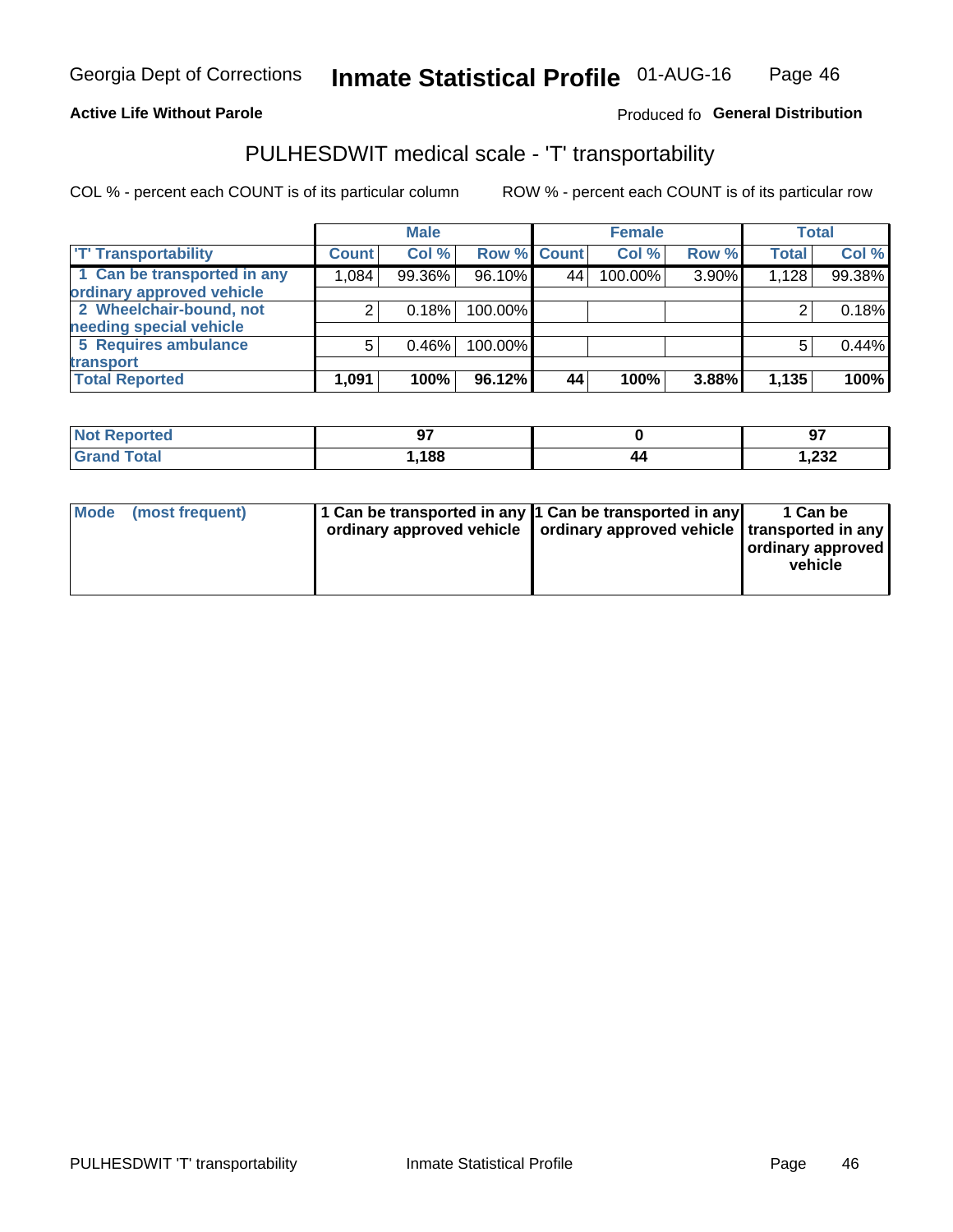## Inmate Statistical Profile 01-AUG-16 Page 47

#### **Active Life Without Parole**

#### **Produced for General Distribution**

### Number of prior Georgia incarcerations

COL % - percent each COUNT is of its particular column

|                                       |              | <b>Male</b> |             |    | <b>Female</b> |          |       | <b>Total</b> |
|---------------------------------------|--------------|-------------|-------------|----|---------------|----------|-------|--------------|
| <b>Num of Prior GA Incarcerations</b> | <b>Count</b> | Col %       | Row % Count |    | Col %         | Row %    | Total | Col %        |
|                                       | 592          | 49.83%      | 94.72%      | 33 | 75.00%        | 5.28%    | 625   | 50.73%       |
|                                       | 235          | 19.78%      | 97.92%      | 5  | 11.36%        | 2.08%    | 240   | 19.48%       |
|                                       | 148          | 12.46%      | 98.01%      | 3  | 6.82%         | 1.99%    | 151   | 12.26%       |
| 3                                     | 100          | 8.42%       | 98.04%      | 2  | 4.55%         | $1.96\%$ | 102   | 8.28%        |
| 4                                     | 56           | 4.71%       | 100.00%     |    |               |          | 56    | 4.55%        |
| 5                                     | 35           | 2.95%       | 100.00%     |    |               |          | 35    | 2.84%        |
| <b>More Than 5</b>                    | 22           | 1.85%       | $95.65\%$   |    | 2.27%         | 4.35%    | 23    | 1.87%        |
| <b>Total Reported</b>                 | 1,188        | 100%        | 96.43%      | 44 | 100%          | 3.57%    | 1,232 | 100.0%       |

| <b>orted</b><br>N               |       |                    |                 |
|---------------------------------|-------|--------------------|-----------------|
| <b>otal</b><br>$\mathbf{v}$ and | 1,188 | $\boldsymbol{\mu}$ | $\sim$<br>52. ا |

| Mean (average)       | 1.16 | .55 | 1.13 |
|----------------------|------|-----|------|
| Median (middle)      |      |     |      |
| Mode (most frequent) |      |     |      |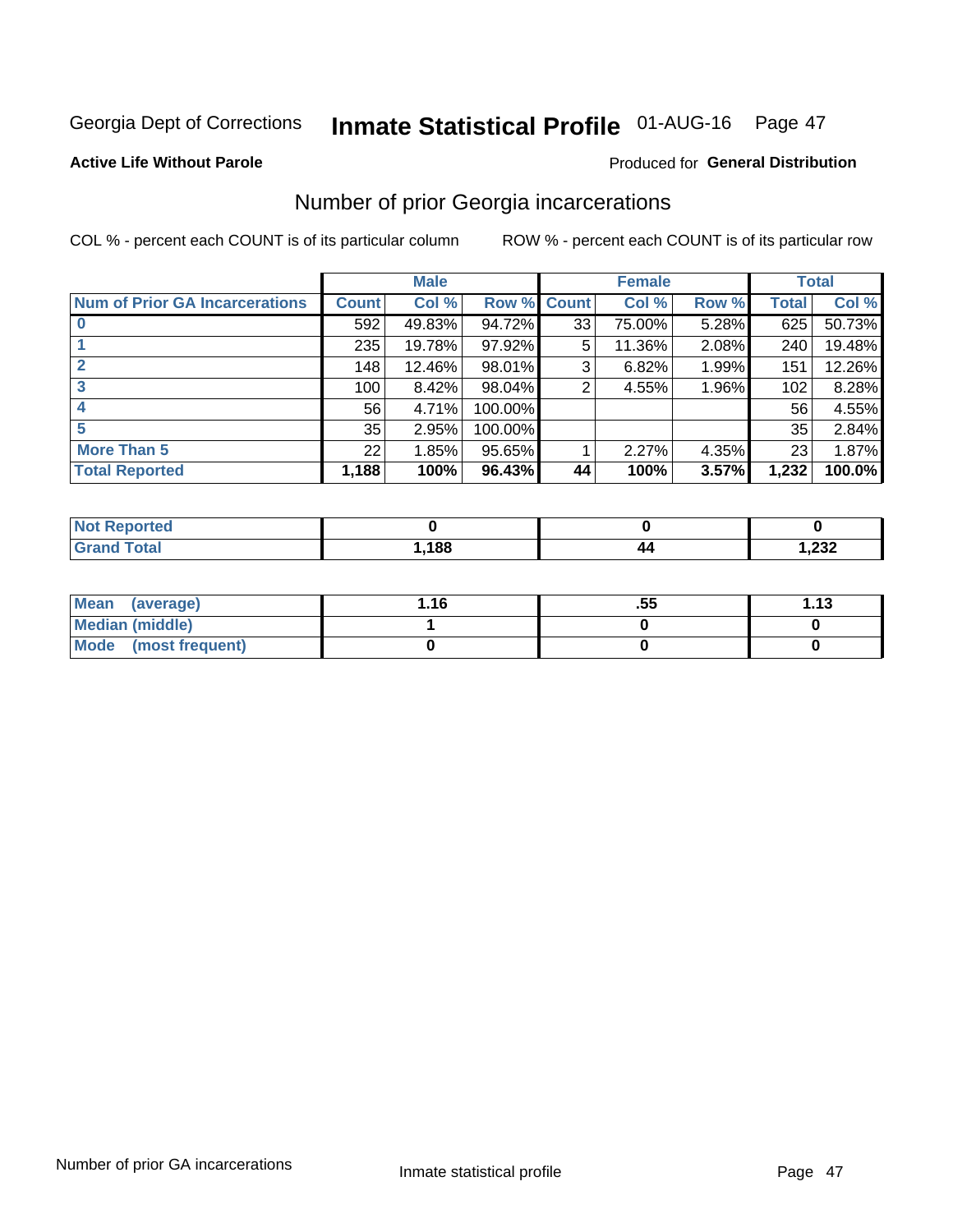## Inmate Statistical Profile 01-AUG-16 Page 48

**Active Life Without Parole** 

Produced for General Distribution

### Prison sentence in years

COL % - percent each COUNT is of its particular column

ROW % - percent each COUNT is of its particular row

|                                 |              | <b>Male</b> |                    |    | <b>Female</b> |          |             | Total  |
|---------------------------------|--------------|-------------|--------------------|----|---------------|----------|-------------|--------|
| <b>Prison Sentence In Years</b> | <b>Count</b> | Col %       | <b>Row % Count</b> |    | $Col \%$      | Row %    | $\tau$ otal | Col %  |
| <b>Life Without Parole</b>      | .185         | 99.75%      | 96.42%             | 44 | 100.00%       | $3.58\%$ | 1,229       | 99.76% |
| <b>Death</b>                    | າ            | 0.25%       | 100.00%            |    |               |          |             | 0.24%  |
| <b>Total Reported</b>           | 1,188        | 100%        | 96.43%             | 44 | 100%          | $3.57\%$ | 1,232       | 100%   |

| <b>Reported</b><br>NOT. |      |     |       |
|-------------------------|------|-----|-------|
| <b>Total</b>            | .188 | ,,, | 1,232 |

#### **Determinate (numeric) sentences only**

| ' Mea<br><b>Service</b> A<br>ЯМА. |  |  |  |
|-----------------------------------|--|--|--|
|                                   |  |  |  |

All sentences (including determinate), with life, life without parole, and death sentences figured at 45 years

| МG<br>a r -<br>-- |         |  |  |
|-------------------|---------|--|--|
|                   | ------- |  |  |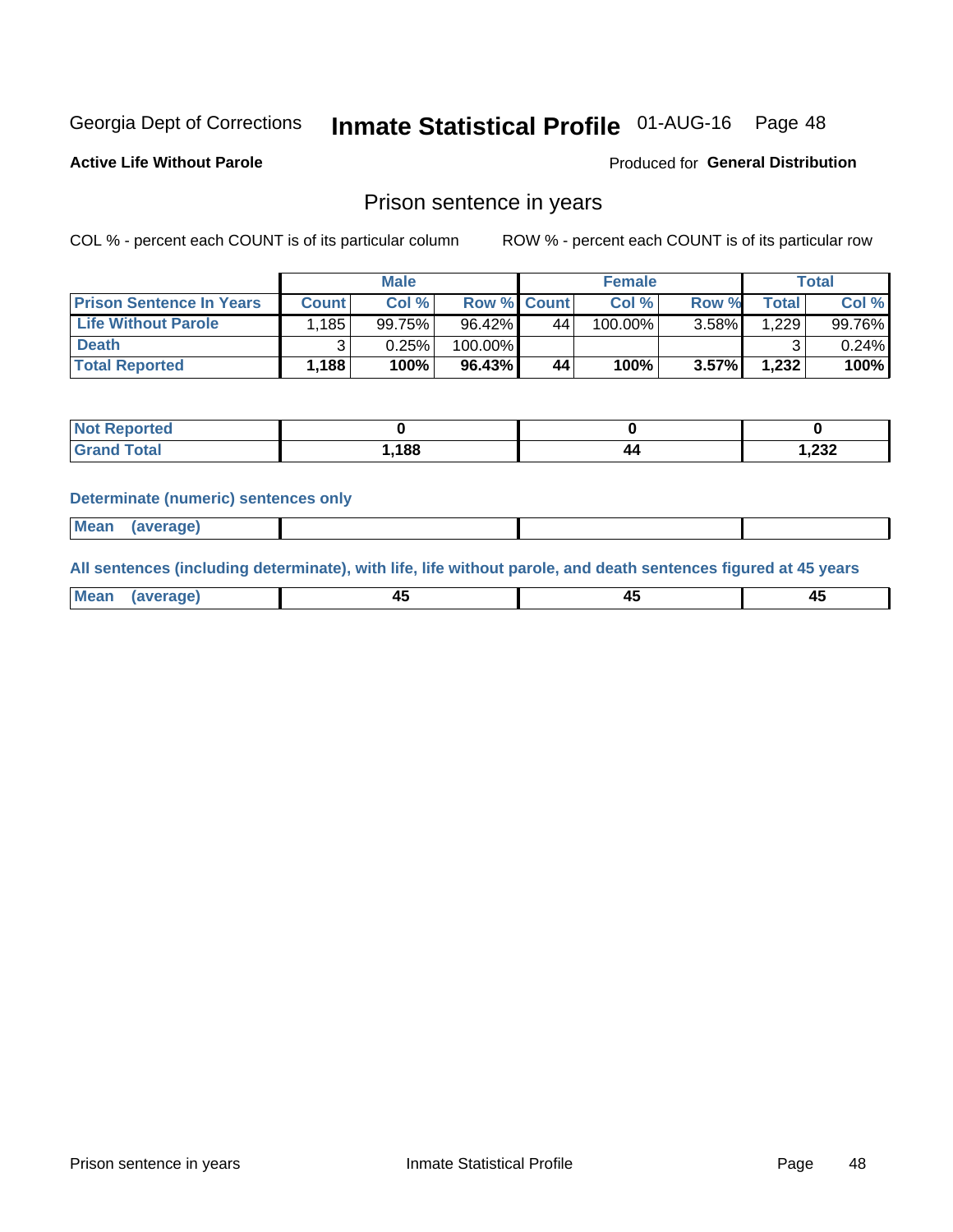#### Inmate Statistical Profile 01-AUG-16 Page 49 Georgia Dept of Corrections

#### **Active Life Without Parole**

#### Produced for General Distribution

### Primary offense, broken out into felonies vs misdemeanors

COL % - percent each COUNT is of its particular column

|                                  |              | <b>Male</b> |                    |     | <b>Female</b> |          | Total        |         |
|----------------------------------|--------------|-------------|--------------------|-----|---------------|----------|--------------|---------|
| <b>Felonies and Misdemeanors</b> | <b>Count</b> | Col%        | <b>Row % Count</b> |     | Col%          | Row %    | <b>Total</b> | Col %   |
| <b>Felonies</b>                  | .184         | 100.00%     | 96.57%             | 42  | 100.00%       | $3.43\%$ | 1,226        | 100.00% |
| <b>Total Reported</b>            | 1,184        | 100%        | 96.57%             | 42' | 100%          | 3.43%    | 1,226        | 100%    |

| <b>Not Reported</b>   |      |      |       |
|-----------------------|------|------|-------|
| Total<br><b>Grand</b> | ,188 | ,186 | 1,232 |

| <b>Mode</b><br>frequent)<br>nies<br>≧ (most tr.<br>. | onies<br>. | lonies<br>ею<br>____ |
|------------------------------------------------------|------------|----------------------|
|------------------------------------------------------|------------|----------------------|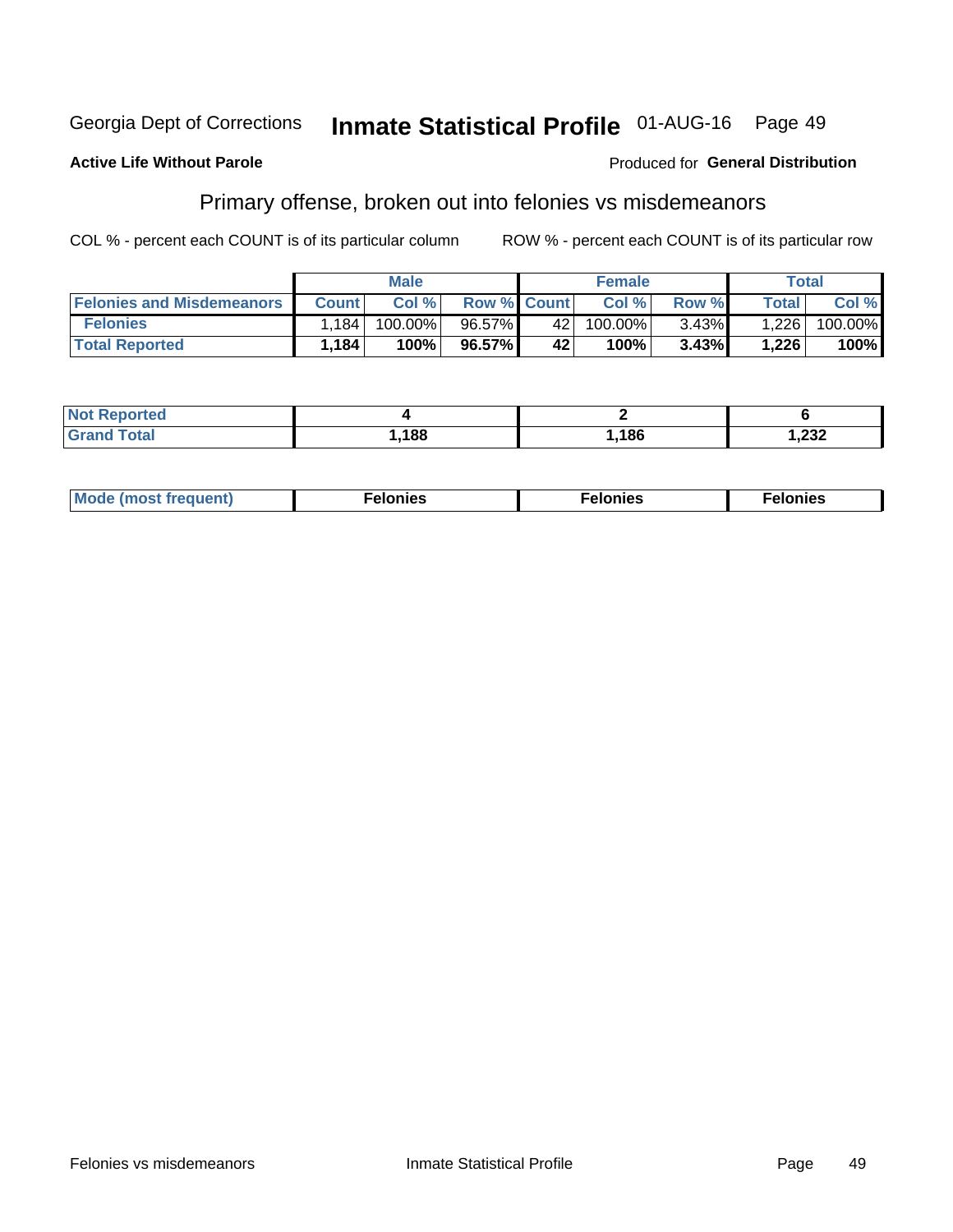## Inmate Statistical Profile 01-AUG-16 Page 50

#### **Active Life Without Parole**

#### Produced for General Distribution

### Primary offense, broken out into six broad crime categories

COL % - percent each COUNT is of its particular column

|                         |              | <b>Male</b> |         |                    | <b>Female</b> |       |              | Total  |
|-------------------------|--------------|-------------|---------|--------------------|---------------|-------|--------------|--------|
| <b>Crime Categories</b> | <b>Count</b> | Col %       |         | <b>Row % Count</b> | Col %         | Row % | <b>Total</b> | Col %  |
| <b>Violent</b>          | 1,015        | 85.44%      | 95.94%  | 43                 | 97.73%        | 4.06% | 1,058        | 85.88% |
| <b>Sex Crime</b>        | 161          | 13.55%      | 99.38%  |                    | 2.27%         | .62%  | 162          | 13.15% |
| <b>Drug</b><br>4        | 11           | .93%        | 100.00% |                    | .00%          |       | 11           | .89%   |
| <b>Other</b><br>6       |              | $.08\%$     | 100.00% |                    | .00%          |       |              | .08%   |
| <b>Total Reported</b>   | 1,188        | 100%        | 96.43%  | 44                 | 100%          | 3.57% | 1,232        | 100%   |

| <b>Not Reported</b><br>$\sim$ |      |    |                        |  |  |
|-------------------------------|------|----|------------------------|--|--|
| $T0+0'$                       | ,188 | 44 | ົດດດ<br><i>ےد</i> ے, ו |  |  |

| <b>Mode (most frequent)</b> |         |                | --             |
|-----------------------------|---------|----------------|----------------|
|                             | violent | <b>Violent</b> | <b>Violent</b> |
|                             |         |                |                |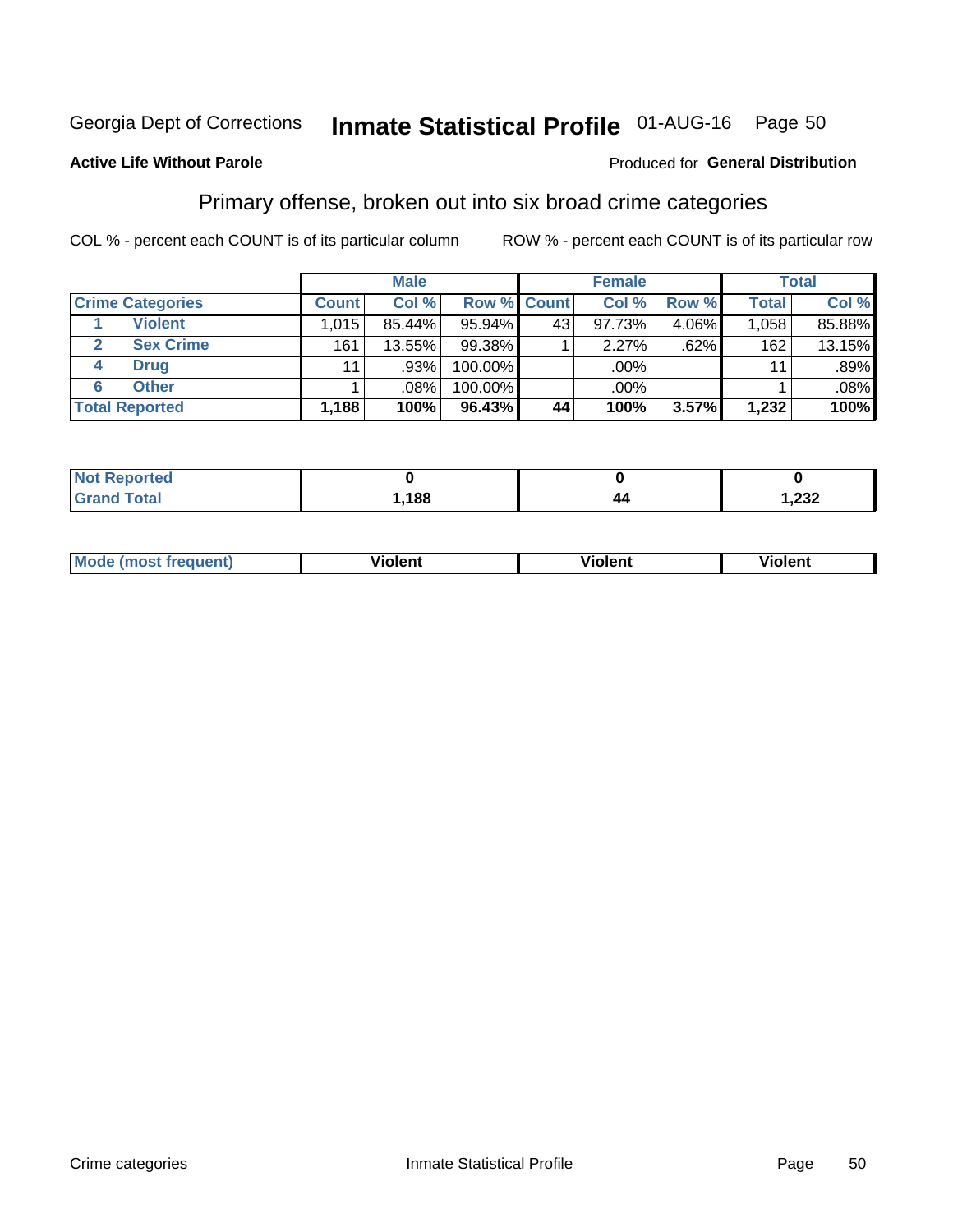## Inmate Statistical Profile 01-AUG-16 Page 51

#### **Active Life Without Parole**

#### Produced for General Distribution

## Primary offense, detailed offense code

COL % - percent each COUNT is of its particular column

|                                            |                | <b>Male</b>                |         |                | <b>Female</b> |       |                | <b>Total</b> |
|--------------------------------------------|----------------|----------------------------|---------|----------------|---------------|-------|----------------|--------------|
| <b>Primary Offense</b>                     | <b>Count</b>   | $\overline{\text{Col }^9}$ | Row %   | <b>Count</b>   | Col %         | Row % | <b>Total</b>   | Col %        |
| <b>Aggrav Child Molestation (2021)</b>     | 27             | 2.27%                      | 100.00% |                |               |       | 27             | 2.19%        |
| <b>Aggrav Sexual Battery (2009)</b>        | 7              | .59%                       | 100.00% |                |               |       | 7              | .57%         |
| <b>Aggrav Sodomy (2003)</b>                | 8              | .67%                       | 100.00% |                |               |       | 8              | .65%         |
| <b>Armed Robbery (1902)</b>                | 146            | 12.29%                     | 98.65%  | $\overline{2}$ | 4.55%         | 1.35% | 148            | 12.01%       |
| <b>Child Molestation (2019)</b>            | 6              | .51%                       | 100.00% |                |               |       | 6              | .49%         |
| <b>False Imprisonment (1308)</b>           |                | .08%                       | 100.00% |                |               |       |                | .08%         |
| <b>Hijacking Motor Vehicle (1911)</b>      |                | .08%                       | 100.00% |                |               |       |                | .08%         |
| Kidnapping (1311)                          | 82             | 6.90%                      | 100.00% |                |               |       | 82             | 6.66%        |
| <b>Murder (1101)</b>                       | 782            | 65.82%                     | 95.02%  | 41             | 93.18%        | 4.98% | 823            | 66.80%       |
| <b>Poss Firearm Convct Felon</b>           |                | .08%                       | 100.00% |                |               |       | 1              | .08%         |
| (2914)                                     |                |                            |         |                |               |       |                |              |
| Poss Of Cocaine (4022)                     | 3              | .25%                       | 100.00% |                |               |       | 3              | .24%         |
| <b>Poss Of Firearm Dur Crime</b><br>(2910) | $\overline{2}$ | .17%                       | 100.00% |                |               |       | $\overline{2}$ | .16%         |
| Poss W Int Dist Cocaine (4050)             |                | .08%                       | 100.00% |                |               |       |                | .08%         |
| Rape (2001)                                | 113            | 9.51%                      | 99.12%  |                | 2.27%         | .88%  | 114            | 9.25%        |
| S/D Cocaine (4021)                         | 2              | .17%                       | 100.00% |                |               |       | $\overline{2}$ | .16%         |
| S/D Cont Sub Public (4017)                 |                | .08%                       | 100.00% |                |               |       | 1              | .08%         |
| S/D Cont Sub School (4018)                 |                | .08%                       | 100.00% |                |               |       | 1              | .08%         |
| <b>Traf Cocaine 401+ Gm (4103)</b>         | 2              | .17%                       | 100.00% |                |               |       | $\overline{2}$ | .16%         |
| <b>Traf Methamph 28-199 Gm</b>             | 1              | .08%                       | 100.00% |                |               |       | 1              | .08%         |
| (4140)                                     |                |                            |         |                |               |       |                |              |
| <b>Traffick Sexual Servitude (1331)</b>    | 1              | .08%                       | 100.00% |                |               |       | 1              | .08%         |
| <b>Total Rported</b>                       | 1,188          | 100%                       | 96.43%  | 44             | 100%          | 3.57% | 1,232          | 100%         |

| энес |     |    |                 |
|------|-----|----|-----------------|
|      | 188 | 44 | າາາ<br>ـ ∠ت∠, ا |

| Mode (most frequent) | 1101 Murder | 1101 Murder | 1101 Murder |
|----------------------|-------------|-------------|-------------|
|                      |             |             |             |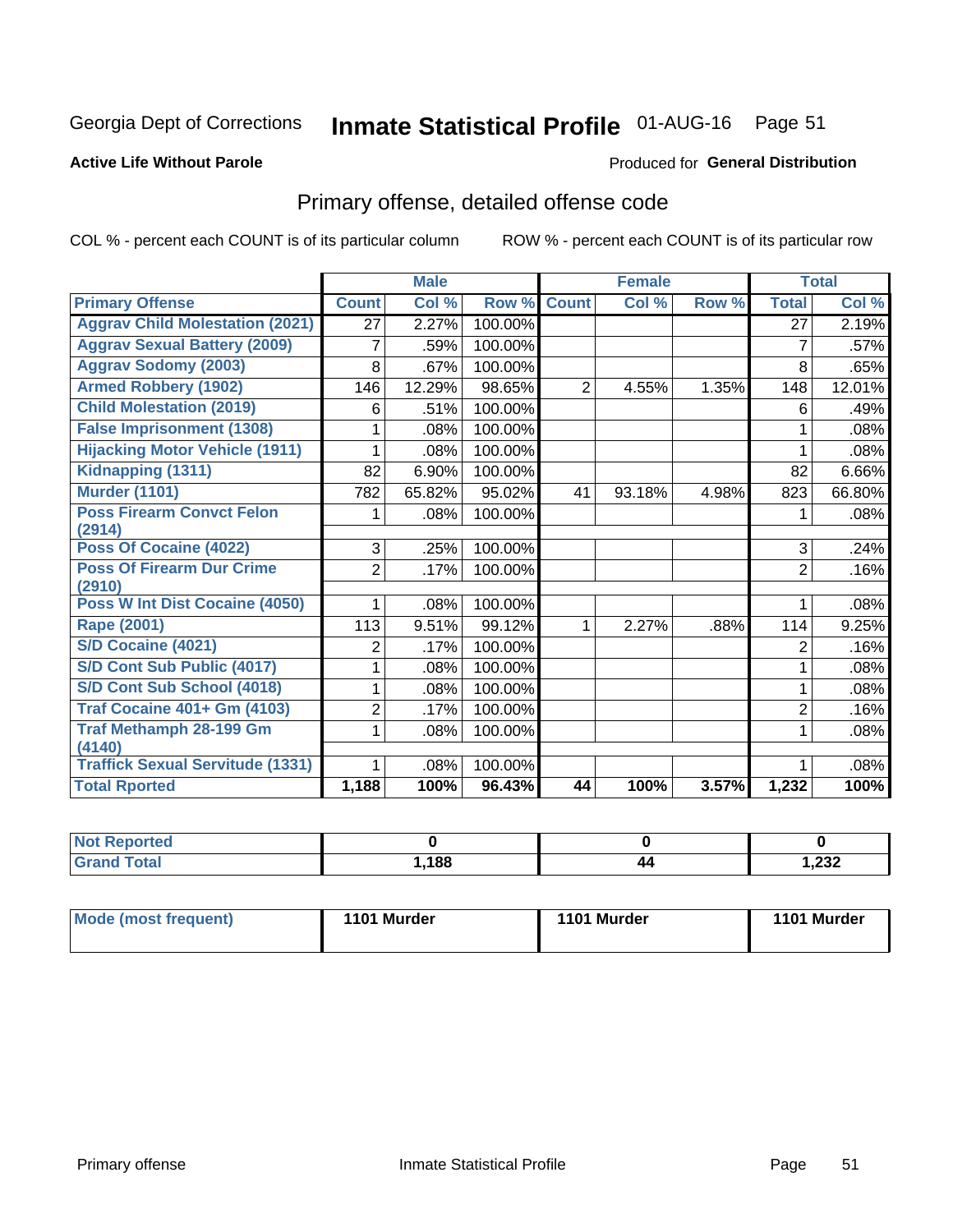## Inmate Statistical Profile 01-AUG-16 Page 52

#### **Active Life Without Parole**

#### Produced for General Distribution

## County of conviction of primary offense

COL % - percent each COUNT is of its particular column

|                                |                | <b>Male</b> |         |                | <b>Female</b> |        |                         | <b>Total</b> |
|--------------------------------|----------------|-------------|---------|----------------|---------------|--------|-------------------------|--------------|
| <b>County of Conviction</b>    | <b>Count</b>   | Col %       | Row %   | <b>Count</b>   | Col %         | Row %  | <b>Total</b>            | Col %        |
| 000<br><b>Unknown</b>          | 4              | .34%        | 66.67%  | $\overline{2}$ | 4.55%         | 33.33% | 6                       | .49%         |
| <b>Appling County</b><br>001   | 3              | .25%        | 100.00% |                |               |        | 3                       | .24%         |
| <b>Atkinson County</b><br>002  | 3              | .25%        | 100.00% |                |               |        | 3                       | .24%         |
| <b>Bacon County</b><br>003     | 4              | .34%        | 100.00% |                |               |        | 4                       | .32%         |
| <b>Baker County</b><br>004     | 1              | .08%        | 100.00% |                |               |        | 1                       | .08%         |
| <b>Baldwin County</b><br>005   | 4              | .34%        | 100.00% |                |               |        | 4                       | .32%         |
| <b>Banks County</b><br>006     | 1              | .08%        | 100.00% |                |               |        | $\mathbf{1}$            | .08%         |
| <b>Barrow County</b><br>007    | $\,6$          | .51%        | 100.00% |                |               |        | 6                       | .49%         |
| <b>Bartow County</b><br>008    | $\overline{7}$ | .59%        | 87.50%  | 1              | 2.27%         | 12.50% | 8                       | .65%         |
| <b>Ben Hill County</b><br>009  | $\,6$          | .51%        | 100.00% |                |               |        | 6                       | .49%         |
| <b>Berrien County</b><br>010   | $\overline{2}$ | .17%        | 100.00% |                |               |        | $\overline{2}$          | .16%         |
| <b>Bibb County</b><br>011      | 39             | 3.28%       | 95.12%  | $\overline{2}$ | 4.55%         | 4.88%  | 41                      | 3.33%        |
| <b>Bleckley County</b><br>012  | 1              | .08%        | 100.00% |                |               |        | $\mathbf 1$             | .08%         |
| <b>Brantley County</b><br>013  | $\overline{2}$ | .17%        | 100.00% |                |               |        | $\overline{2}$          | .16%         |
| <b>Brooks County</b><br>014    | $\overline{c}$ | .17%        | 100.00% |                |               |        | $\overline{2}$          | .16%         |
| <b>Bulloch County</b><br>016   | 5              | .42%        | 83.33%  | 1              | 2.27%         | 16.67% | 6                       | .49%         |
| <b>Burke County</b><br>017     | 11             | .93%        | 100.00% |                |               |        | 11                      | .89%         |
| <b>Butts County</b><br>018     | 5              | .42%        | 100.00% |                |               |        | 5                       | .41%         |
| <b>Camden County</b><br>020    | $\overline{7}$ | .59%        | 100.00% |                |               |        | $\overline{7}$          | .57%         |
| <b>Candler County</b><br>021   | 1              | .08%        | 100.00% |                |               |        | 1                       | .08%         |
| <b>Carroll County</b><br>022   | 4              | .34%        | 100.00% |                |               |        | 4                       | .32%         |
| <b>Catoosa County</b><br>023   | 4              | .34%        | 80.00%  | $\mathbf{1}$   | 2.27%         | 20.00% | 5                       | .41%         |
| <b>Chatham County</b><br>025   | 39             | 3.28%       | 97.50%  | 1              | 2.27%         | 2.50%  | 40                      | 3.25%        |
| <b>Chattooga County</b><br>027 | 3              | .25%        | 100.00% |                |               |        | 3                       | .24%         |
| <b>Cherokee County</b><br>028  | 4              | .34%        | 100.00% |                |               |        | $\overline{\mathbf{4}}$ | .32%         |
| <b>Clarke County</b><br>029    | 22             | 1.85%       | 100.00% |                |               |        | 22                      | 1.79%        |
| <b>Clay County</b><br>030      | 1              | .08%        | 100.00% |                |               |        | 1                       | .08%         |
| <b>Clayton County</b><br>031   | 59             | 4.97%       | 93.65%  | 4              | 9.09%         | 6.35%  | 63                      | 5.11%        |
| <b>Clinch County</b><br>032    | $\mathbf 1$    | .08%        | 100.00% |                |               |        | 1                       | .08%         |
| <b>Cobb County</b><br>033      | 56             | 4.71%       | 98.25%  | 1              | 2.27%         | 1.75%  | 57                      | 4.63%        |
| <b>Coffee County</b><br>034    | $\,6$          | .51%        | 100.00% |                |               |        | $6\phantom{1}6$         | .49%         |
| 035<br><b>Colquitt County</b>  | 3              | .25%        | 100.00% |                |               |        | 3                       | .24%         |
| <b>Columbia County</b><br>036  | 9              | .76%        | 81.82%  | $\overline{2}$ | 4.55%         | 18.18% | 11                      | .89%         |
| 037<br><b>Cook County</b>      | 5              | .42%        | 100.00% |                |               |        | 5                       | .41%         |
| <b>Coweta County</b><br>038    | 7              | .59%        | 100.00% |                |               |        | $\overline{7}$          | .57%         |
| <b>Crisp County</b><br>040     | 5              | .42%        | 100.00% |                |               |        | 5                       | .41%         |
| <b>Dade County</b><br>041      | 1              | .08%        | 100.00% |                |               |        | 1                       | .08%         |
| <b>Dawson County</b><br>042    | $\overline{2}$ | .17%        | 100.00% |                |               |        | $\overline{2}$          | .16%         |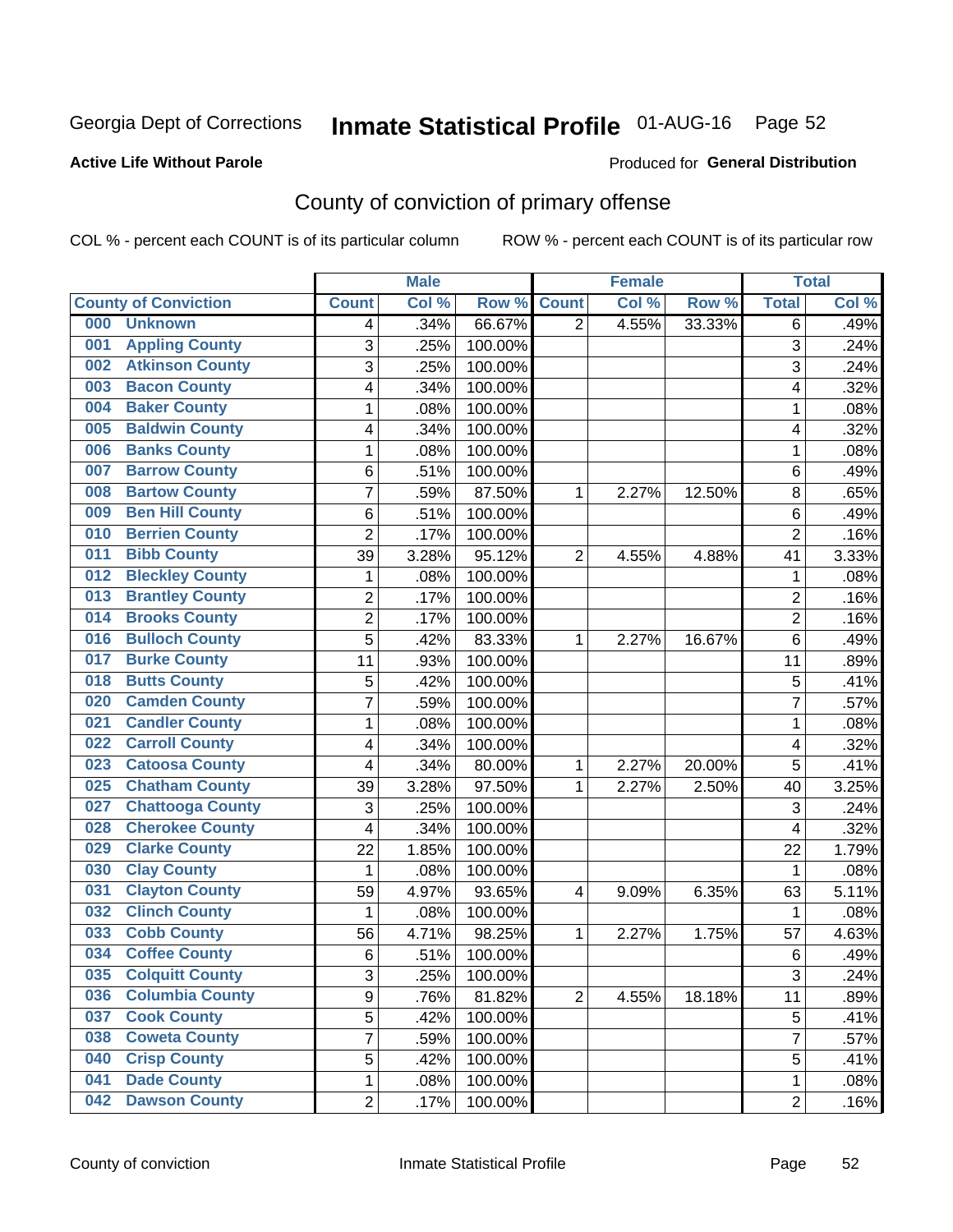## Inmate Statistical Profile 01-AUG-16 Page 53

#### **Active Life Without Parole**

#### Produced for General Distribution

## County of conviction of primary offense

COL % - percent each COUNT is of its particular column

|     |                             |                | <b>Male</b> |         |                | <b>Female</b> |        |                | <b>Total</b> |
|-----|-----------------------------|----------------|-------------|---------|----------------|---------------|--------|----------------|--------------|
|     | <b>County of Conviction</b> | <b>Count</b>   | Col %       | Row %   | <b>Count</b>   | Col %         | Row %  | <b>Total</b>   | Col %        |
| 043 | <b>Decatur County</b>       | 4              | .34%        | 100.00% |                |               |        | 4              | .32%         |
| 044 | <b>Dekalb County</b>        | 101            | 8.50%       | 99.02%  | 1              | 2.27%         | .98%   | 102            | 8.28%        |
| 045 | <b>Dodge County</b>         | 1              | .08%        | 100.00% |                |               |        | 1              | .08%         |
| 046 | <b>Dooly County</b>         | $\overline{2}$ | .17%        | 100.00% |                |               |        | $\overline{2}$ | .16%         |
| 047 | <b>Dougherty County</b>     | 29             | 2.44%       | 96.67%  | 1              | 2.27%         | 3.33%  | 30             | 2.44%        |
| 048 | <b>Douglas County</b>       | 32             | 2.69%       | 94.12%  | $\overline{2}$ | 4.55%         | 5.88%  | 34             | 2.76%        |
| 049 | <b>Early County</b>         | $\overline{c}$ | .17%        | 100.00% |                |               |        | $\overline{2}$ | .16%         |
| 051 | <b>Effingham County</b>     | 4              | .34%        | 100.00% |                |               |        | 4              | .32%         |
| 052 | <b>Elbert County</b>        | 3              | .25%        | 100.00% |                |               |        | 3              | .24%         |
| 053 | <b>Emanuel County</b>       | $\overline{7}$ | .59%        | 100.00% |                |               |        | 7              | .57%         |
| 056 | <b>Fayette County</b>       | 6              | .51%        | 100.00% |                |               |        | 6              | .49%         |
| 057 | <b>Floyd County</b>         | 21             | 1.77%       | 95.45%  | 1              | 2.27%         | 4.55%  | 22             | 1.79%        |
| 058 | <b>Forsyth County</b>       | 4              | .34%        | 100.00% |                |               |        | 4              | .32%         |
| 059 | <b>Franklin County</b>      | 5              | .42%        | 83.33%  | 1              | 2.27%         | 16.67% | 6              | .49%         |
| 060 | <b>Fulton County</b>        | 154            | 12.96%      | 98.72%  | $\overline{2}$ | 4.55%         | 1.28%  | 156            | 12.66%       |
| 061 | <b>Gilmer County</b>        | $\overline{2}$ | .17%        | 100.00% |                |               |        | 2              | .16%         |
| 063 | <b>Glynn County</b>         | 18             | 1.52%       | 94.74%  | 1              | 2.27%         | 5.26%  | 19             | 1.54%        |
| 064 | <b>Gordon County</b>        | 5              | .42%        | 100.00% |                |               |        | 5              | .41%         |
| 065 | <b>Grady County</b>         | $\overline{2}$ | .17%        | 100.00% |                |               |        | $\overline{2}$ | .16%         |
| 066 | <b>Greene County</b>        | $\overline{2}$ | .17%        | 100.00% |                |               |        | $\overline{2}$ | .16%         |
| 067 | <b>Gwinnett County</b>      | 37             | 3.11%       | 92.50%  | 3              | 6.82%         | 7.50%  | 40             | 3.25%        |
| 068 | <b>Habersham County</b>     | 5              | .42%        | 100.00% |                |               |        | 5              | .41%         |
| 069 | <b>Hall County</b>          | 22             | 1.85%       | 84.62%  | 4              | 9.09%         | 15.38% | 26             | 2.11%        |
| 070 | <b>Hancock County</b>       | 1              | .08%        | 100.00% |                |               |        | 1              | .08%         |
| 071 | <b>Haralson County</b>      | 3              | .25%        | 100.00% |                |               |        | 3              | .24%         |
| 072 | <b>Harris County</b>        | $\overline{2}$ | .17%        | 100.00% |                |               |        | $\overline{2}$ | .16%         |
| 073 | <b>Hart County</b>          | 3              | .25%        | 100.00% |                |               |        | 3              | .24%         |
| 075 | <b>Henry County</b>         | 13             | 1.09%       | 92.86%  | 1              | 2.27%         | 7.14%  | 14             | 1.14%        |
| 076 | <b>Houston County</b>       | 18             | 1.52%       | 100.00% |                |               |        | 18             | 1.46%        |
| 077 | <b>Irwin County</b>         | $\mathbf{1}$   | .08%        | 100.00% |                |               |        | $\mathbf{1}$   | .08%         |
| 078 | <b>Jackson County</b>       | 10             | .84%        | 100.00% |                |               |        | 10             | .81%         |
| 079 | <b>Jasper County</b>        | 1              | .08%        | 100.00% |                |               |        | 1              | .08%         |
| 080 | <b>Jeff Davis County</b>    | 1              | .08%        | 100.00% |                |               |        | $\mathbf{1}$   | .08%         |
| 081 | <b>Jefferson County</b>     | 6              | .51%        | 100.00% |                |               |        | 6              | .49%         |
| 082 | <b>Jenkins County</b>       | $\overline{3}$ | .25%        | 100.00% |                |               |        | $\overline{3}$ | .24%         |
| 083 | <b>Johnson County</b>       | 1              | .08%        | 100.00% |                |               |        | 1              | .08%         |
| 084 | <b>Jones County</b>         | 2              | .17%        | 66.67%  | $\mathbf{1}$   | 2.27%         | 33.33% | 3              | .24%         |
| 086 | <b>Lanier County</b>        | $\mathbf 1$    | .08%        | 100.00% |                |               |        | $\mathbf 1$    | .08%         |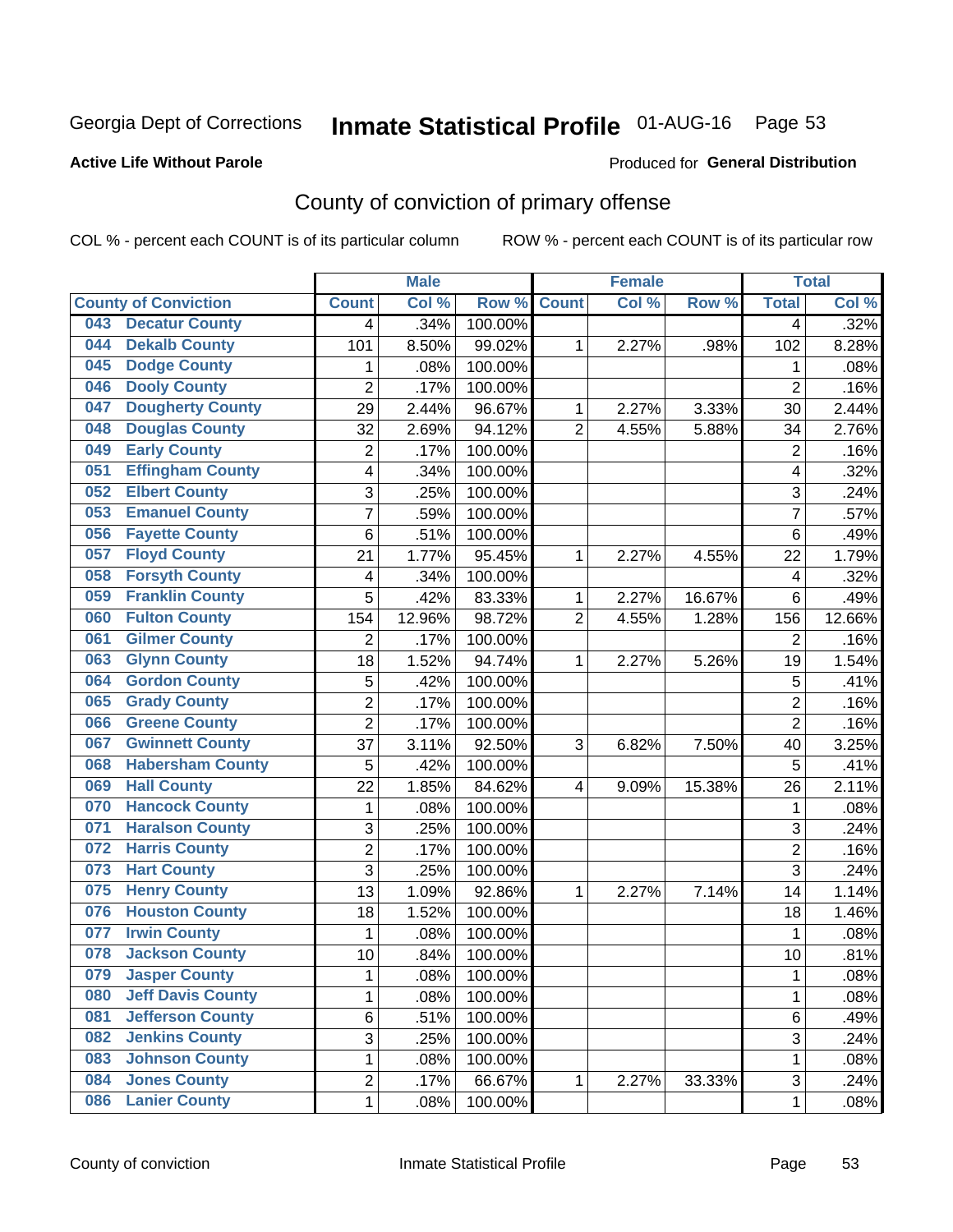## Inmate Statistical Profile 01-AUG-16 Page 54

#### **Active Life Without Parole**

#### Produced for General Distribution

## County of conviction of primary offense

COL % - percent each COUNT is of its particular column

|                                           |                | <b>Male</b> |         |                | <b>Female</b> |        |                | <b>Total</b> |
|-------------------------------------------|----------------|-------------|---------|----------------|---------------|--------|----------------|--------------|
| <b>County of Conviction</b>               | <b>Count</b>   | Col %       | Row %   | <b>Count</b>   | Col %         | Row %  | <b>Total</b>   | Col %        |
| <b>Laurens County</b><br>087              | 4              | .34%        | 100.00% |                |               |        | 4              | .32%         |
| <b>Lee County</b><br>088                  | 3              | .25%        | 100.00% |                |               |        | 3              | .24%         |
| <b>Liberty County</b><br>089              | 6              | .51%        | 100.00% |                |               |        | 6              | .49%         |
| <b>Long County</b><br>091                 | 6              | .51%        | 100.00% |                |               |        | 6              | .49%         |
| <b>Lowndes County</b><br>092              | 8              | .67%        | 100.00% |                |               |        | 8              | .65%         |
| <b>Marion County</b><br>096               | 1              | .08%        | 100.00% |                |               |        | 1              | .08%         |
| <b>Mcduffie County</b><br>097             | $\overline{2}$ | .17%        | 100.00% |                |               |        | $\overline{2}$ | .16%         |
| <b>Miller County</b><br>100               | $\mathbf{1}$   | .08%        | 100.00% |                |               |        | $\mathbf{1}$   | .08%         |
| <b>Mitchell County</b><br>101             | 1              | .08%        | 100.00% |                |               |        | 1              | .08%         |
| <b>Monroe County</b><br>102               | 6              | .51%        | 100.00% |                |               |        | 6              | .49%         |
| <b>Morgan County</b><br>104               | 1              | .08%        | 100.00% |                |               |        | 1              | .08%         |
| <b>Murray County</b><br>105               | $\overline{3}$ | .25%        | 100.00% |                |               |        | 3              | .24%         |
| <b>Muscogee County</b><br>106             | 34             | 2.86%       | 97.14%  | 1              | 2.27%         | 2.86%  | 35             | 2.84%        |
| <b>Newton County</b><br>107               | 11             | .93%        | 84.62%  | $\overline{2}$ | 4.55%         | 15.38% | 13             | 1.06%        |
| <b>Oglethorpe County</b><br>109           | 1              | .08%        | 100.00% |                |               |        | 1              | .08%         |
| <b>Paulding County</b><br>110             | 4              | .34%        | 100.00% |                |               |        | 4              | .32%         |
| <b>Pickens County</b><br>112              | $\overline{2}$ | .17%        | 100.00% |                |               |        | 2              | .16%         |
| <b>Pierce County</b><br>113               | 1              | .08%        | 100.00% |                |               |        | 1              | .08%         |
| <b>Pike County</b><br>114                 | 4              | .34%        | 66.67%  | 2              | 4.55%         | 33.33% | 6              | .49%         |
| <b>Polk County</b><br>115                 | 3              | .25%        | 100.00% |                |               |        | $\overline{3}$ | .24%         |
| <b>Pulaski County</b><br>116              | 1              | .08%        | 100.00% |                |               |        | 1              | .08%         |
| <b>Putnam County</b><br>117               | $\overline{7}$ | .59%        | 100.00% |                |               |        | $\overline{7}$ | .57%         |
| <b>Rabun County</b><br>119                | $\mathbf{1}$   | .08%        | 100.00% |                |               |        | 1              | .08%         |
| <b>Randolph County</b><br>120             | $\overline{2}$ | .17%        | 100.00% |                |               |        | $\overline{2}$ | .16%         |
| <b>Richmond County</b><br>121             | 60             | 5.05%       | 96.77%  | $\overline{2}$ | 4.55%         | 3.23%  | 62             | 5.03%        |
| <b>Rockdale County</b><br>122             | 8              | .67%        | 100.00% |                |               |        | 8              | .65%         |
| <b>Seminole County</b><br>125             | $\overline{2}$ | .17%        | 100.00% |                |               |        | $\overline{2}$ | .16%         |
| <b>Spalding County</b><br>126             | 14             | 1.18%       | 100.00% |                |               |        | 14             | 1.14%        |
| <b>Stephens County</b><br>127             | 3              | .25%        | 100.00% |                |               |        | 3              | .24%         |
| <b>Sumter County</b><br>129               | 2              | .17%        | 100.00% |                |               |        | $\overline{2}$ | .16%         |
| <b>Taliaferro County</b><br>131           | 1              | .08%        | 100.00% |                |               |        | 1              | .08%         |
| <b>Tattnall County</b><br>132             | 2              | .17%        | 66.67%  | 1              | 2.27%         | 33.33% | 3              | .24%         |
| <b>Taylor County</b><br>133               | 1              | .08%        | 100.00% |                |               |        | 1              | .08%         |
| <b>Terrell County</b><br>$\overline{135}$ | 2              | .17%        | 100.00% |                |               |        | $\overline{2}$ | .16%         |
| <b>Thomas County</b><br>136               | 6              | .51%        | 100.00% |                |               |        | 6              | .49%         |
| <b>Tift County</b><br>137                 | $\overline{7}$ | .59%        | 100.00% |                |               |        | $\overline{7}$ | .57%         |
| <b>Toombs County</b><br>138               | 8              | .67%        | 100.00% |                |               |        | 8              | .65%         |
| <b>139 Towns County</b>                   | $\mathbf 1$    | .08%        | 100.00% |                |               |        | 1              | .08%         |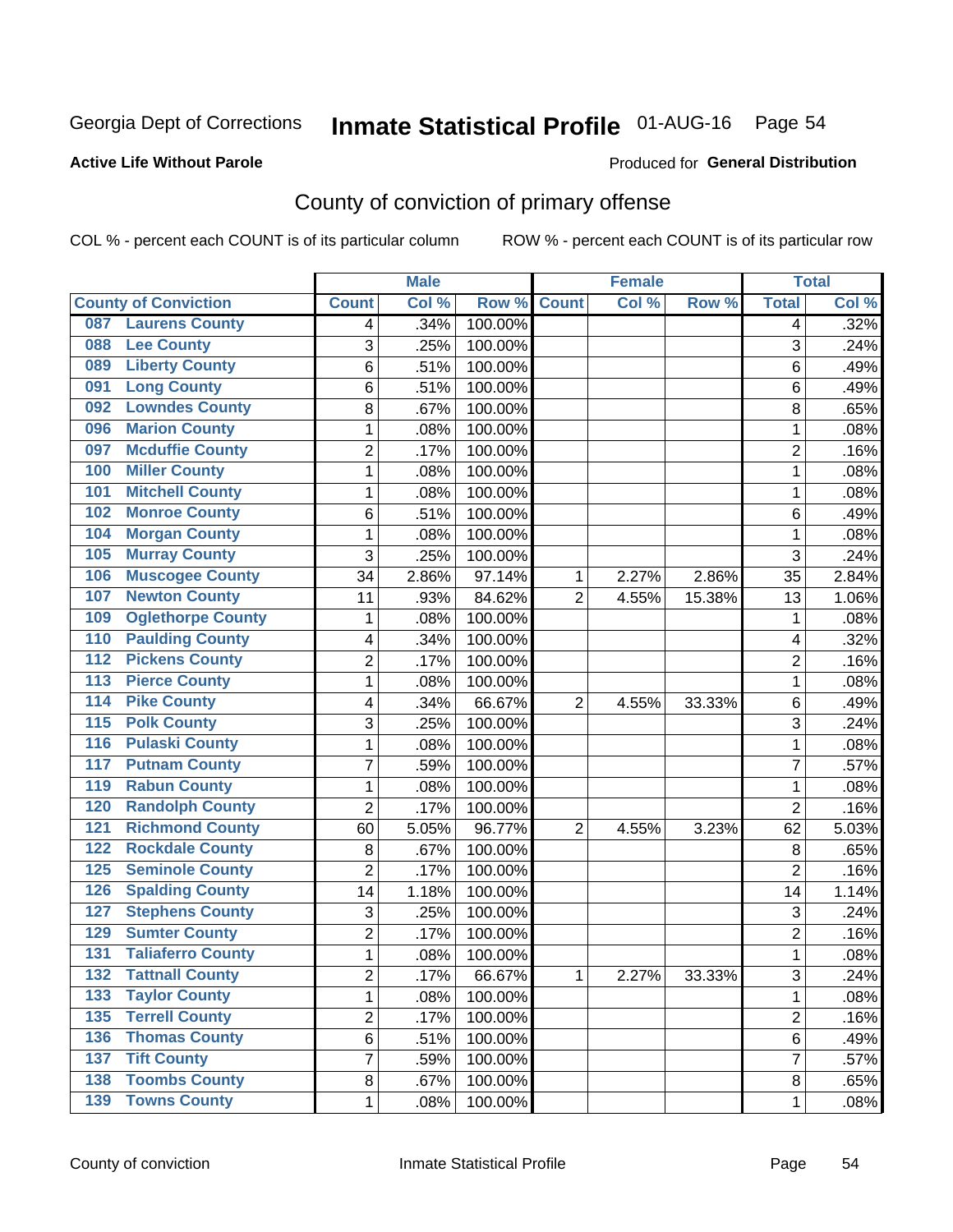## Inmate Statistical Profile 01-AUG-16 Page 55

#### **Active Life Without Parole**

#### Produced for General Distribution

## County of conviction of primary offense

COL % - percent each COUNT is of its particular column

|                                 |              | <b>Male</b> |         |              | <b>Female</b> |        | <b>Total</b> |       |
|---------------------------------|--------------|-------------|---------|--------------|---------------|--------|--------------|-------|
| <b>County of Conviction</b>     | <b>Count</b> | Col %       | Row %   | <b>Count</b> | Col %         | Row %  | <b>Total</b> | Col % |
| <b>Treutlen County</b><br>140   | 4            | .34%        | 100.00% |              |               |        | 4            | .32%  |
| <b>Troup County</b><br>141      | 6            | .51%        | 85.71%  |              | 2.27%         | 14.29% |              | .57%  |
| <b>Turner County</b><br>142     | 2            | .17%        | 100.00% |              |               |        | 2            | .16%  |
| <b>Twiggs County</b><br>143     |              | .08%        | 100.00% |              |               |        |              | .08%  |
| <b>Upson County</b><br>145      | 5            | .42%        | 100.00% |              |               |        | 5            | .41%  |
| <b>Walker County</b><br>146     | 6            | .51%        | 85.71%  | 1            | 2.27%         | 14.29% | 7            | .57%  |
| <b>Walton County</b><br>147     | 14           | 1.18%       | 100.00% |              |               |        | 14           | 1.14% |
| <b>Ware County</b><br>148       | 14           | 1.18%       | 100.00% |              |               |        | 14           | 1.14% |
| <b>Warren County</b><br>149     |              | .08%        | 100.00% |              |               |        |              | .08%  |
| <b>Washington County</b><br>150 | 5            | .42%        | 100.00% |              |               |        | 5            | .41%  |
| <b>Wayne County</b><br>151      | 7            | .59%        | 100.00% |              |               |        | 7            | .57%  |
| <b>Whitfield County</b><br>155  | 11           | .93%        | 91.67%  |              | 2.27%         | 8.33%  | 12           | .97%  |
| <b>Wilkes County</b><br>157     |              | .08%        | 100.00% |              |               |        |              | .08%  |
| <b>Worth County</b><br>159      | 2            | .17%        | 100.00% |              |               |        | 2            | .16%  |
| <b>Total Rported</b>            | 1,188        | 100%        | 96.43%  | 44           | 100%          | 3.57%  | 1,232        | 100%  |

| <b>ported</b><br>NO.          |      |    |       |
|-------------------------------|------|----|-------|
| <b>c</b> otal<br><b>Grand</b> | ,188 | 44 | 1,232 |

|  | <b>Mode (most frequent)</b> | <b>Fulton County</b> | <b>Hall County</b> | <b>Fulton County</b> |
|--|-----------------------------|----------------------|--------------------|----------------------|
|--|-----------------------------|----------------------|--------------------|----------------------|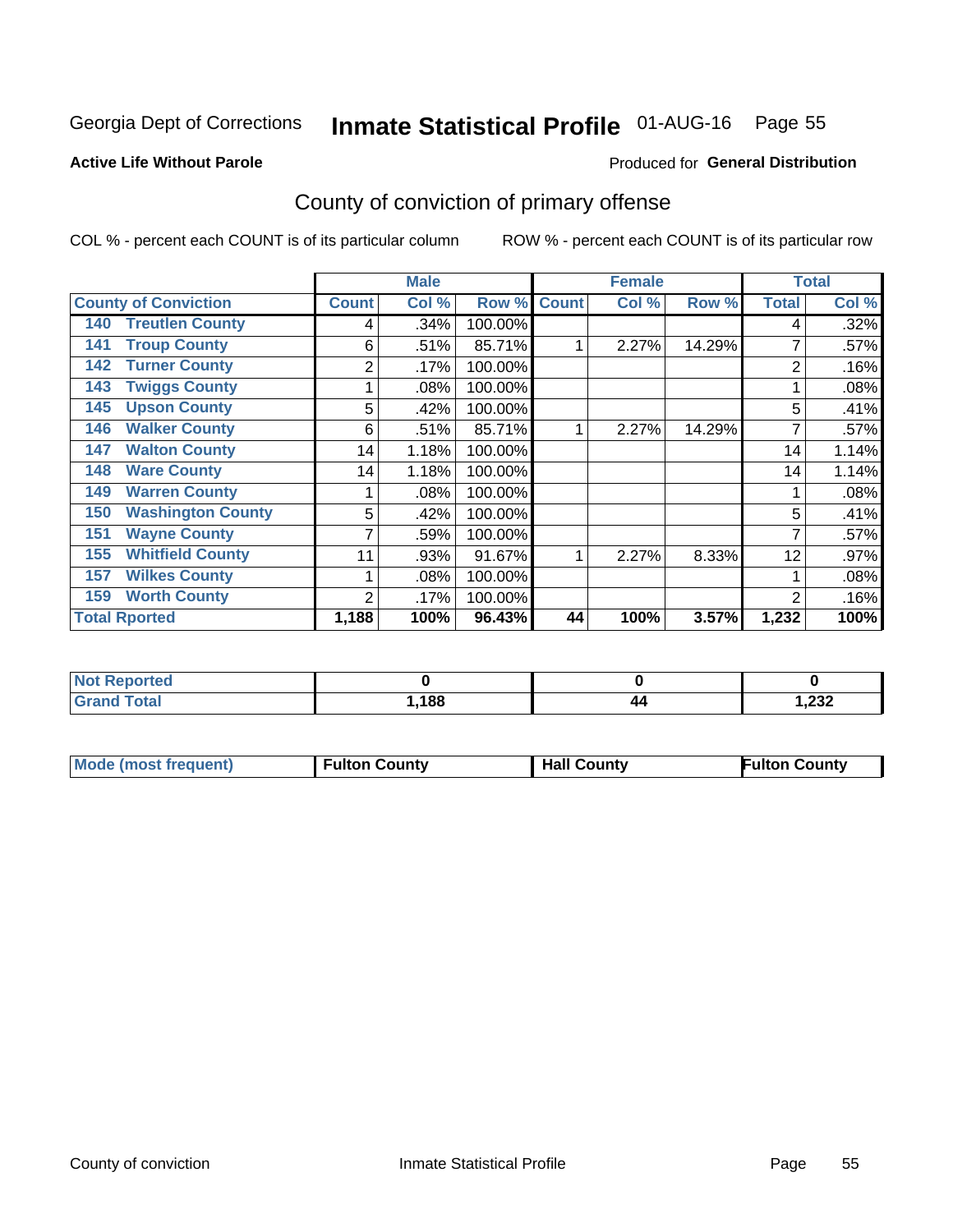### Georgia Dept of Corrections **Active Life Without Parole**

## Inmate Statistical Profile 01-AUG-16 Page 56

Produced for General Distribution

## Circuit of conviction of primary offense

COL % - percent each COUNT is of its particular column ROW % - percent each COUNT is of its particular row

|                         |                                 |                 | <b>Male</b> |         |                | <b>Female</b> |        |              | <b>Total</b> |
|-------------------------|---------------------------------|-----------------|-------------|---------|----------------|---------------|--------|--------------|--------------|
|                         | <b>Circuit of Conviction</b>    | <b>Count</b>    | Col %       | Row %   | <b>Count</b>   | Col %         | Row %  | <b>Total</b> | Col %        |
| 1                       | <b>Alapaha Circuit</b>          | $\overline{12}$ | 1.01%       | 100.00% |                |               |        | 12           | .98%         |
| $\overline{2}$          | <b>Alcovy Circuit</b>           | 25              | 2.11%       | 92.59%  | $\overline{2}$ | 4.76%         | 7.41%  | 27           | 2.20%        |
| $\overline{3}$          | <b>Atlanta Circuit</b>          | 154             | 13.01%      | 98.72%  | $\overline{2}$ | 4.76%         | 1.28%  | 156          | 12.72%       |
| 4                       | <b>Atlantic Circuit</b>         | 14              | 1.18%       | 93.33%  | 1              | 2.38%         | 6.67%  | 15           | 1.22%        |
| $\overline{5}$          | <b>Augusta Circuit</b>          | 80              | 6.76%       | 95.24%  | 4              | 9.52%         | 4.76%  | 84           | 6.85%        |
| $\overline{\bf{6}}$     | <b>Blue Ridge Circuit</b>       | 4               | .34%        | 100.00% |                |               |        | 4            | .33%         |
| 7                       | <b>Brunswick Circuit</b>        | 36              | 3.04%       | 97.30%  | 1              | 2.38%         | 2.70%  | 37           | 3.02%        |
| $\overline{\mathbf{8}}$ | <b>Chattahoochee Circuit</b>    | 38              | 3.21%       | 97.44%  | 1              | 2.38%         | 2.56%  | 39           | 3.18%        |
| $\overline{9}$          | <b>Cherokee Circuit</b>         | 12              | 1.01%       | 92.31%  | 1              | 2.38%         | 7.69%  | 13           | 1.06%        |
| 10                      | <b>Clayton Circuit</b>          | 59              | 4.98%       | 93.65%  | 4              | 9.52%         | 6.35%  | 63           | 5.14%        |
| $\overline{11}$         | <b>Cobb Circuit</b>             | 56              | 4.73%       | 98.25%  | $\mathbf{1}$   | 2.38%         | 1.75%  | 57           | 4.65%        |
| $\overline{12}$         | <b>Conasauga Circuit</b>        | 14              | 1.18%       | 93.33%  | 1              | 2.38%         | 6.67%  | 15           | 1.22%        |
| 13                      | <b>Cordele Circuit</b>          | 13              | 1.10%       | 100.00% |                |               |        | 13           | 1.06%        |
| $\overline{14}$         | <b>Coweta Circuit</b>           | 17              | 1.44%       | 94.44%  | 1              | 2.38%         | 5.56%  | 18           | 1.47%        |
| $\overline{15}$         | <b>Dougherty Circuit</b>        | 29              | 2.45%       | 96.67%  | 1              | 2.38%         | 3.33%  | 30           | 2.45%        |
| 16                      | <b>Dublin Circuit</b>           | 10              | .84%        | 100.00% |                |               |        | 10           | .82%         |
| 17                      | <b>Eastern Circuit</b>          | 39              | 3.29%       | 97.50%  | 1              | 2.38%         | 2.50%  | 40           | 3.26%        |
| $\overline{18}$         | <b>Flint Circuit</b>            | 13              | 1.10%       | 92.86%  | 1              | 2.38%         | 7.14%  | 14           | 1.14%        |
| 19                      | <b>Griffin Circuit</b>          | 29              | 2.45%       | 93.55%  | $\overline{2}$ | 4.76%         | 6.45%  | 31           | 2.53%        |
| $\overline{20}$         | <b>Gwinnett Circuit</b>         | 37              | 3.13%       | 92.50%  | 3              | 7.14%         | 7.50%  | 40           | 3.26%        |
| $\overline{21}$         | <b>Houston Circuit</b>          | 18              | 1.52%       | 100.00% |                |               |        | 18           | 1.47%        |
| $\overline{22}$         | <b>Lookout Mountain Circuit</b> | 14              | 1.18%       | 87.50%  | $\overline{2}$ | 4.76%         | 12.50% | 16           | 1.31%        |
| 23                      | <b>Macon Circuit</b>            | 39              | 3.29%       | 95.12%  | $\overline{2}$ | 4.76%         | 4.88%  | 41           | 3.34%        |
| $\overline{24}$         | <b>Middle Circuit</b>           | 27              | 2.28%       | 100.00% |                |               |        | 27           | 2.20%        |
| $\overline{25}$         | <b>Mountain Circuit</b>         | 9               | .76%        | 100.00% |                |               |        | 9            | .73%         |
| 26                      | <b>Northeastern Circuit</b>     | 24              | 2.03%       | 85.71%  | $\overline{4}$ | 9.52%         | 14.29% | 28           | 2.28%        |
| $\overline{27}$         | <b>Northern Circuit</b>         | 12              | 1.01%       | 92.31%  | 1              | 2.38%         | 7.69%  | 13           | 1.06%        |
| 28                      | <b>Ocmulgee Circuit</b>         | 18              | 1.52%       | 94.74%  | 1              | 2.38%         | 5.26%  | 19           | 1.55%        |
| 29                      | <b>Oconee Circuit</b>           | 3               | .25%        | 100.00% |                |               |        | 3            | .24%         |
| 30                      | <b>Ogeechee Circuit</b>         | 12              | 1.01%       | 92.31%  | 1              | 2.38%         | 7.69%  | 13           | 1.06%        |
| $\overline{31}$         | <b>Pataula Circuit</b>          | 10              | .84%        | 100.00% |                |               |        | 10           | .82%         |
| 32                      | <b>Piedmont Circuit</b>         | 17              | 1.44%       | 100.00% |                |               |        | 17           | 1.39%        |
| 33                      | <b>Rome Circuit</b>             | 21              | 1.77%       | 95.45%  | $\mathbf{1}$   | 2.38%         | 4.55%  | 22           | 1.79%        |
| 34                      | <b>South Georgia Circuit</b>    | 8               | .68%        | 100.00% |                |               |        | 8            | .65%         |
| 35                      | <b>Southern Circuit</b>         | 19              | 1.60%       | 100.00% |                |               |        | 19           | 1.55%        |
| 36                      | <b>Southwestern Circuit</b>     | 5               | .42%        | 100.00% |                |               |        | 5            | .41%         |
| 37                      | <b>Stone Mountain Circuit</b>   | 101             | 8.53%       | 99.02%  | 1              | 2.38%         | .98%   | 102          | 8.32%        |
| 38                      | <b>Tallapoosa Circuit</b>       | 6               | .51%        | 100.00% |                |               |        | 6            | .49%         |
| 39                      | <b>Tifton Circuit</b>           | 12              | 1.01%       | 100.00% |                |               |        | 12           | .98%         |
| 40                      | <b>Toombs Circuit</b>           | 5               | .42%        | 100.00% |                |               |        | 5            | .41%         |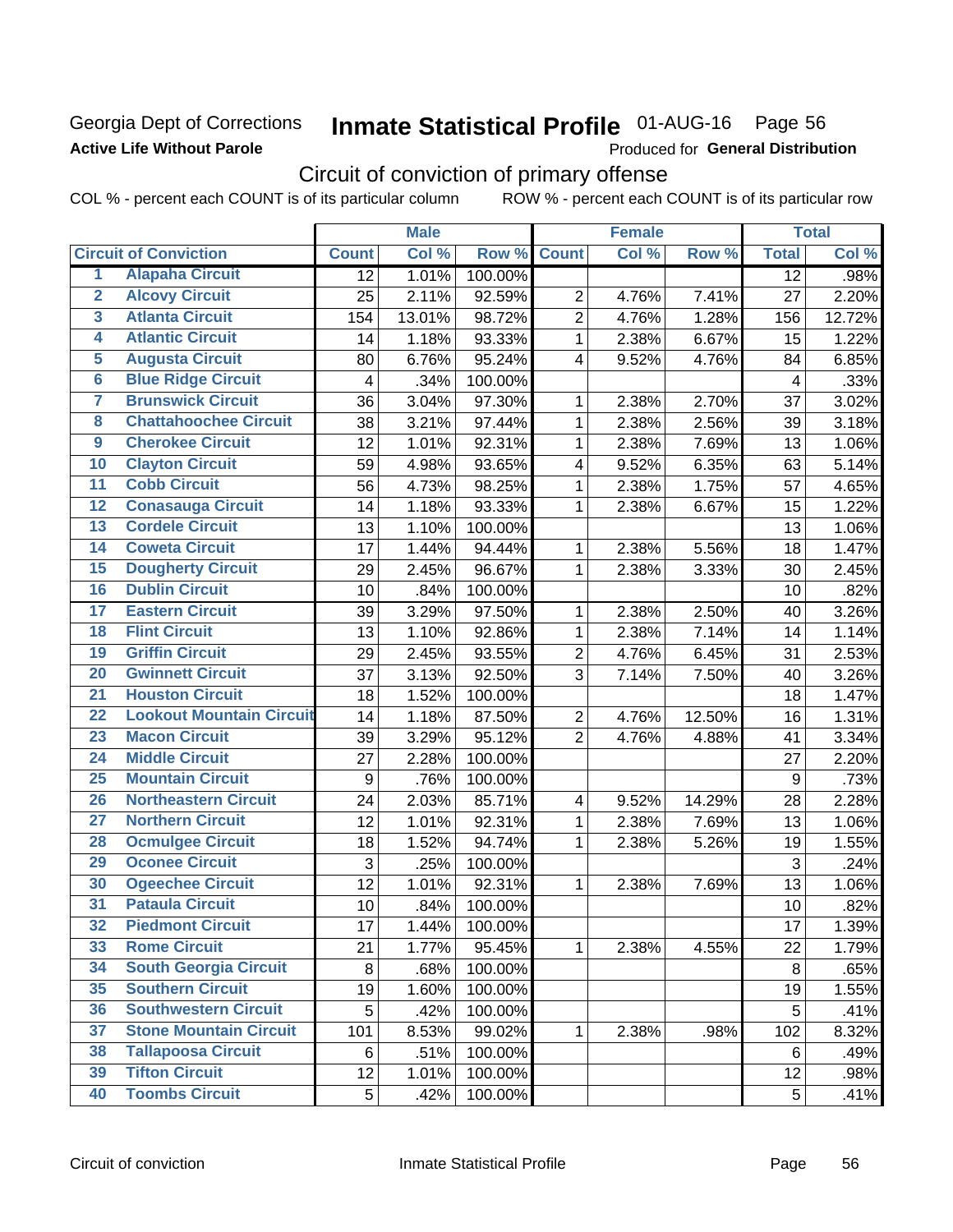### Georgia Dept of Corrections **Active Life Without Parole**

## Inmate Statistical Profile 01-AUG-16 Page 57

Produced for General Distribution

## Circuit of conviction of primary offense

COL % - percent each COUNT is of its particular column ROW % - percent each COUNT is of its particular row

|    |                                  |              | <b>Male</b>    |         |                | <b>Female</b> |       | <b>Total</b> |                |
|----|----------------------------------|--------------|----------------|---------|----------------|---------------|-------|--------------|----------------|
|    | <b>Circuit of Conviction</b>     | <b>Count</b> | Col %          | Row %   | <b>Count</b>   | Col %         | Row % | <b>Total</b> | Col %          |
| 41 | <b>Waycross Circuit</b>          | 27           | 2.28%          | 100.00% |                |               |       | 27           | 2.20%          |
| 42 | <b>Western Circuit</b>           | 22           | 1.86%          | 100.00% |                |               |       | 22           | 1.79%          |
| 43 | <b>Rockdale Circuit</b>          | 8            | .68%           | 100.00% |                |               |       | 8            | .65%           |
| 44 | <b>Douglas Circuit</b>           | 32           | 2.70%          | 94.12%  | $\overline{2}$ | 4.76%         | 5.88% | 34           | 2.77%          |
| 45 | <b>Appalachian Circuit</b>       | 4            | .34%           | 100.00% |                |               |       | 4            | .33%           |
| 46 | <b>Enotah Circuit</b>            |              | .08%           | 100.00% |                |               |       |              | .08%           |
| 47 | <b>Bell-Forsyth J.C.</b>         | 4            | .34%           | 100.00% |                |               |       | 4            | .33%           |
| 48 | <b>Towaliga Judicial Circuit</b> | 11           | .93%           | 100.00% |                |               |       | 11           | .90%           |
| 49 | <b>Paulding Circuit</b>          | 4            | .34%           | 100.00% |                |               |       | 4            | .33%           |
|    | <b>Total Rported</b>             | 1,184        | 100%           | 96.57%  | 42             | 100%          | 3.43% | 1,226        | 100%           |
|    | <b>Not Reported</b>              |              | 4              |         |                | $\mathbf{2}$  |       |              | 6              |
|    | <b>Grand Total</b>               |              | 1,188          |         |                | 44            |       | 1,232        |                |
|    | <b>Mode (most frequent)</b>      |              | <b>Atlanta</b> |         |                | Augusta       |       |              | <b>Atlanta</b> |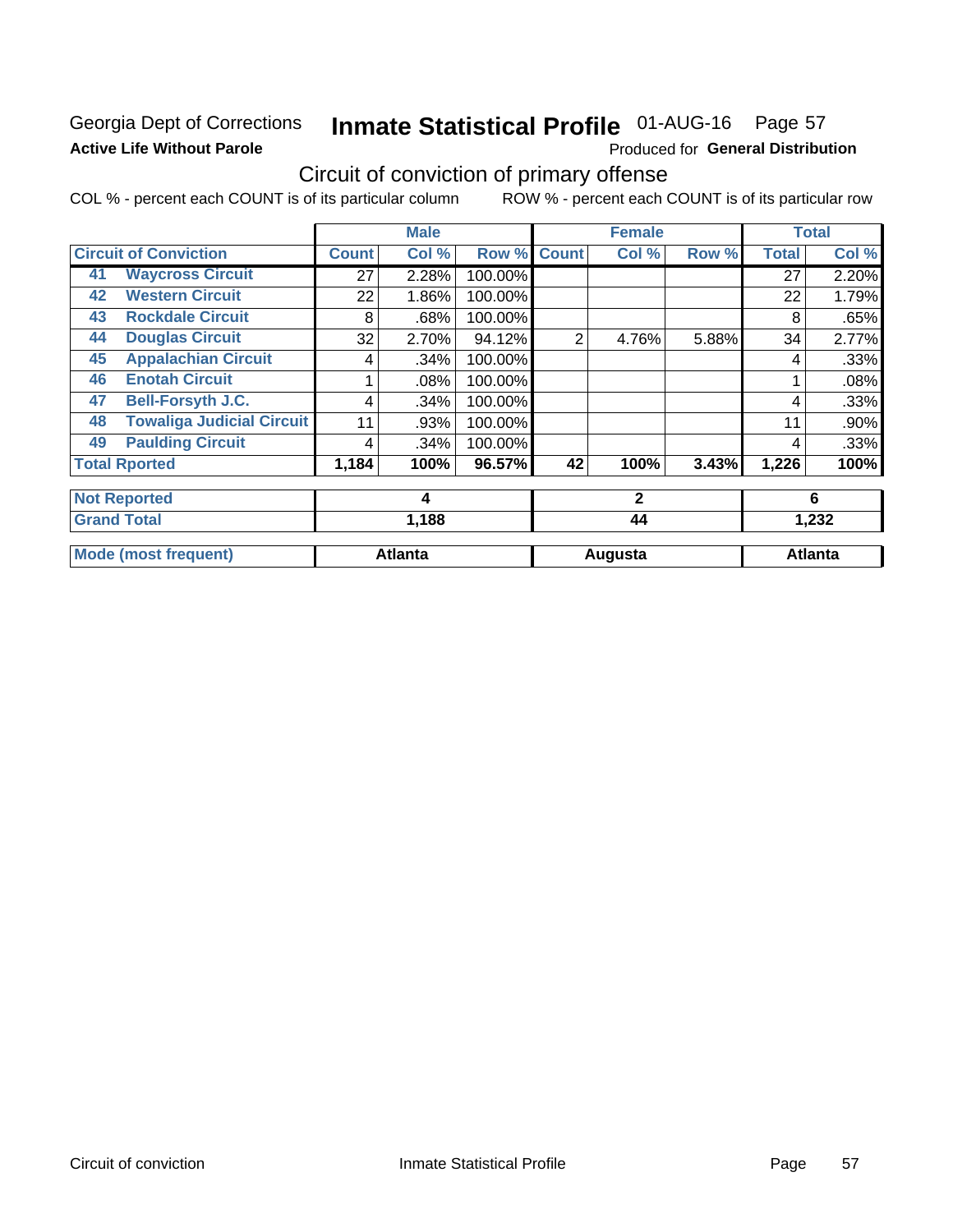#### **Active Life Without Parole**

#### Produced for General Distribution

### Years served (jail + prison) in this incarceration

COL % - percent each COUNT is of its particular column

|                       |                | <b>Male</b> |         |                 | <b>Female</b> |        |                 | <b>Total</b> |
|-----------------------|----------------|-------------|---------|-----------------|---------------|--------|-----------------|--------------|
| <b>Years Served</b>   | <b>Count</b>   | Col %       | Row %   | <b>Count</b>    | Col %         | Row %  | <b>Total</b>    | Col %        |
| Less than one year    | 43             | 3.62%       | 91.49%  | 4               | 9.09%         | 8.51%  | $\overline{47}$ | 3.81%        |
| 1 to 1.99 years       | 65             | 5.47%       | 95.59%  | 3               | 6.82%         | 4.41%  | 68              | 5.52%        |
| 2 to 2.99 years       | 81             | 6.82%       | 94.19%  | 5               | 11.36%        | 5.81%  | 86              | 6.98%        |
| 3 to 3.99 years       | 109            | 9.18%       | 92.37%  | 9               | 20.45%        | 7.63%  | 118             | 9.58%        |
| 4 to 4.99 years       | 87             | 7.32%       | 94.57%  | 5               | 11.36%        | 5.43%  | 92              | 7.47%        |
| 5 to 5.99 years       | 97             | 8.16%       | 97.00%  | 3               | 6.82%         | 3.00%  | 100             | 8.12%        |
| 6 to 6.99 years       | 58             | 4.88%       | 95.08%  | 3               | 6.82%         | 4.92%  | 61              | 4.95%        |
| 7 to 7.99 years       | 47             | 3.96%       | 97.92%  | $\mathbf 1$     | 2.27%         | 2.08%  | 48              | 3.90%        |
| 8 to 8.99 years       | 53             | 4.46%       | 98.15%  | $\mathbf 1$     | 2.27%         | 1.85%  | 54              | 4.38%        |
| 9 to 9.99 years       | 40             | 3.37%       | 97.56%  | 1               | 2.27%         | 2.44%  | 41              | 3.33%        |
| 10 to 10.99 years     | 26             | 2.19%       | 92.86%  | $\overline{2}$  | 4.55%         | 7.14%  | 28              | 2.27%        |
| 11 to 11.99 years     | 35             | 2.95%       | 100.00% |                 |               |        | 35              | 2.84%        |
| 12 to 12.99 years     | 37             | 3.11%       | 100.00% |                 |               |        | 37              | 3.00%        |
| 13 to 13.99 years     | 34             | 2.86%       | 89.47%  | 4               | 9.09%         | 10.53% | 38              | 3.08%        |
| 14 to 14.99 years     | 43             | 3.62%       | 97.73%  | $\mathbf 1$     | 2.27%         | 2.27%  | 44              | 3.57%        |
| 15 to 15.99 years     | 43             | 3.62%       | 100.00% |                 |               |        | 43              | 3.49%        |
| 16 to 16.99 years     | 45             | 3.79%       | 100.00% |                 |               |        | 45              | 3.65%        |
| 17 to 17.99 years     | 28             | 2.36%       | 96.55%  | $\mathbf 1$     | 2.27%         | 3.45%  | 29              | 2.35%        |
| 18 to 18.99 years     | 45             | 3.79%       | 100.00% |                 |               |        | 45              | 3.65%        |
| 19 to 19.99 years     | 45             | 3.79%       | 97.83%  | $\mathbf 1$     | 2.27%         | 2.17%  | 46              | 3.73%        |
| 20 to 20.99 years     | 35             | 2.95%       | 100.00% |                 |               |        | 35              | 2.84%        |
| 21 to 21.99 years     | 26             | 2.19%       | 100.00% |                 |               |        | 26              | 2.11%        |
| 22 to 22.99 years     | 22             | 1.85%       | 100.00% |                 |               |        | 22              | 1.79%        |
| 23 to 23.99 years     | 11             | 0.93%       | 100.00% |                 |               |        | 11              | 0.89%        |
| 24 to 24.99 years     | 5              | 0.42%       | 100.00% |                 |               |        | 5               | 0.41%        |
| 25 to 25.99 years     | 4              | 0.34%       | 100.00% |                 |               |        | 4               | 0.32%        |
| 26 to 26.99 years     | $\mathbf 1$    | 0.08%       | 100.00% |                 |               |        | $\mathbf 1$     | 0.08%        |
| 27 to 27.99 years     | 7              | 0.59%       | 100.00% |                 |               |        | 7               | 0.57%        |
| 28 to 28.99 years     | $\overline{c}$ | 0.17%       | 100.00% |                 |               |        | $\overline{c}$  | 0.16%        |
| 29 to 29.99 years     | 5              | 0.42%       | 100.00% |                 |               |        | 5               | 0.41%        |
| Thirty + years        | $\overline{9}$ | 0.76%       | 100.00% |                 |               |        | $\overline{9}$  | 0.73%        |
| <b>Total Reported</b> | 1,188          | 100%        | 96.43%  | $\overline{44}$ | 100%          | 3.57%  | 1,232           | 100%         |

| A (20 |      |                 |
|-------|------|-----------------|
|       | ,188 | ר פר<br>ـ∠ت∠, ا |

| <b>Mean</b><br>(average) | 10.09           | 5.86              | 9.94              |
|--------------------------|-----------------|-------------------|-------------------|
| Median (middle)          | 8.185           | 4.165             | 7.91              |
| Mode (most frequent)     | 3 to 3.99 years | $6$ to 6.99 years | $3$ to 3.99 years |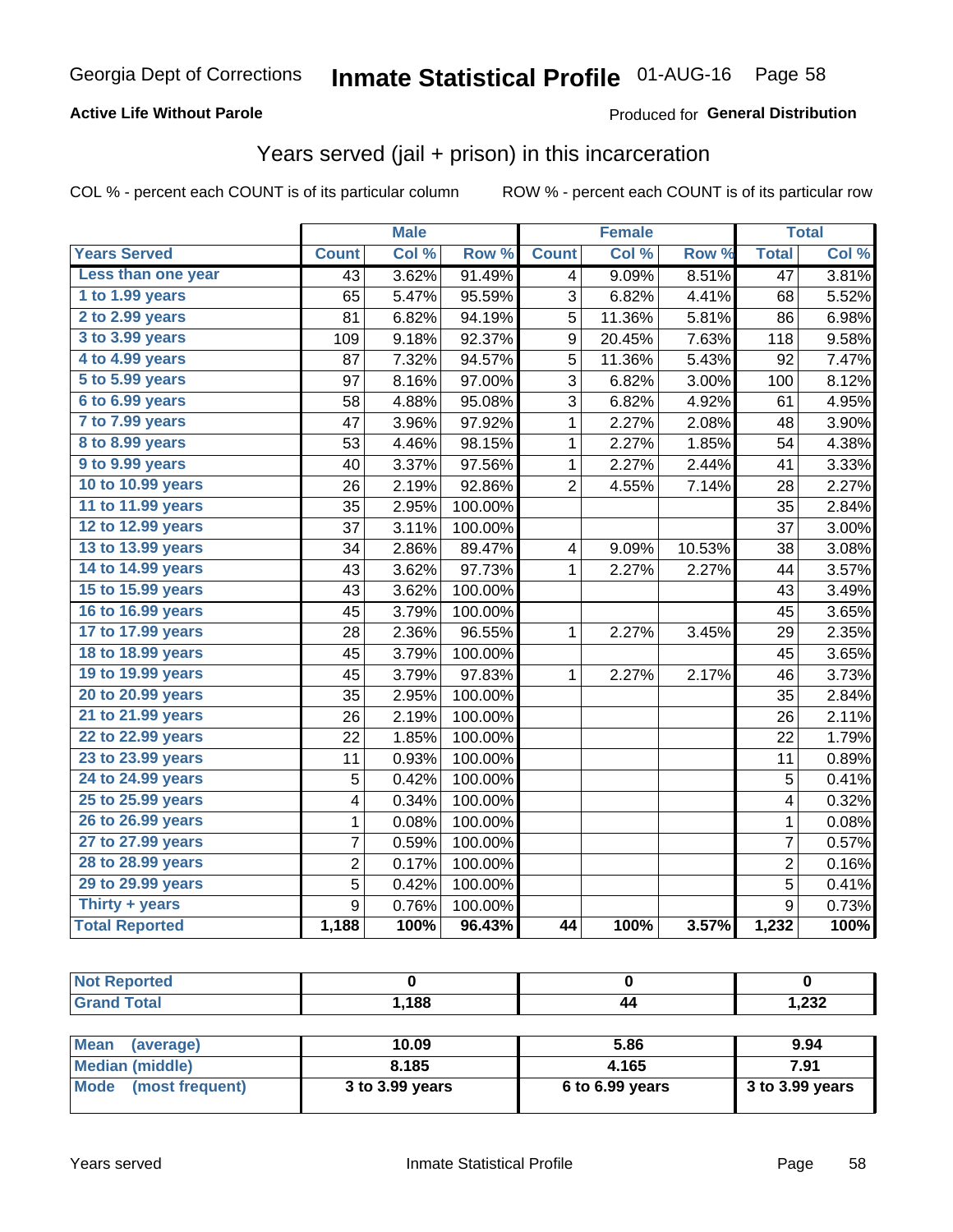## Inmate Statistical Profile 01-AUG-16 Page 59

#### **Active Life Without Parole**

Produced for General Distribution

### Results of most recent HIV tests

COL % - percent each COUNT is of its particular column

|                         |              | <b>Male</b> |        |              | <b>Female</b> |          |               | Total  |
|-------------------------|--------------|-------------|--------|--------------|---------------|----------|---------------|--------|
| <b>HIV Test Results</b> | <b>Count</b> | Col%        | Row %I | <b>Count</b> | Col %         | Row %    | $\tau$ otal i | Col %  |
| <b>Positive</b>         | a            | 0.78%       | 90.00% |              | 2.44%         | 10.00%   | 10            | 0.84%  |
| <b>Negative</b>         | .140         | 99.22%      | 96.61% | 40           | $97.56\%$     | $3.39\%$ | 1,180         | 99.16% |
| <b>Total Reported</b>   | .149'        | 100%        | 96.55% | 41           | 100%          | 3.45%    | 1,190         | 100%   |

| <b>Not Reported</b> | ״<br>აა |     | - 14        |
|---------------------|---------|-----|-------------|
| <b>Total</b>        | ,188    | / / | າາາ<br>702, |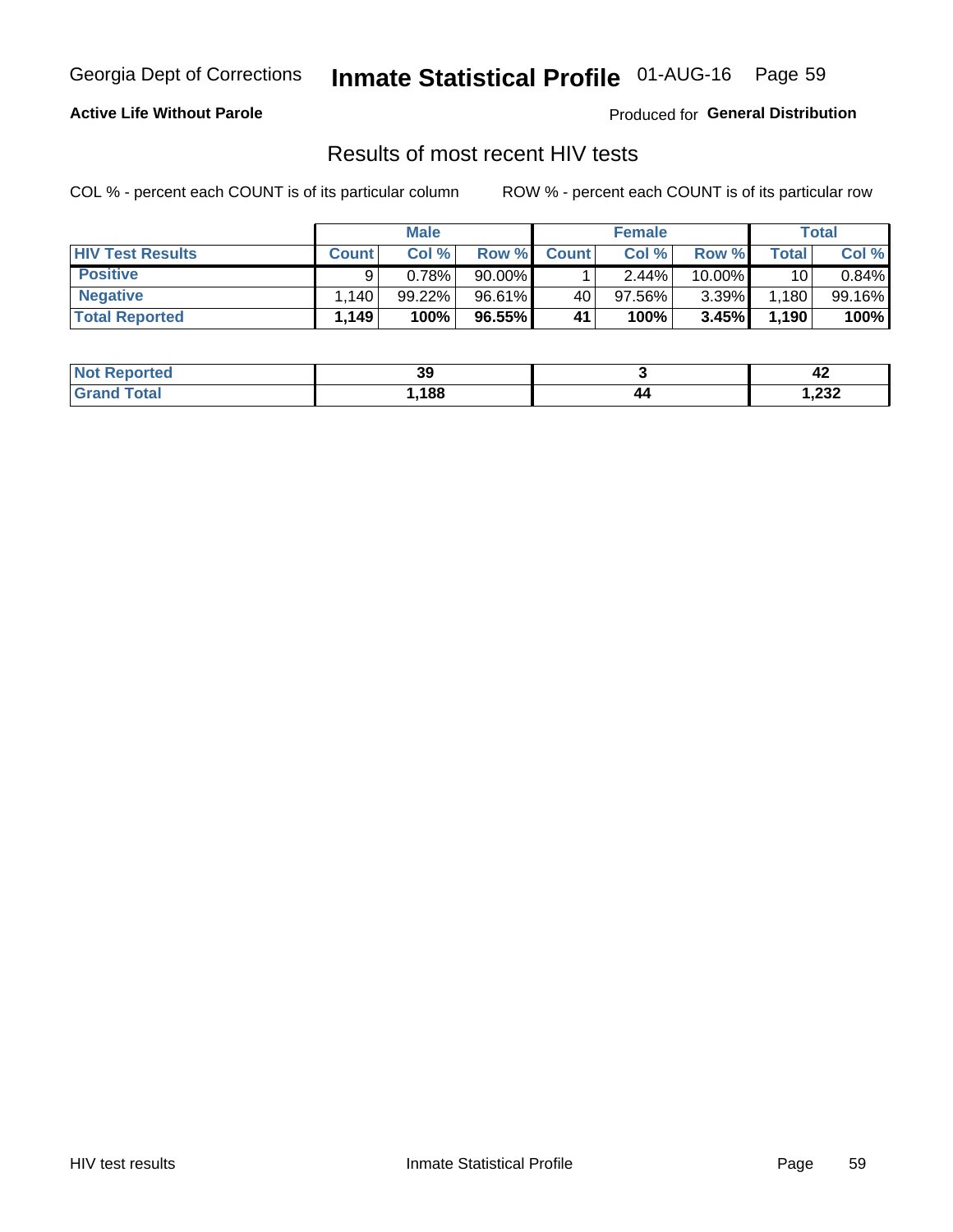## Georgia Dept of Corrections **Inmate Statistical Profile** 01-AUG-16 Page 60

#### **Active Life Without Parole**

Produced for **General Distribution**

### Results of most recent tuberculosis test

COL % - percent each COUNT is of its particular column ROW % - percent each COUNT is of its particular row

|                                  |              | <b>Male</b> |        |              | <b>Female</b> |       |       | Total  |
|----------------------------------|--------------|-------------|--------|--------------|---------------|-------|-------|--------|
| <b>Tuberculosis Test Results</b> | <b>Count</b> | Col%        | Row %I | <b>Count</b> | Col%          | Row % | Total | Col %  |
| <b>Positive on current test</b>  | 257          | 22.00%      | 98.85% |              | $7.32\%$      | 1.15% | 260   | 21.51% |
| <b>Negative</b>                  | 911          | 78.00%      | 96.00% | 38           | 92.68%        | 4.00% | 949   | 78.49% |
| <b>Total Reported</b>            | 1,168        | 100%        | 96.61% | 41           | 100%          | 3.39% | 1,209 | 100%   |

| <b>Not Reported</b> | ኅለ<br>ZV |     | n.<br>W     |
|---------------------|----------|-----|-------------|
| Total               | .188     | / / | າາາ<br>∡ت∡, |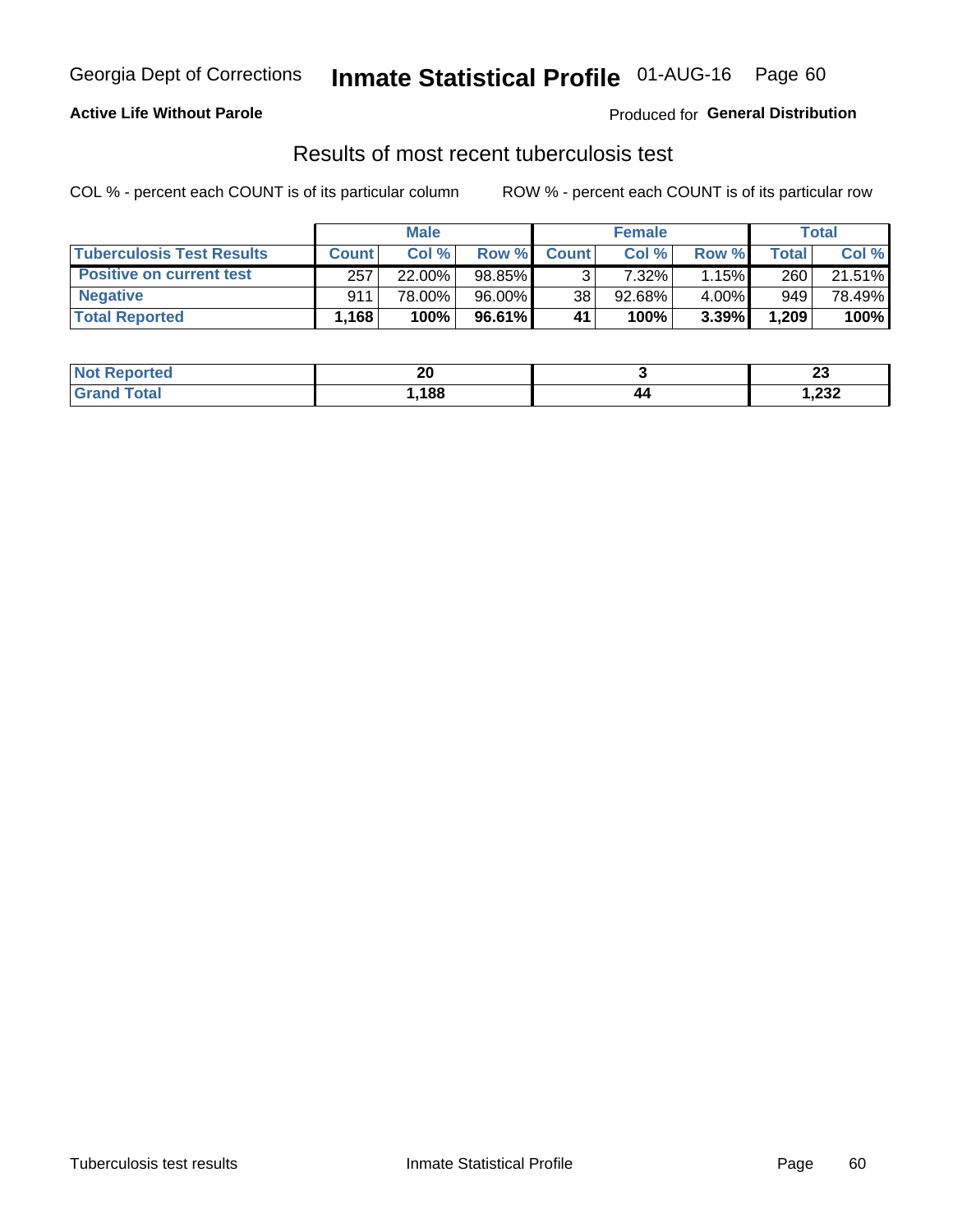## Georgia Dept of Corrections **Inmate Statistical Profile** 01-AUG-16 Page 61

#### **Active Life Without Parole**

Produced for **General Distribution**

### Results of most recent syphilis test

COL % - percent each COUNT is of its particular column ROW % - percent each COUNT is of its particular row

|                                 | <b>Male</b>  |           |           | <b>Female</b>   |           |          | Total |        |
|---------------------------------|--------------|-----------|-----------|-----------------|-----------|----------|-------|--------|
| <b>Syphilis Test Results</b>    | <b>Count</b> | Col%      | Row %I    | <b>Count</b>    | Col %     | Row %    | Total | Col %  |
| <b>Positive on current test</b> |              | 2.73%     | $94.44\%$ |                 | 9.09%     | $5.56\%$ | 18    | 2.84%  |
| <b>Negative</b>                 | 605          | $97.27\%$ | 98.37%    | 10 <sub>1</sub> | $90.91\%$ | $1.63\%$ | 615   | 97.16% |
| <b>Total Reported</b>           | 622          | 100%      | 98.26%    | 11              | 100%      | 1.74%    | 633   | 100%   |

| <b>Not Reported</b> | 566  | ^^<br>◡ | 599   |
|---------------------|------|---------|-------|
| <b>Grand Total</b>  | ,188 | 44      | 1,232 |